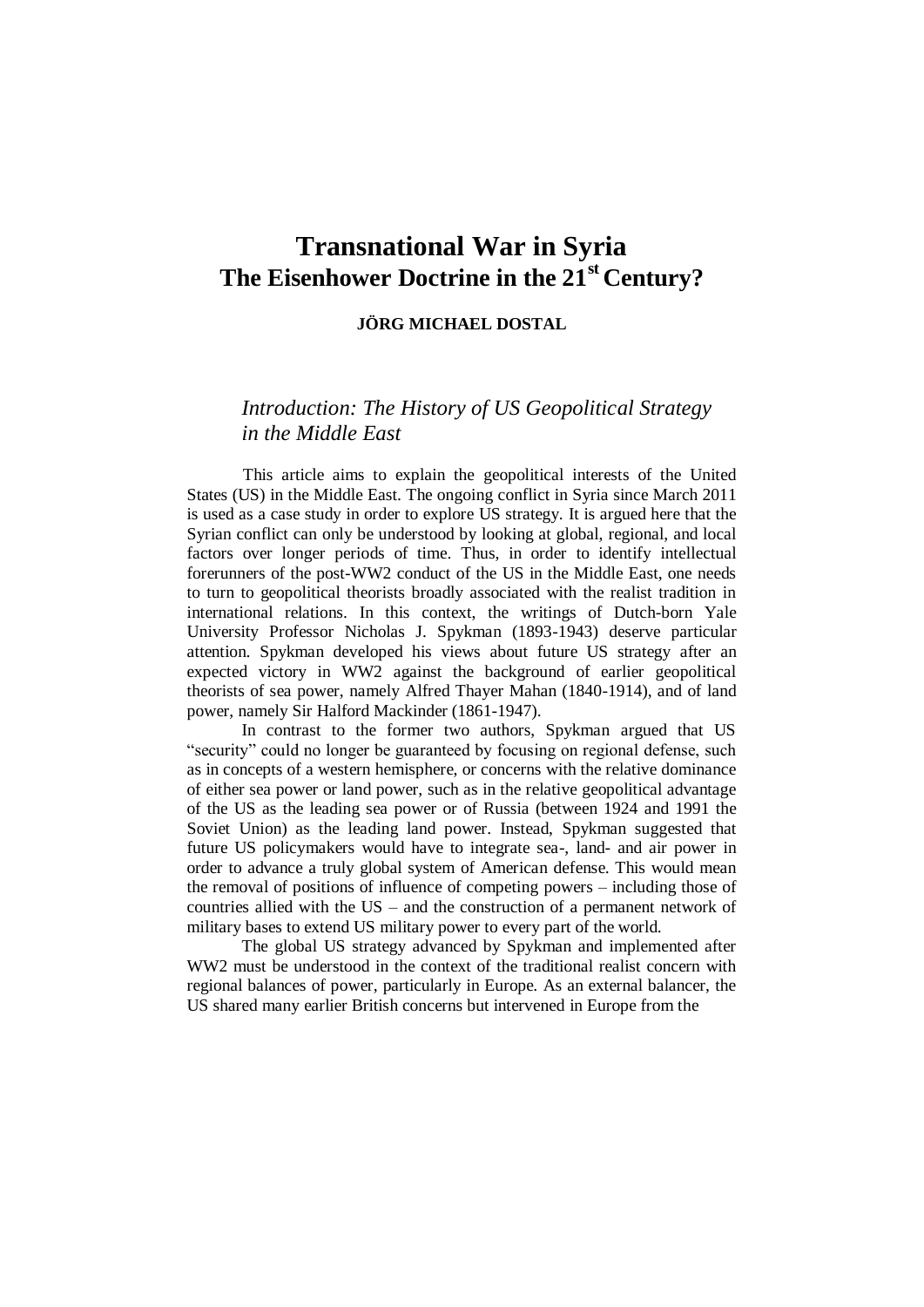outside. This was well-put in Spykman's statement that "[w]e have an interest in the European balance as the British have an interest in the continental balance"<sup>1</sup>. Moreover, Spykman shared with Mackinder the fear that land powers of Eurasia, especially Russia and Germany, might form an alliance that would exclude sea powers, i.e. the US and the United Kingdom (UK), from effective intervention on the Eurasian "world island" (Mackinder's term) with Russia at its  $\text{core}^2$ .

From Spykman's point of view, the US had to be concerned about *any*  combination of state alliances in Eurasia and elsewhere that would exclude the US from direct access to a region. This concern was particularly pertinent in view of the coastal regions of Eurasia where most of the global population and economic activity was located in the mid-1940s and is still located today. In addition, Mackinder considered it possible and Spykman considered it likely that China would emerge in the long run as the leading power in Asia, which would constitute another future challenge to US policymakers. Thus, Spykman agreed with Mackinder's earlier analysis that the territories that separated Russia from the maritime regions, namely Scandinavia, Western and Central Europe, North Africa, the Middle East, and East Asia including China, were of the highest significance in any global strategy and should be under the effective control of the US in cooperation with local allies.

From the US point of view, the "rimland" (Spykman's term) or "inner/marginal crescent" (Mackinder's terms), that reached from Scandinavia via Central Europe, Turkey, the Arab states, Central Asia, and India toward Indochina, Korea, and North and East China – surrounding Russia as the leading land power – had to be controlled by advancing regional balances of power that included the US as the major external balancer. According to Spykman, concern with the "Eurasian Conflict Zones" suggested that "the United States is obliged to safeguard her position by making certain that no overwhelming power is allowed to build itself up in these areas<sup>33</sup>. Thus, effective veto power in every geopolitical theater, and especially the "rimland", was required to allow the US to gain and maintain global hegemony<sup>4</sup>.

<sup>1</sup> N.J. Spykman, *America's Strategy in World Politics: The United States and the Balance of Power*, Harcourt, Brace and Company, New York, 1942, p. 124.

<sup>2</sup> H.J. Mackinder, "The Geographical Pivot of History", *The Geographical Journal*, vol. 23, no. 4, 1904, pp. 421-437/436.

<sup>3</sup> N.J. Spykman, *The Geography of the Peace*, Harcourt, Brace and Company, New York, 1944, p. 51.

<sup>4</sup> Spykman's 1944 pamphlet includes a Map 46 (p. 52) displaying potential future conflict zones between sea power and land power titled "Heartland versus Rimland". The map focuses on a ring of states in relative proximity to the borders of Russia/the Soviet Union and includes in the Middle East zone Syria, Turkey, Iran, Kuwait, and Jordan. The very same map could also be utilized to characterize the main conflict zones between the US and Russia in today's world.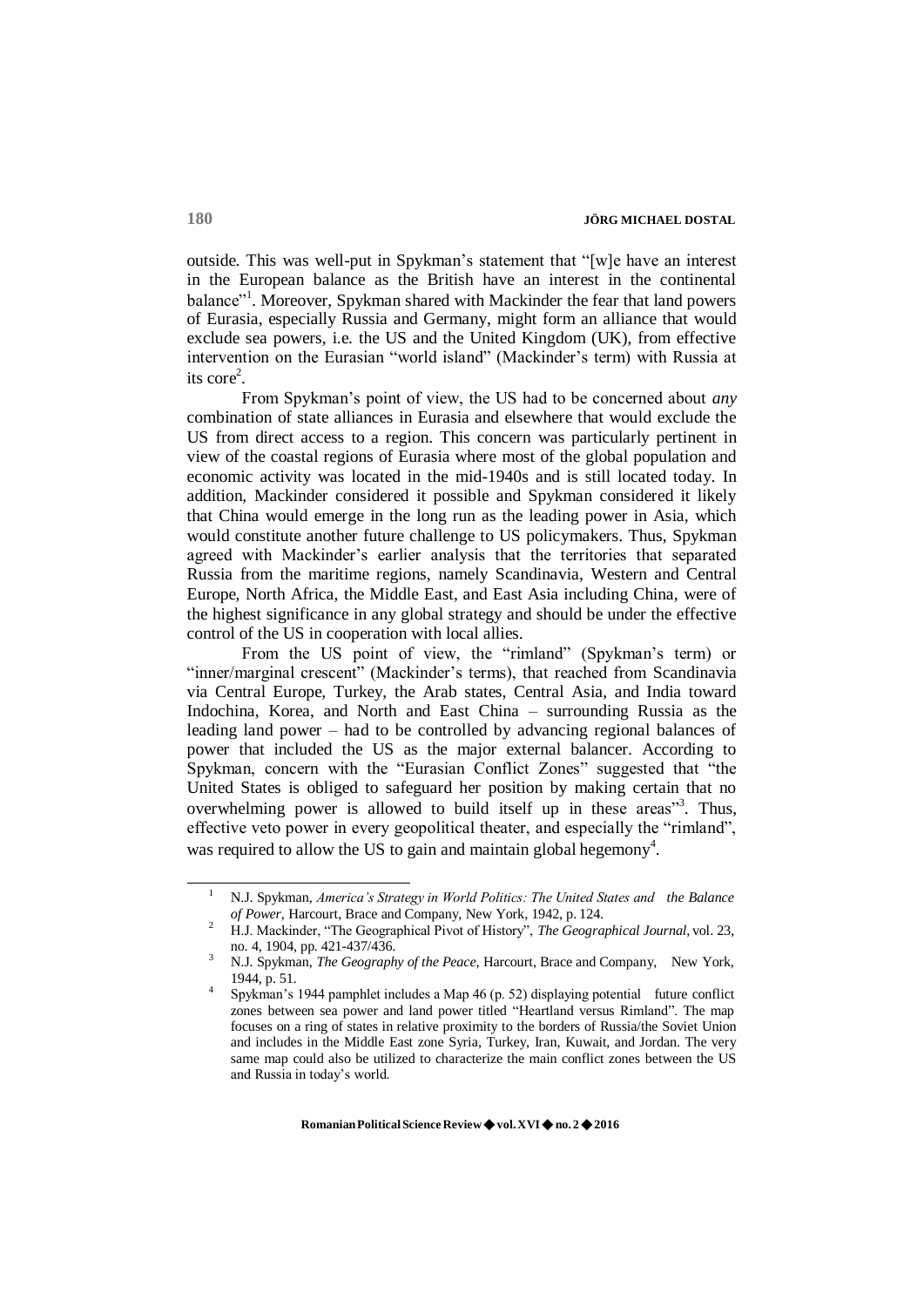In Spykman's words, the US main political objective must be "to prevent the unification of the Old World centers of power in a coalition hostile to her own interests….Balanced power on the Eurasian Continent is one of the objectives for which we are fighting and the establishment of such equilibrium and its preservation will be our objective when the fight is won<sup>35</sup>. The crucial point, therefore, is to construct and maintain regional state systems that are always internally divided in ways that favor external balancing by the US. From the US perspective, this is a preventive measure to "make up for the fragmentation and tensions of the European and Asian state systems within a global balanced system, in which the relatively weaker position of neighbors or alliance partners is in the national interest of the USA"<sup>6</sup>.

Turning now to the analysis of Middle Eastern affairs, Spykman's strategy was implemented at the regional level as follows. After the end of WW2, the US initiated a step-by-step hegemonic transition away from the earlier Anglo-French system of regional control. The earlier system, i.e. the Sykes-Picot Franco-British diplomatic agreement of 1916 that divided the Middle East into French and British zones of influence, was transformed<sup>7</sup>. In the first step, the US formed an alliance with the UK to block the re-entry of France into the Middle East. At least partially due to this Anglo-American alliance, Arab nationalists successfully fought off Charles de Gaulle's efforts to restore a French military presence in Syria and Lebanon between 1945 and 1946. The country's subsequent role as the main military supplier of Israel

<sup>5</sup>N.J. Spykman, *The Geography…*cit., p. 45 and p. 60. See also G.J. Martin, *America's Geography and Geographers. Toward Geographical Science*, Oxford University Press, New York, 2015, pp. 862-863.

<sup>6</sup>S. Fröhlich, *Amerikanische Geopolitik. Von den Anfängen bis zum Ende des Zweiten Weltkrieges*, Landsberg am Lech, Olzog, 1998, author's translation (all subsequent German language sources translated by the author). Idealist critics of realism might argue against this proposition that US President Franklin D. Roosevelt pursued a multipolar world order on account of his rhetoric about the "four policemen", which stood in Roosevelt's discourse during WW 2 for the leading role that the US, UK, Soviet Union, and nationalist China were supposed to jointly assume after the end of WW2 in terms of the policing of regional zones of influence. However, Roosevelt was in practice not concerned about existing spheres of influence of the competing powers (e.g. his alliance with King Saud of Saudi Arabia was advanced without any concern for Britain that had previously played the role of patron of the House of Saud). To put it differently, "idealistic promises of the Atlantic Charter and Yalta Declaration [were due] because, in short, the establishment of such ideals translated into realistic contributions to the security of the United States", H. Jones, *Crucible of Power. A History of American Foreign Relations from 1897*, 2nd ed., Rowman and Littlefield, Lanham, 2008, pp. 241-242.

<sup>7</sup> For recent research on the Sykes-Picot Agreement, see S. Pursley, "'Lines Drawn on an Empty Map'. Iraq's Borders and the Legend of the Artificial State (Part 2)", June 2, 2015, [http://www.jadaliyya.com/pages/index/21780/lines-drawn-on-an-empty](http://www.jadaliyya.com/pages/index/21780/lines-drawn-on-an-empty-)map\_iraq%E2%80%99s-borders-and-the (accessed July 20, 2016).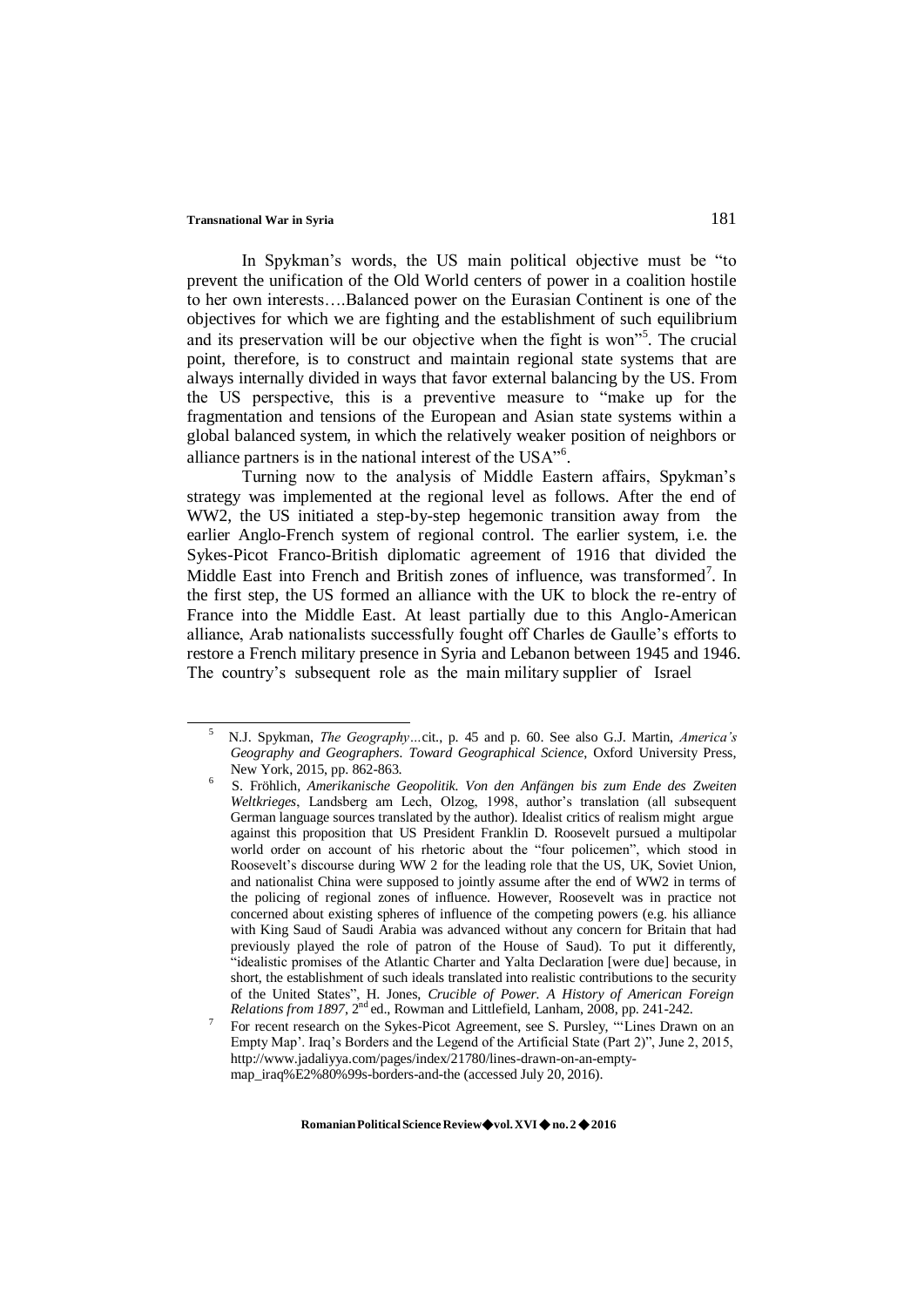resulted in further decline of French influence in the Arab world before this position was in turn taken over by the US.

The period between the end of WW2 and 1956-1958 constitutes the transition period during which the US first removed France as a regional power in the Middle East and then – following on British policy failures in Egypt and Iraq – replaced the UK as the region's hegemon. To begin with, the Truman Doctrine, announced on March 12, 1947, held that alliances should be formed with regional powers to contain the Soviet Union. In the early Cold War, this translated into the US focus on the "Northern Tier" states of Greece, Turkey, and Iran directly bordering the Soviet Union. In the case of the former two countries, the US took over the economic and political sponsorship role from Britain, since both countries were considered crucial to enforce the containment strategy. Yet the lack of any overarching US strategy for the entire Middle East region created new geopolitical problems. Lebanon and Syria, the two former French-dominated entities, had now turned into weak independent states without any clear-cut regional or global alignment. In this period, the regional Arab state system was fragmented between British clients (Egypt, Jordan, Iraq), a non-Arab neighboring state in which the US and UK shared interests (Iran), and Saudi Arabia that had been turned into a US ally by Franklin D. Roosevelt's diplomacy in WW2.

Due to the Egyptian revolution of 1952 and the subsequent rise of a new kind of Arab nationalism under Gamal Abdel Nasser's leadership across the region, the British position deteriorated further. The growing US regional influence at the expense of the UK became apparent in the first year of the Eisenhower administration when the 1953 Central Intelligence Agency (CIA) led coup in Iran, conducted in collaboration with British intelligence, against Iranian Prime Minister Mohammad Mossadegh reversed the latter's nationalization of the Anglo-Iranian oil company of 1951. The coup restored the Shah to power and subsequently brought back western control of the Iranian oil sector. In this context, the former dominant role of the British was replaced by the US and the Shah's Iran turned into a US client state.

After the Iranian coup, the UK made one final effort to reorganize the regional security system in advancing the Baghdad Pact of April 1955. The Pact linked Iraq and Turkey in a mutual assistance and defense treaty that was later enlarged to include Iran, Pakistan, and the UK. Yet the agreement remained on paper only and the US did not join. In fact, Nasser had personally warned US Secretary of State John Foster Dulles against the idea of a treaty-based regional security system, arguing that "alliances with outside powers were suspect and unpopular with the Arab peoples" and "to try to create them was self-defeating [and] would only weaken the Arab governments"<sup>8</sup>. In 1956, Nasser's decision

<sup>8</sup> R. Stephens, *Nasser. A Political Biography*, Penguin, London, 1970, p. 145.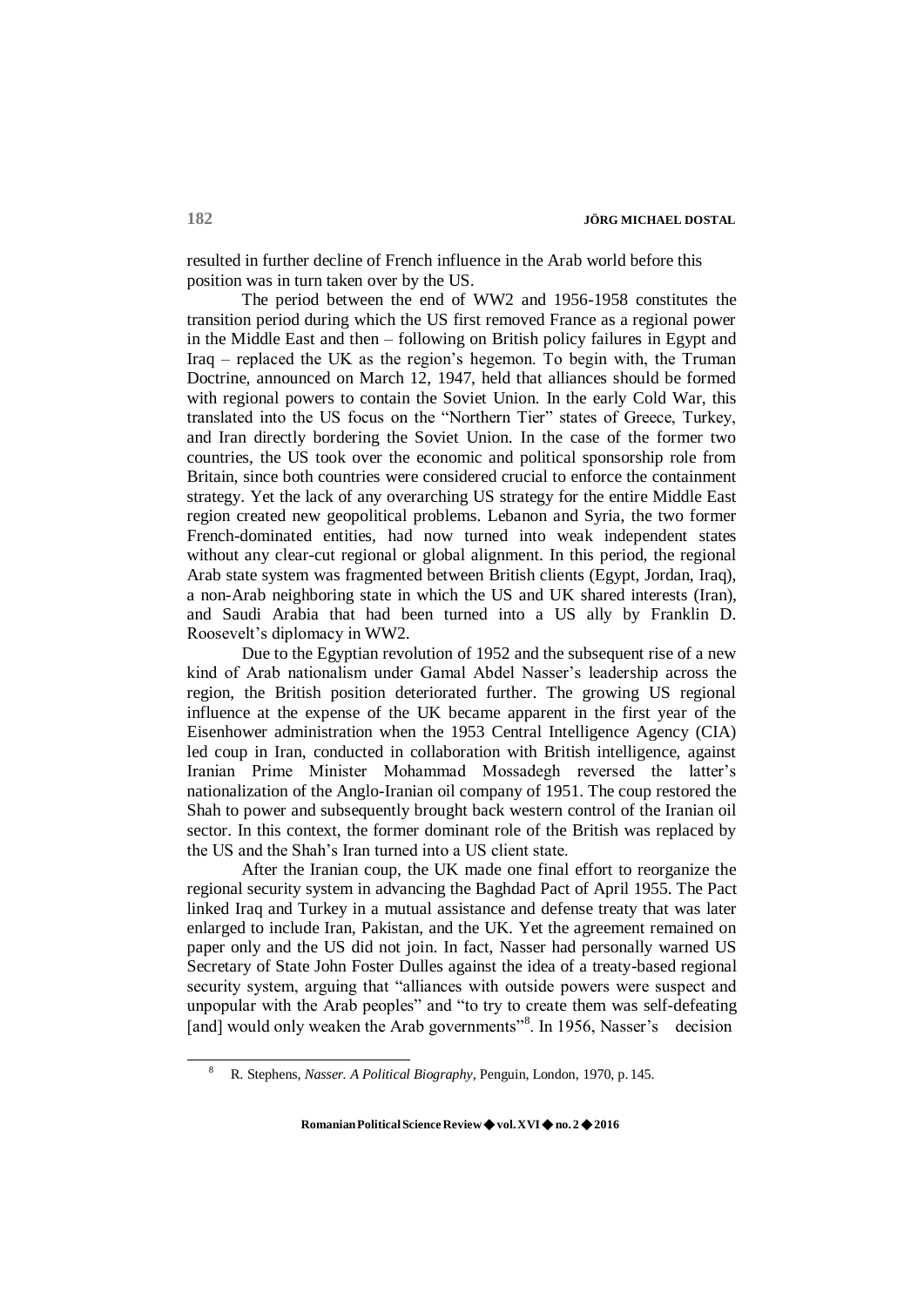to nationalize the British-controlled Suez Canal triggered the military attacks of Israel, France and the UK on Egypt. After their failure to remove Nasser from power, the British position was damaged beyond repair.

In a phone call, US President Dwight D. Eisenhower reduced British Prime Minister Antony Eden to tears in blaming the UK for "pulling in the Soviet Union" by engaging in a military operation that failed in every respect, not least on account of further strengthening Nasser's bargaining position and prestige<sup>9</sup>. According to Eisenhower, the refusal of the US to back military action against Nasser was due to concern that the prestige of the Soviet Union would otherwise rise in the eyes of the Arabs:

"We could not permit the Soviet Union to seize the leadership in the struggle against the use of force in the Middle East and thus win the confidence of the new independent nations of the world. But on the other hand I had by no means wanted the British and French to be branded as naked aggressors without provocation"<sup>10</sup>.

One might suggest that Eisenhower's second sentence was delivered tongue in cheek.

# *The Eisenhower Doctrine of 1957: US Hegemonic Ambition in the Middle East*

In response to the Suez crisis and pointing to the moment of hegemonic transition in the Middle East from the UK to the US, the American President Eisenhower announced his Doctrine on 5 January 1957. The Doctrine was framed in terms of warnings about the Soviet Union's firm intention to dominate the entire Middle East. Yet Eisenhower's argument lacked historical validity in the sense that Russia (and later the Soviet Union) had held more modest regional aspirations in the past, namely to control the Turkish Straights (the Dardanelles) and to gain a stake of influence in Persia. In fact, the former objective had been encouraged by the western powers France and Britain before WW1 and had influenced the 1916 Sykes-Picot Agreement, while the latter had produced the US-backed joint British and Soviet invasion of Iran in 1941 to secure oil resources and transport routes for the British and Soviet war effort.

In overstating the case that the Soviet Union was interested to take over the entire Middle East, the US president gained in turn an excuse to offer US

<sup>&</sup>lt;sup>9</sup> H. Jones, *Crucible of Power. A History of American Foreign Relations from 1897*.  $2<sup>nd</sup>$  ed., Rowman and Littlefield, Lanham, 2008, p. 326.

<sup>&</sup>lt;sup>10</sup> D.D. Eisenhower, *White House Years: Waging Peace, 1956-1961*, Doubleday, New York, 1965, p. 83.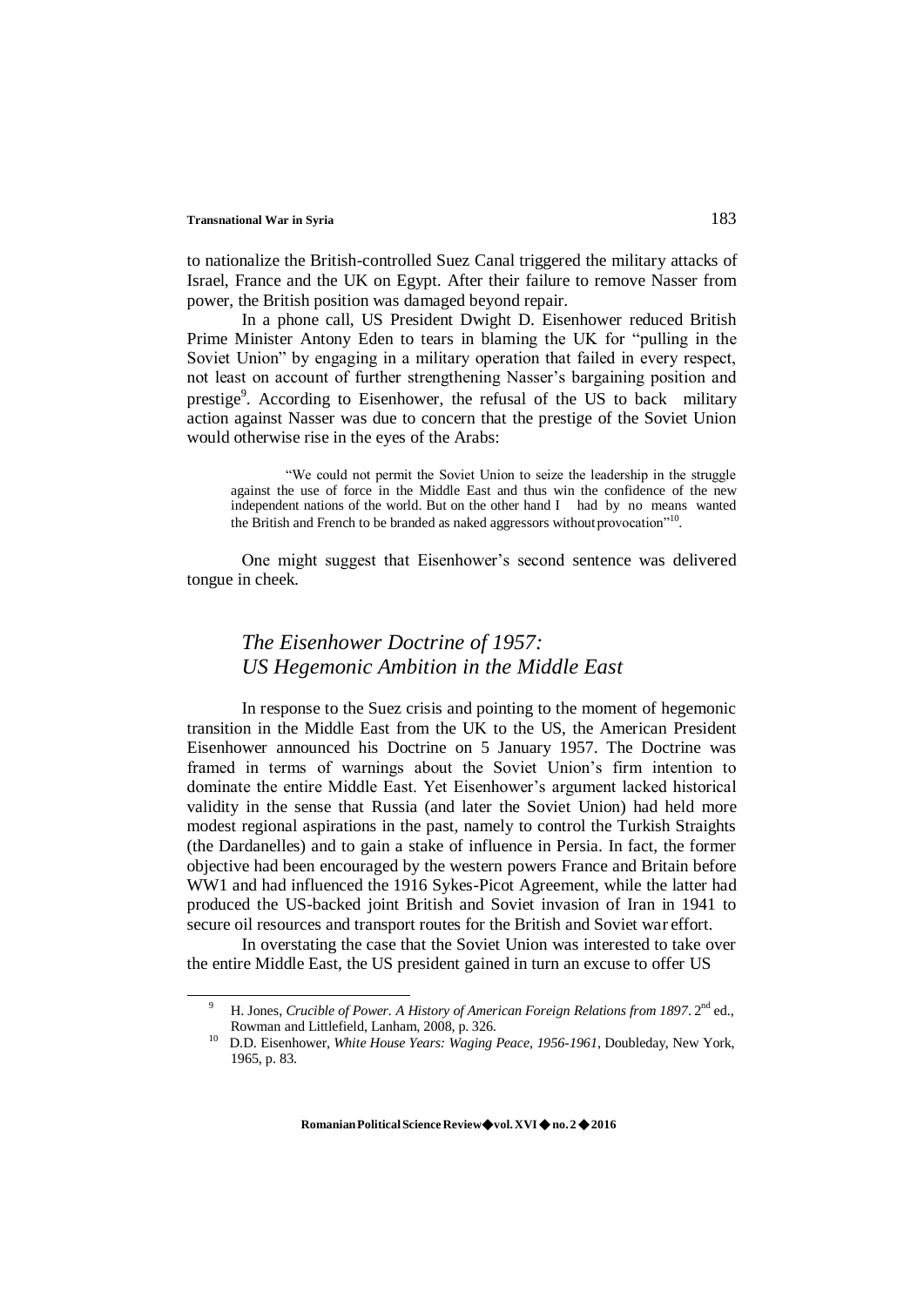assistance to *every* state in the region, namely "to employ the armed forces of the United States to assist to defend the territorial integrity and the political independence of any nation in the area against Communist armed aggression" which was in turn clarified to include "aggression from any nation controlled by International Communism"<sup>11</sup>.

Notably, the Eisenhower Doctrine was unilaterally announced and entered into force after agreement in the US Congress. Thus, it was a statement of intent for the entire region that differed in style and substance from the British tradition of making local dependent regimes sign "mutual treaties"<sup>12</sup>. In fact, the new Doctrine amounted to a guarantee to maintain all the existing anti-Communist regimes in the region, in particular the various royal families that the British had historically worked with in Jordan, Iraq, and the Gulf. Yet it left open the question which of the regional states would not fall under the newly extended US defense guarantees. A debate arose about whether Nasser was in fact "controlled" by "International Communism" – and the discussion quickly produced US plans to block the expansion of Nasserism and of other currents of Arab nationalism in Lebanon, Syria, and Jordan.

However, the final blow for the British position in the Middle East – after which the US no longer had to seriously negotiate with powers other than the Soviet Union – was the Iraqi revolution of July 14, 1958. When looking back, this event must be considered of nearly equal significance with the Egyptian revolution of 1952 and as a major turning point in Middle Eastern history. The revolution produced the complete destruction of the British-backed regime and underlined that US and UK observers had failed to act on their own intelligence about the extreme disconnect between the Iraqi royal regime and the population at large<sup>13</sup>. Directly after the revolution, the Saudi, Iranian, and Turkish leaderships all demanded US military intervention to topple the new Iraqi leadership. However, Eisenhower refused to intervene on account of the domestic popularity of the new Iraqi nationalist leadership and the complete absence of resistance on the part of the old regime<sup>14</sup>.

Yet in order to show that his Doctrine had teeth, he agreed within 24 hours of the Iraqi revolution a request for the dispatch of US troops to Lebanon

 $11$  D.D. Eisenhower, "Special Message to the Congress on the Situation in the Middle East". January 5, 1957, capital letters in the original, <http://www.presidency.ucsb.edu/> ws/?pid=11007 (accessed July 20, 2016).

<sup>&</sup>lt;sup>12</sup> The unilateral declaration of "Doctrines" is in fact in line with the unwillingness of all post-WW2 US administrations to formally declare wars or to sign peace treaties.

<sup>&</sup>lt;sup>13</sup> B.R. King, "America's Search for Control in Iraq in the Early Cold War, 1953-1961", Doctoral Thesis, Graduate Department of History, University of Toronto, 2014, https://tspace.library.utoronto.ca/bitstream/1807/65675/1/King\_Brandon\_R\_201406\_PhD \_thesis.pdf (accessed July 20, 2016).

<sup>&</sup>lt;sup>14</sup> M.A. Palmer, *Guardians of the Gulf. A History of America's Expanding Role in the Persian Gulf, 1833-1992*, The Free Press, New York, 1992, p. 79.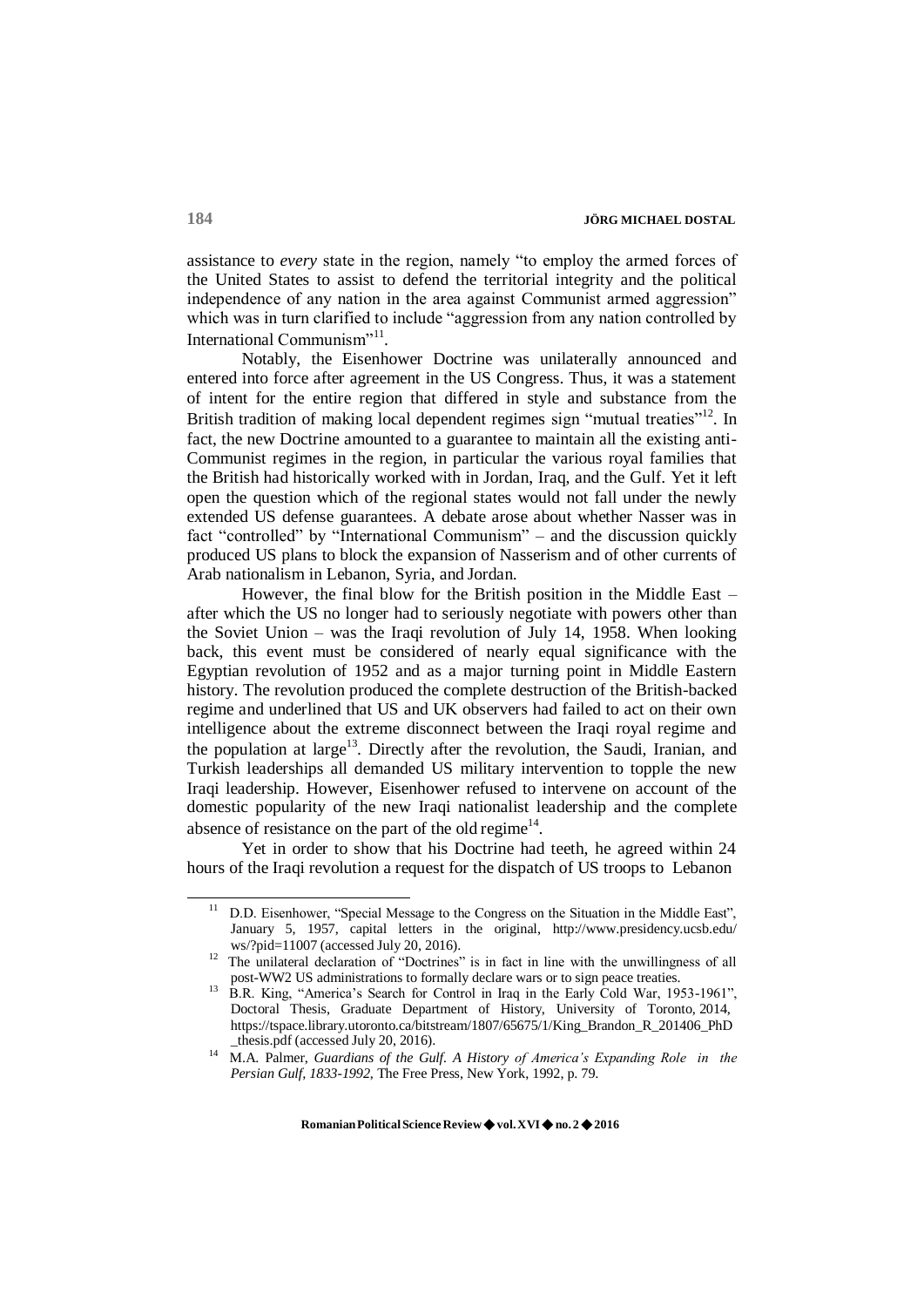from the country's pro-western President Camille Chamoun to protect the latter against local Nasserist challenges. This event, the first large-scale military intervention of the US with ground troops in the Middle East, established a pattern for future US regional conduct. Namely, the US approaches each state unit of the Middle East in the manner of a "cybernetic" external balancer: in order to influence events in country A, intervention in country B might be required. The entire region is always considered as a single theater, which differs from the earlier Sykes-Picot system, in which two external balancers, Britain and France, controlled two distinct regional blocs.

The US management of the regional balance of power in the Middle East since the late 1950s until the present has been based on a system of bilateral alliances with some major regional powers, namely Israel, Saudi Arabia, Turkey, and Iran (until the 1979 Islamic Revolution). In the context of US alliance partners, Egypt is a special case and less significant: the country's military is since the late 1970s principally concerned with domestic policing rather than the exercise of an Arab leadership role<sup>15</sup>. The US alliance partners are supposed to remain dependent on US patronage at all times, and any conflict amongst them helps to further increase US leverage. Close monitoring of the behavior of each aligned state's core executive by the US goes hand in hand with the management of the relative power of each state unit in order to make them balance each other.

Crucially, US regional alliances in the Middle East are balanced in an asymmetric manner: Israel has been guaranteed a large military and technological edge by the US over all other regional allies, especially since the 1967 and 1973 Arab-Israeli wars<sup>16</sup>. This US policy has been implemented by combining measures such as allowing Israel privileged access to the latest US military technology (not available to the other three powers), a willingness to tolerate Israeli spying/technology transfer, and by tolerating the subsequent domestic ability of Israel to manufacture advanced weapons systems locally or to engage in their reengineering<sup>17</sup>. In 2008, this approach was further formalized

Nasser's doctrine of the "three circles" (i.e. the effort of Egypt to exercise influence in the Arab, African, and Islamic world) and his reliance on military assistance from the Soviet Union allowed the country to gain autonomy from the western powers and to assume a leadership role in the Arab world. This role was abandoned after the US succeeded in "turning" his successor Anwar al-Sadat. Following Sadat's unilateral decision to remove Egypt from the Arab line-up, by signing a peace treaty with Israel in 1978 (the Camp David agreement), the US re-assumed the role of sponsor of the Egyptian military which it continues to exercise today. Egypt has since lost its influence on the Arab peninsula.

<sup>16</sup>R. v. Dehn, *Jahre der Entscheidung. Die amerikanische Israel-Politik 1967 und 1973*, Disserta Verlag, Hamburg, 2010, p. 34.

<sup>&</sup>lt;sup>17</sup> J.S. Landay, "Why is Israel's nuclear arsenal not mentioned in Iran deal debate?", August 15, 2015, McClatchy DC, <http://www.mcclatchydc.com/news/nation-world/world/> article31470917.html (accessed July 20, 2016).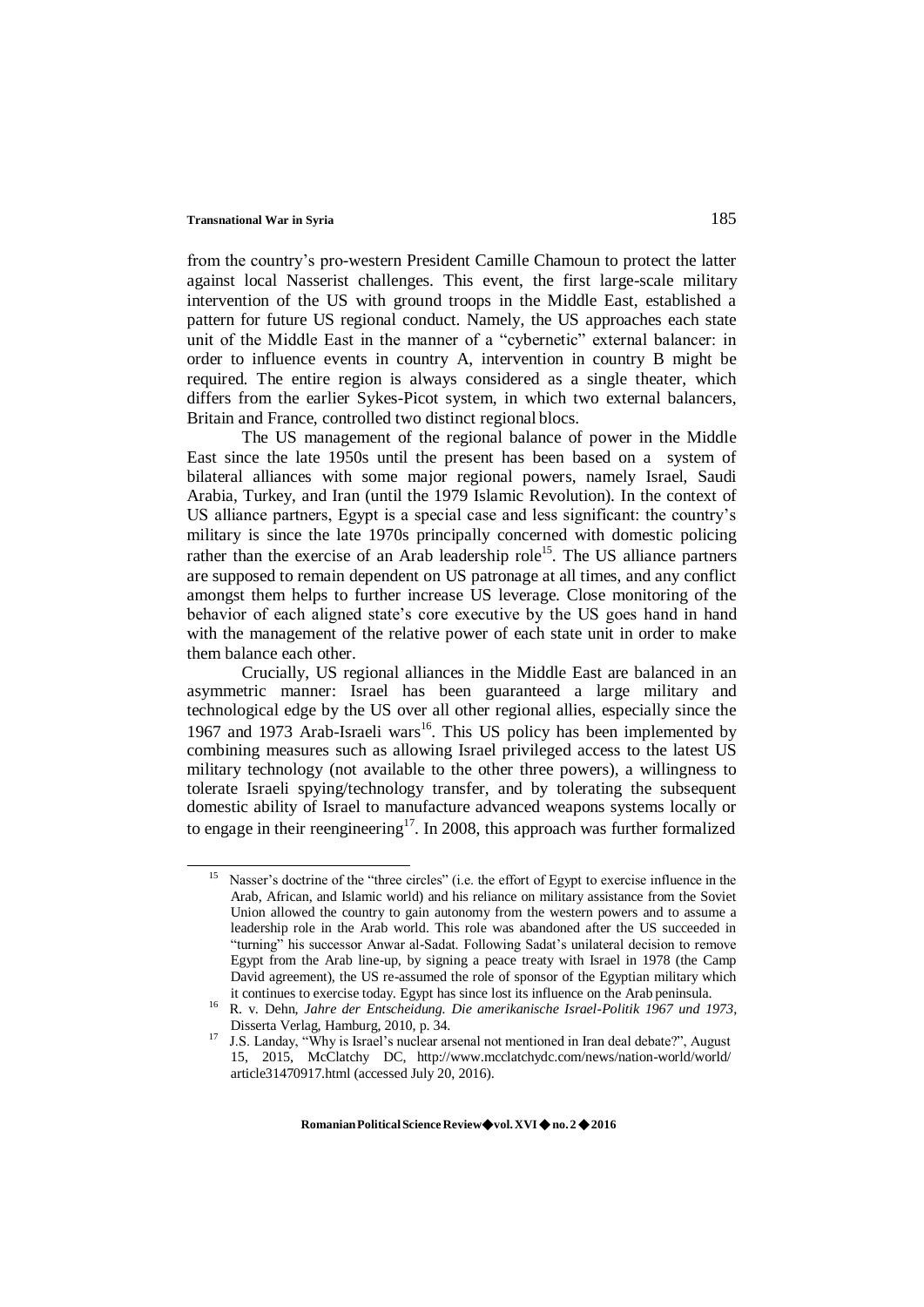when the US Congress "enacted a law ... requiring that arms sales allow Israel to maintain a 'qualitative military edge' in the region. All sales to the Middle East are evaluated based on how they will affect Israeli military superiority"<sup>18</sup>.

At certain times, the US has sold more weapons to regional clients other than Israel in budgetary terms, namely the Shah of Iran appears to have received more supplies than Israel during some periods in the 1970s, while US arms deliveries to Saudi Arabia have more than doubled during the two Obama Presidencies, turning the Wahhabi Kingdom into the world's fourth largest arms market<sup>19</sup>. However, this has never questioned Israel's status as the only regional military superpower with an independent nuclear arsenal, nuclear-capable submarines, advanced ballistic missiles, and other weapons of mass destruction.

In terms of the other three major US allies in the larger Middle East region, only one, Saudi Arabia, has been an Arab state while the other two, Turkey and Iran under the Shah until 1979, have acted as additional external balancers on Arab politics. This allowed the US to pursue different agendas with different clients and to keep them in a relationship of close direct dependency. In addition, the US could afford a degree of negligence with regard to some of the weaker state entities in the Middle East that were less significant

<sup>18</sup>M. Mazzetti, H. Cooper, "Sale of U.S. Arms Fuels the Wars of Arab States", *New York Times*, April 18, 2015.

<sup>19</sup>One author charges that "[d]uring the decade of the 1970s, the United States sold more arms to Iran than any other country" before qualifying this assertion with the statement that "[n]o attempt is made to analyze these arms acquisitions in terms of sophistication or practicality as the question is not what weapons were purchased but *how much was paid*". See G.F. Gates, "An Analysis of the Impact of American Arms Transfers on Political Stability in Iran", Naval Postgraduate School, Monterey, California, September, 1980, https://archive.org/stream/analysisofimpact00gate#page/n5/mode/2up (accessed July 20, 2016), pp. 4, 20-21, emphasis added. More recent data sources such as the SIPRI data base on arms transfers suggest, however, that Israel has received more weapons (even in budgetary terms) at various points in the same decade (see terms) at various points in the same decade (see <http://www.sipri.org/databases/armstransfers> for historical information on the arms trade). Crucially, this highlights methodological problems in analyzing military strength in quantitative academic research. In fact, Israel and the US have made efforts to obscure the degree of military transfers: Israel receives US arms deliveries at discounted prices or for free which is obscured in quantitative data. Thus, quantitative data is bound to give only a partial picture of reality with regard to Israeli technological dominance in the military field. Another interesting qualification in terms of US balancing of client states in the Middle East is McGlinchey's suggestion that "[t]here was never a genuine plan to establish a twin pillar system with Saudi Arabia and Iran [during the 1970s]. Nor was there a serious intention to empower other Arab states". See S. McGlinchey, *US Arms Policies Towards the Shah's Iran*, Routledge, Abingdon, Oxon, 2014, pp. 174-175. The same author holds (ibid., original emphasis) that collaboration with Iran was the "essence" of "the entire US approach to the Gulf" and that "Nixon established Iran as *the* pillar of US security in the Gulf, the opportunity to invest in Saudi Arabia in a comparative sense was put on the back burner. Saudi Arabia languished in relative military primitiveness through the  $1970s$   $[...]$ .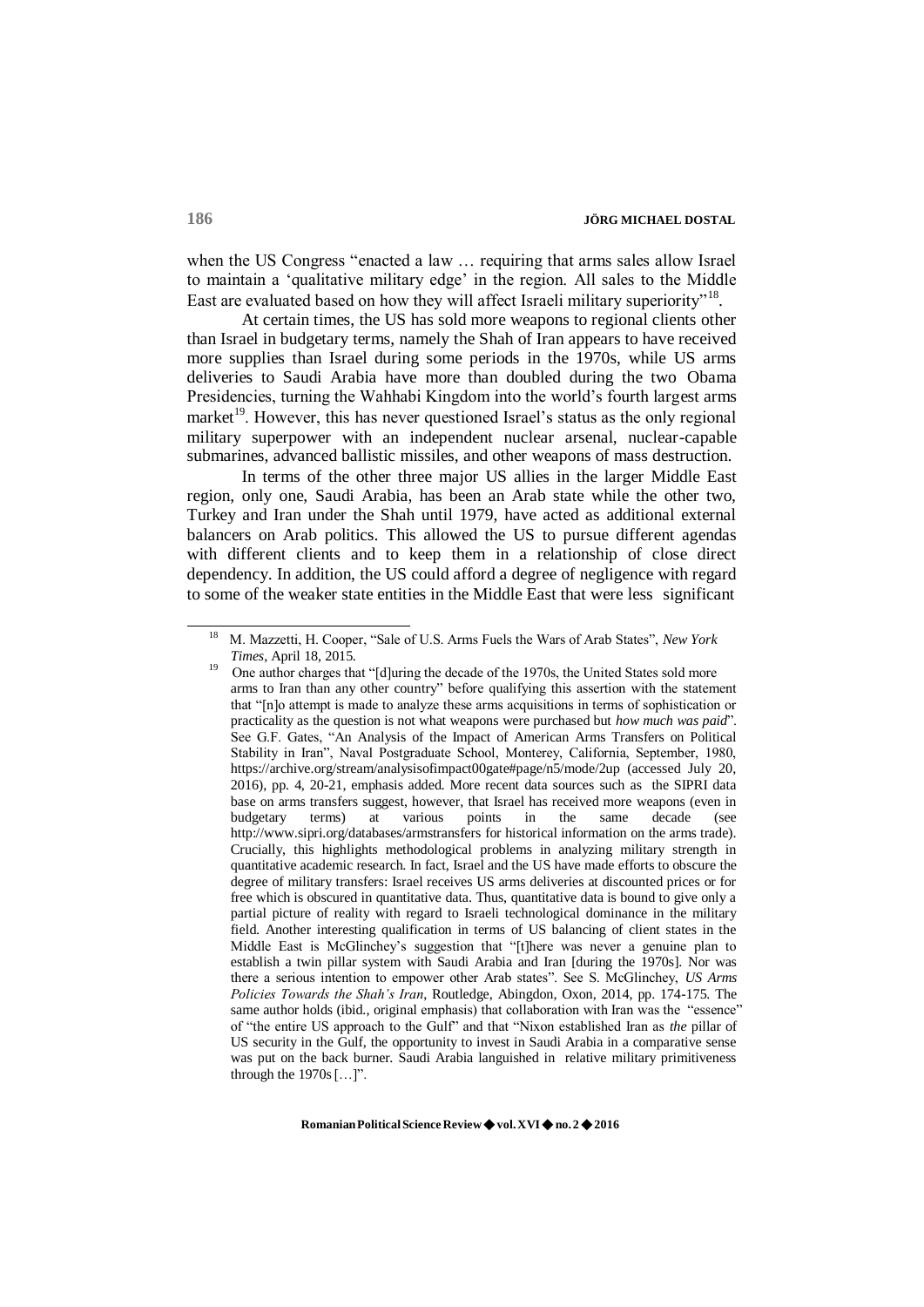in the context of intra-Arab and Cold War conflicts. This concerned in particular Lebanon, in which the pro- and anti-western actors balanced each other out, and Jordan, where the historical links between Britain and the Hashemite royal family were allowed to continue to some extent because the US did not consider Jordan as a significant independent actor.

However, this still left a formidable number of Arab states that did not belong to the US sphere of influence. These states were considered hostile from the point of view of subsequent US administrations as stated in the Eisenhower Doctrine. The list of major opponents of the US in the Middle East region included Egypt between 1956 and 1978, Syria between 1956 and 1961 and from 1963 until the present, Iraq between 1958 and 2003 (and to an extent until now due to the alliance between the current Shia-dominated Baghdad government and the Islamic Republic of Iran). Most importantly, these states gained their autonomy from the US by turning to the Soviet Union, thereby taking advantage of the Cold War to pursue their own Arab nationalist agendas.

This development began with Nasser's shift toward the Soviet Union in 1956 to access economic and military assistance, which was in turn motivated by the earlier US refusal to grant such assistance for Egypt. Nasser's move produced a new kind of Arab state, namely the "garrison state" in which the military turned into the backbone of all other state institutions. This new kind of regime was dominated by a "state class" which represented the military or a combination of the military and Arab nationalist elites. In turn, the state class was able to monopolize political power due to its control of economic resources, namely political and/or oil rent income. Such rent income, once acquired, was distributed according to political rather than market criteria and produced systems of clientelism and patronage that proved to be highly stable over time $20$ .

Subsequently, the garrison state gained stability and some degree of legitimacy due to charismatic leadership in the case of Nasser and later of Hafiz al-Assad in Syria and, in the case of Syria and Iraq, the rapid expansion of oil rents since the 1970s, which further expanded the state executive's autonomy. Nasser's "Arab socialism", therefore, combined political leadership from above with efforts to develop the economy in order to satisfy the material demands of popular constituencies. His political project, soon copied elsewhere, allowed for the emergence of an "authoritarian bargaining" between state executives and the broader population, based on the distribution of oil and political rent income to

<sup>20</sup>For the concepts of "state class" and "rentier state", see H. Elsenhans, *Abhängiger Kapitalismus oder bürokratische Entwicklungsgesellschaft: Versuch über den Staat in der Dritten Welt*, 2<sup>nd</sup>. ed., Campus, Frankfurt/M., 1984. For Syria as a rentier state, see J.M. Dostal, "Analyzing the Domestic and International Conflict in Syria: Are there Lessons from Political Science?", *Syria Studies*, vol. 6, no. 1, 2014, pp. 1-80, https://ojs.st-andrews.ac.uk/index.php/syria/article/view/822 (accessed July 20, 2016).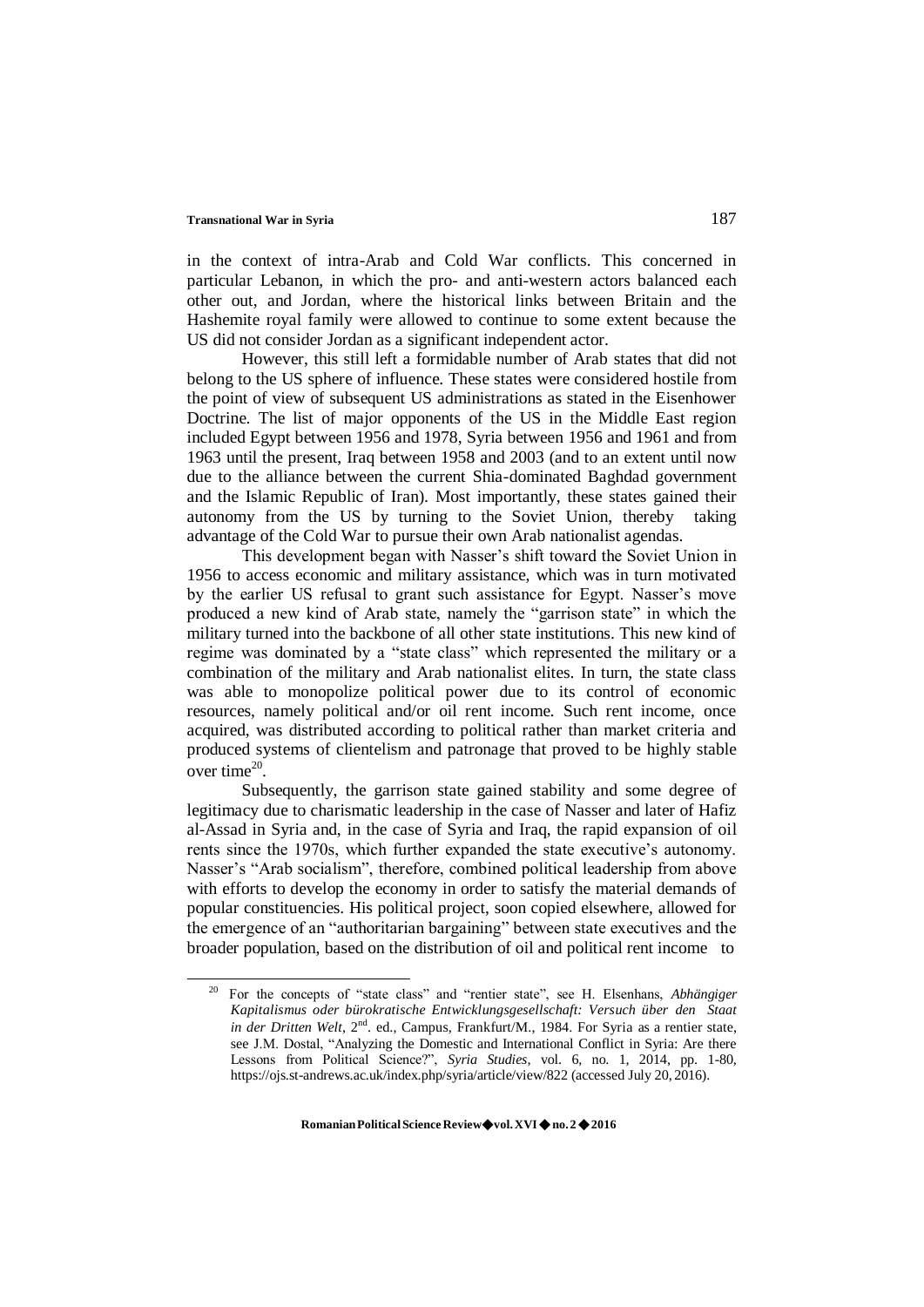the population. This bargain could be maintained and further expanded as long as the distribution of rent income by the state translated into upward social mobility of the majority of the population. The formula generally worked in Syria, Iraq and other Arab states during the 1970s when oil revenue skyrocketed allowing for public sector expansion and rising living, health and educational standards. However, the model entered crisis mode whenever oil or political rents were in decline. On the other side of the equation, the dominance of the state sector, based on rent income from oil and gas, produced in practically all cases a permanently underdeveloped national bourgeoisie and civil society.

Following Nasser's example, Syria also opted for Soviet economic and military assistance since 1956, while Iraq joined the fold, although in a more delayed fashion, after the Iraqi revolution of 1958. What made Soviet assistance so attractive in the eyes of the Arab leaders was that, contrary to Eisenhower's claims, the Soviets had no earlier political footprint in the Arab world. Moreover, Soviet assistance appeared to offer increased autonomy for Arab nationalist regimes, who felt threatened by the US and its regional clients rather than by the Soviets as regional outsiders. In addition, the Soviet Union was in the unique position to offer Nasser and those following his example in Syria and Iraq advanced military hardware to turn each country's military into a serious force and to balance out the military might of Israel. In particular, the willingness of the Soviet Union to deliver advanced jet fighters (the cutting edge military technology of the 1950s) allowed the Egyptian and Syrian military to quickly become serious regional power factors. This, in turn, strengthened their position in the regional state hierarchy and created a divided yet at the same time relatively stable system of state entities.

The rise of two regional camps (US-backed and Soviet-backed) did also "lock in" regime and political economy characteristics in these countries, particularly authoritarian government on both sides of the divide and neopatrimonial patron-client relationships between state executives and the local population. Differences in the regime types were due to objective factors, such as the size of oil or political rents that were at the disposal of state executives, and the political background of the regime. In the case of US-backed regimes, the various sets of royal families, such as the one in Saudi Arabia, did perhaps not even qualify for the term *neo*-patrimonial as they failed to accommodate to modern mass politics. The Soviet-backed Arab nationalist regimes, on the other hand, engaged in the construction of political systems that appealed in rhetoric and sometimes in reality for approval from broader sections of the population, such as in the case of "authoritarian populism" in Egypt, Syria, and, to a lesser extent, in Iraq $^{21}$ .

<sup>21</sup>For the concept, see R. Hinnebusch, *Syria: Revolution From Above*, Routledge, London, 2001.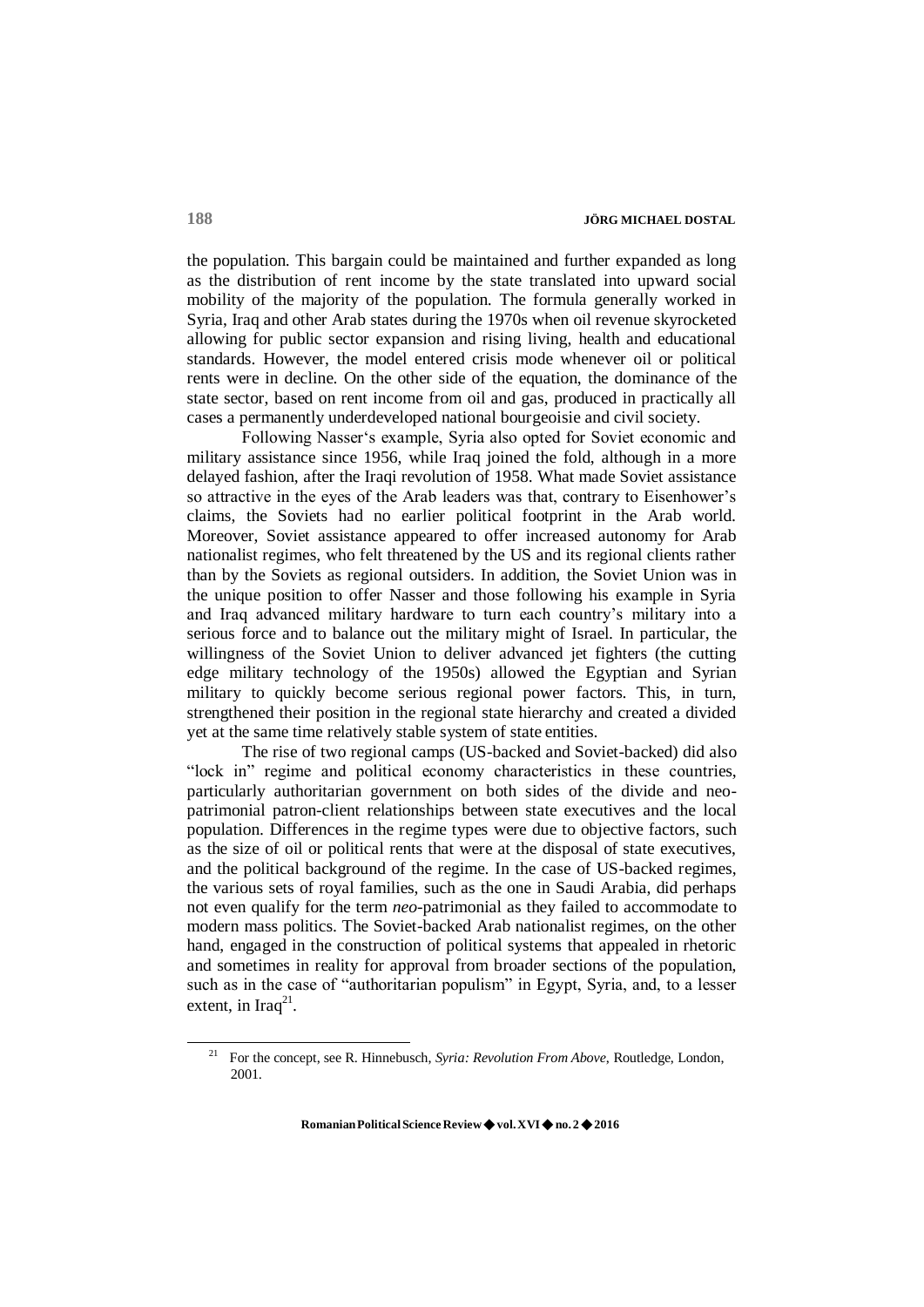Crucially, the management of the Cold War in the Middle East was based on the maintenance of the existing state system by both major external  $\arccos^{22}$ . The regional actors were not allowed to take each other over, and efforts of regional actors to challenge the existing state system resulted either in quick failure (e.g. Syria's intervention in the Jordanian civil war in 1970) or in lengthy and inconclusive wars (e.g. Nasser's intervention in the Yemen and Saudi countermoves for much of the 1960s). This basic stability of state units did not, however, mean the absence of wars. Rather, the 1967 and 1973 Arab-Israeli wars and the War of Attrition between Israel and Egypt between 1967 and 1970 were conducted by the regional actors based on their external military alliances. In this context, the most dramatic point was the 1973 war, which one observer described as "the first high-tech war in the history of humanity" suggesting that "military attaches from all over the world were swept away by the efficiency of modern weapons systems and keenly took notes $"^{23}$ .

The 1973 Arab-Israeli war differed from the previous ones in the sense that the Arab states displayed their ability to use advanced Soviet weapons technology in an effective way making the outcome of the war inconclusive. On the one hand, Arab losses were still significantly higher than the Israeli ones. On the other hand, the display of Arab solidarity was much more effective than in previous conflicts. Crucially, the Soviet Union had not encouraged the Arab states to engage in military action but had suggested caution. In 1973, Brezhnev personally counselled the Egyptian leadership against war, stating that "we are of the opinion that Egypt is not prepared<sup> $224$ </sup>. Thus, the Soviet Union behaved as a status quo power in the Middle East – quickly rearming its Arab clients after successive defeats but not allowing for Arab states to achieve full balance with US clients, especially Israel. In fact, the Soviet leadership assumed that a full-scale challenge of existing US clients, especially Israel, could trigger a global war.

On the Israeli side, in turn, the experience of the 1973 war and the degree of Arab solidarity on display (Iraq entered the war on the Syrian side, contributing to a stabilization of the frontline in the Israel-occupied Syrian Golan) resulted in the long-standing Israeli effort to "deconstruct" the Arab states in order to avoid any repetition of the effective Arab military alliance building. This included the openly acknowledged Israeli long-term efforts to break up Syria and Iraq as unified states and to replace them with smaller units that would be easy to control, while also allowing for further consolidation and

 $22$  The case of the "United Arab Republic", the unified state of Egypt and Syria between 1958 and 1961, was the exception that proved the rule.

<sup>&</sup>lt;sup>23</sup> J.A. Elten, *Karma und Karriere*, Rowohlt, Hamburg, 1994, p. 64.

<sup>&</sup>lt;sup>24</sup>S. Meining, "Geheimoperation Aleppo: die geheime Beteiligung der DDR am Oktober-Krieg 1973", report MÜNCHEN, October 6, 200[8, http://www.poolalarm.de/](http://www.poolalarm.de/) kindersuchdienst/raf/Beteiligung\_der\_DDR%20\_am\_Yom-Kippur-Krieg\_1973\_Israels\_ mit\_den\_arabischen\_Staaten.pdf (accessed July 20, 2016).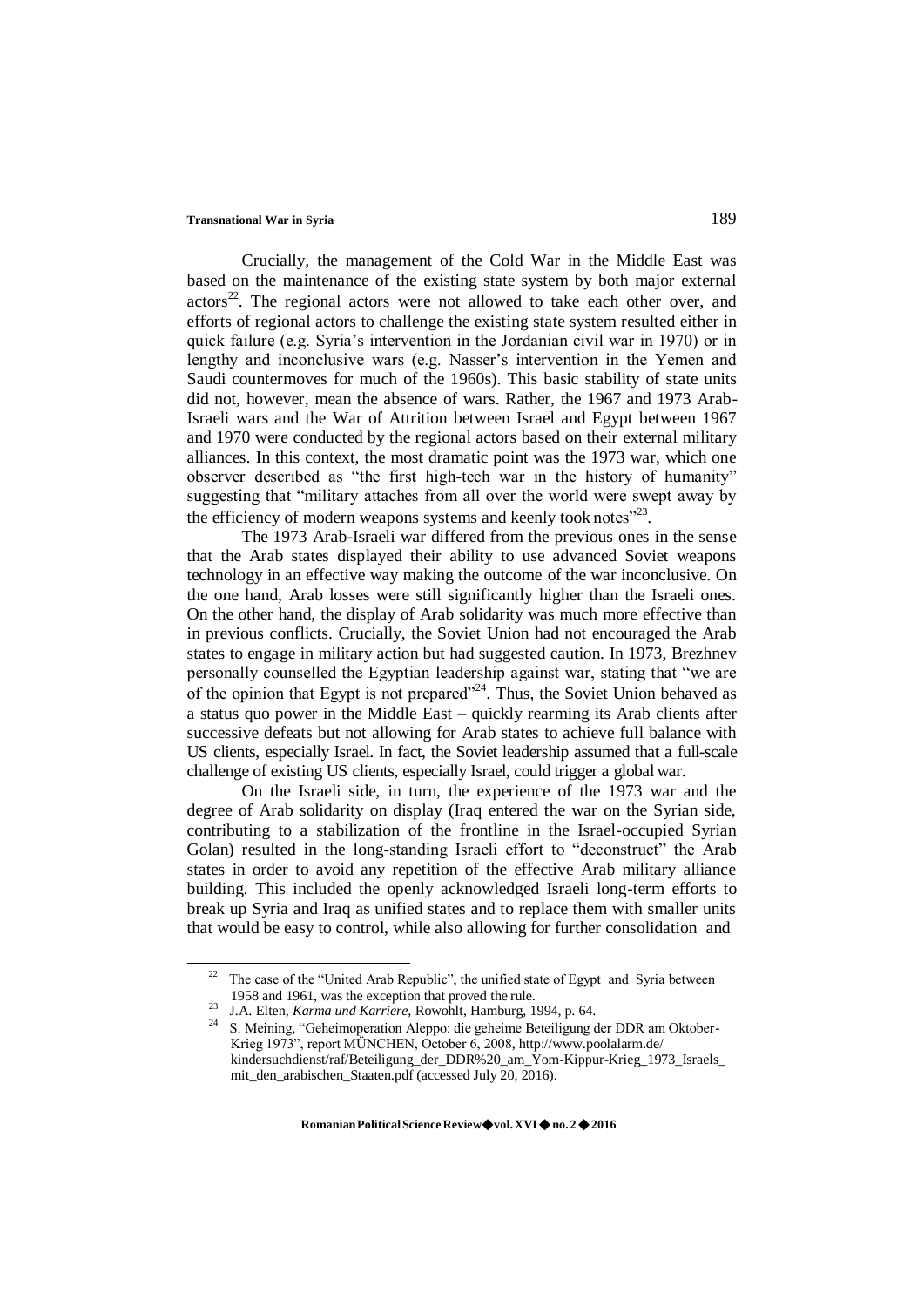expansion of the Israeli settlements in occupied Arab territories, such as the West Bank and the Syrian Golan<sup>25</sup>.

### *Major Past Episodes of Political Destabilization in Syria*

Every analysis of the conflict in Syria since 2011 must be historically embedded. Syria has always suffered from deep internal divisions and belongs to a divided Arab state system that is in turn dominated by outside powers. Thus, for the purpose of analysis it is useful to put forward a matrix with a temporary axis that accounts for short-, medium-, and long-term factors, and a spacial axis that takes account of local Syrian, regional Arab, and global political factors. These factors, i.e. a matrix with nine fields, must all be considered to explain the violent escalation in Syria since 2011 analytically (see Table 1). The current paper tries to present at least a rough summary of the major factors in fields 1 to 6 and a brief sketch of geopolitical reasoning of the external powers as located in field 9. It should be stressed that all fields of the matrix are loosely coupled with each other. Thus, any analysis of the Syrian crisis that focuses only on single fields (such as field 1, which inevitably dominates the coverage of the Syrian war in the news media) fails to produce a better understanding of why Syria has turned into a transnational battlefield.

| <i>i</i> able |  |
|---------------|--|
|---------------|--|

| Analytical I el specuves un the sylvan commet                                                                 |                   |                   |                        |  |  |  |  |  |  |
|---------------------------------------------------------------------------------------------------------------|-------------------|-------------------|------------------------|--|--|--|--|--|--|
|                                                                                                               | Local Syrian      | Regional Arab     | Global political       |  |  |  |  |  |  |
|                                                                                                               | political factors | and Middle        | factors                |  |  |  |  |  |  |
|                                                                                                               | (state level and  | Eastern political | <i>(international)</i> |  |  |  |  |  |  |
|                                                                                                               | below)            | factors           | system)                |  |  |  |  |  |  |
| Short-term<br>(less than a decade)                                                                            |                   | $\overline{c}$    |                        |  |  |  |  |  |  |
| Medium-term<br>(decade or more)                                                                               |                   |                   | 6                      |  |  |  |  |  |  |
| Long-term (Middle Eastern<br>geopolitical regime, <i>i.e.</i><br>1920s to 1958, 1958-1991,<br>and since 1991) |                   | 8                 | 9                      |  |  |  |  |  |  |

**Analytical Perspectives on the Syrian Conflict**

<sup>25</sup>See O. Yinon, "A Strategy for Israel in the Nineteen Eighties", [orig. Hebrew in KIVUNIM (Directions). *A Journal for Judaism and Zionism*, no. 14, February 1982], available at: turkishforum.com.tr (accessed July 20, 2016). For an update on recent Israeli settlement expansions, see K. Shuttleworth, "Israel Plans to Demolish 13,000 Arab Buildings in West Bank, UN Says", *Guardian*, September 7, 2015. The current Israeli government does not pretend that it is interested in "land for peace" negotiations and the last decades of the USsteered so-called "peace process" have enabled permanent Israeli territorial expansion.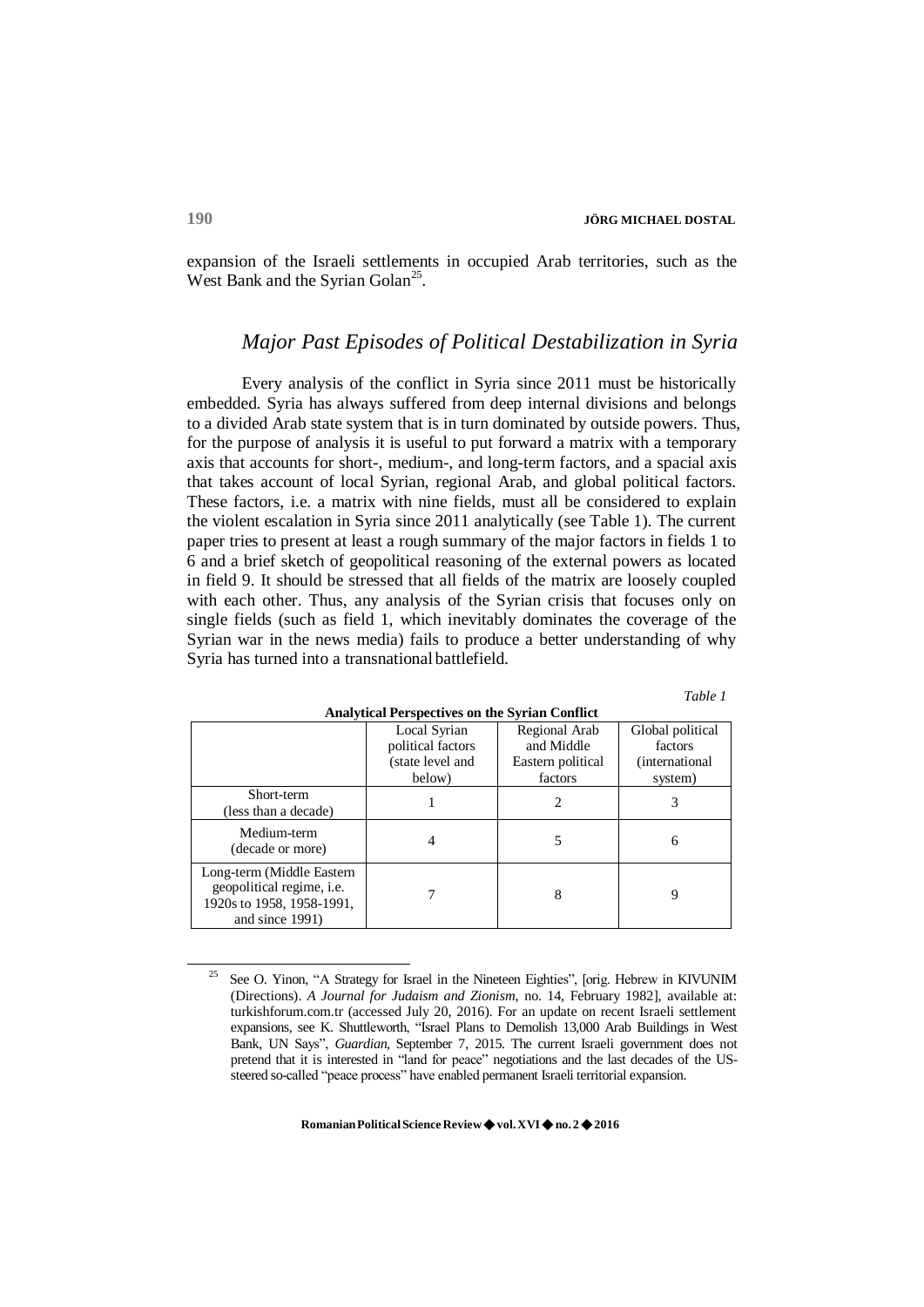In terms of earlier time periods of destabilization in Syria, one must highlight the following major events: 1949, 1957, 1976-82, and since 2000 (with the advantage of hindsight, the entire period of the presidency of Bashar al-Assad and in particular the push against Syria's regional position in Lebanon in 2005 and 2006 relate to the current crisis and must be re-evaluated in the regional and global context). This section now briefly discusses these four main episodes of past destabilization.

To begin with, Syria gained its independence and emerged as a postcolonial state in 1946 under the leadership of the traditional Sunni landowning class. In the context of a not-yet developed system of modern mass and party politics, the first democratically elected Syrian president, Shukri al-Quwatli, relied on his personal relationship with the Saudi King in order to bolster his position against potential destabilization from regional competitors, especially the British-backed Hashemite royals in Jordan and Iraq. However, the Syrian president was removed in a military coup in 1949. The coup (the first of three in the same year) was due to a combination of global, regional, and local factors. In terms of the global factors, the sluggishness in which Quwatli answered to US demands to grant right of way for the Trans-Arabian Pipeline (Tapline) was the main reason for local CIA involvement in his removal from office. Between 1947 and 1949, Tapline was constructed on behalf of the US-owned Arabian-American Oil Company (Aramco) as the largest US regional construction project in order to pump oil from Saudi Arabia via Syria to western European markets.

The CIA was also involved in at least one of the two other coups in the same year<sup>26</sup>. In fact, practically all domestic actors in Syria looked for outside backup to advance their bids for power, and their behavior could only be understood in the larger regional and global context<sup>27</sup>. Yet when the most sophisticated of the strong men then emerging from the Syrian military, Adib Shishakli, who assumed the presidency following another coup and controlled the country until 1954, offered the US a privileged alliance with Syria on condition of a more balanced approach in the Arab-Israeli conflict, this offer was rejected by Eisenhower. At this time, Syria appeared to offer nothing of strategic significance compared to the pre-existing US alliance with the Zionist state.

In 1956, an alliance of Baathists, Communists, and Nasserists gained the ascendancy and assumed control of the Syrian government. The US duly changed their approach to Syria and considered to bring back Shishakli, who had in the meantime been exiled from the country. During 1956 and 1957, the US and the UK engaged in efforts to bring down the government in Damascus as part of some broader offensive to stop a Nasser-style expansion of Arab nationalism, which was in turn interpreted as a front for "International

<sup>&</sup>lt;sup>26</sup> D. Little, "Mission Impossible: The CIA and the Cult of Covert Action in the Middle East", *Diplomatic History*, vol. 28, no. 5, 2004, pp. 663-701.

<sup>27</sup>P. Seale, *The Struggle for Syria. A Study of Post-War Arab Politics, 1945-1958*, Oxford University Press, Oxford, 1965.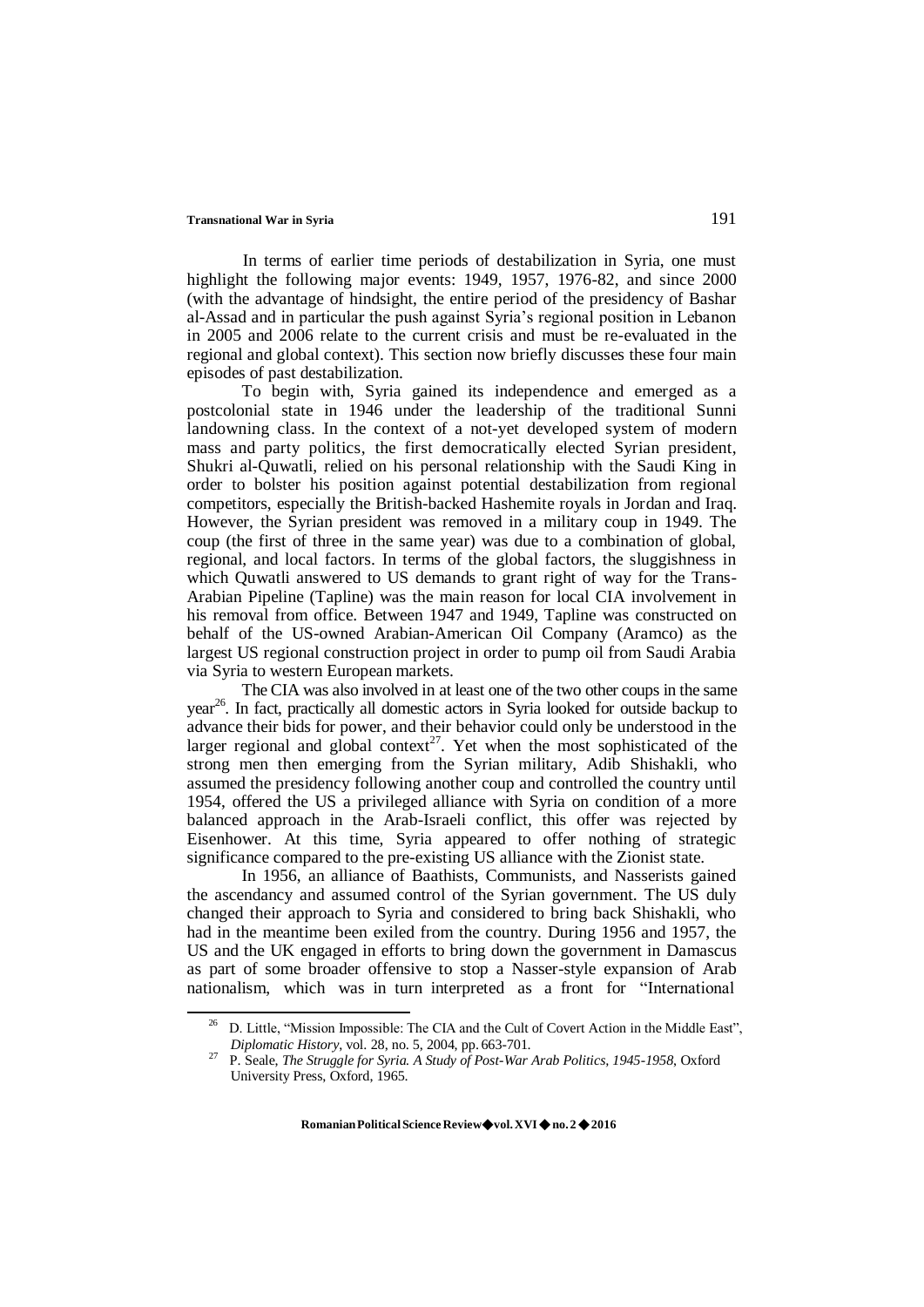Communism" in line with the rhetoric of the Eisenhower Doctrine. The joint intelligence operations of the US and the UK proceeded under different code names – Operation Straggle, Operation Wappen, and Preferred Plan, to name but a few – and included at various times France, Saudi Arabia, and other Arab client regimes in efforts to link up with Syrian rightist forces willing to lead a coup to remove the leftist government from office<sup>28</sup>. In this context, the British preferred their Hashemite allies in Iraq and/or Jordan to take over Syrian politics, while the Americans wanted to coordinate with Syrian tribes and minority communities in a "Free Syria Committee" to engineer a domestic uprising in line with the CIA's earlier covert action that had forced out Prime Minister Mossadegh of Iran in  $1953^{29}$ .

The US and the UK shared a pragmatic outlook in the sense that plans for a takeover of Syrian politics were made and discarded quickly – a long-term strategy was noticeably absent. Ultimately, the various plots triggered the "Syrian crisis" of August-October 1957, which started due to Turkish preparations to invade Syria militarily to bring down the Syrian government. However, this move resulted in the quick breakdown of the anti-Syrian coalition since the pro-western Arab clients, led by Saudi Arabia, were opposed to a Turkish invasion of an Arab country. Following Soviet counter-threats against Turkey, a diplomatic effort on the part of the US and the Soviet Union occurred which succeeded in negotiating a closure of the crisis by withdrawing the mutual threats. In summary, the Syrian crisis of 1957 underlined that a balance of power had emerged in the Middle East that was now policed by the two superpowers and that the domestic stability of each Arab state unit depended on security guarantees from outside.

The Syrian crisis of 1976-1982, the first extensive domestic destabilization of Syria before the 2011 conflict, was triggered by the uprising of a faction of the Syrian Muslim Brotherhood against the Baath regime of Syria's President Hafiz al-Assad. The uprising was due to a combination of domestic disenchantment of the Brotherhood with the regime and criticism of Syria's intervention in Lebanon, which was seen as biased in favor of non-Muslim groups. The uprising consisted of a campaign of urban terrorism against representatives of the Syrian state targeting in particular members of the Alawite community, a religious minority to which the Assad family belongs. A first peak of sectarian violence was reached on 16 June 1979, when a commando aligned with the Brotherhood killed a large number of unarmed Alawite cadets at the Aleppo Artillery School. Between 1979 and 1982, the violence further escalated for geopolitical reasons. The Brotherhood was

<sup>28</sup>A. Rathmell, *Secret War in the Middle East: The Covert Struggle for Syria, 1949-1961*, I.B. Tauris, London, 1995, chapter 5.

M. Jones, "The 'Preferred Plan': The Anglo-American Working Group Report on Covert Action in Syria, 1957", *Intelligence and National Security*, vol. 19, no. 3, 2004, pp. 401-415.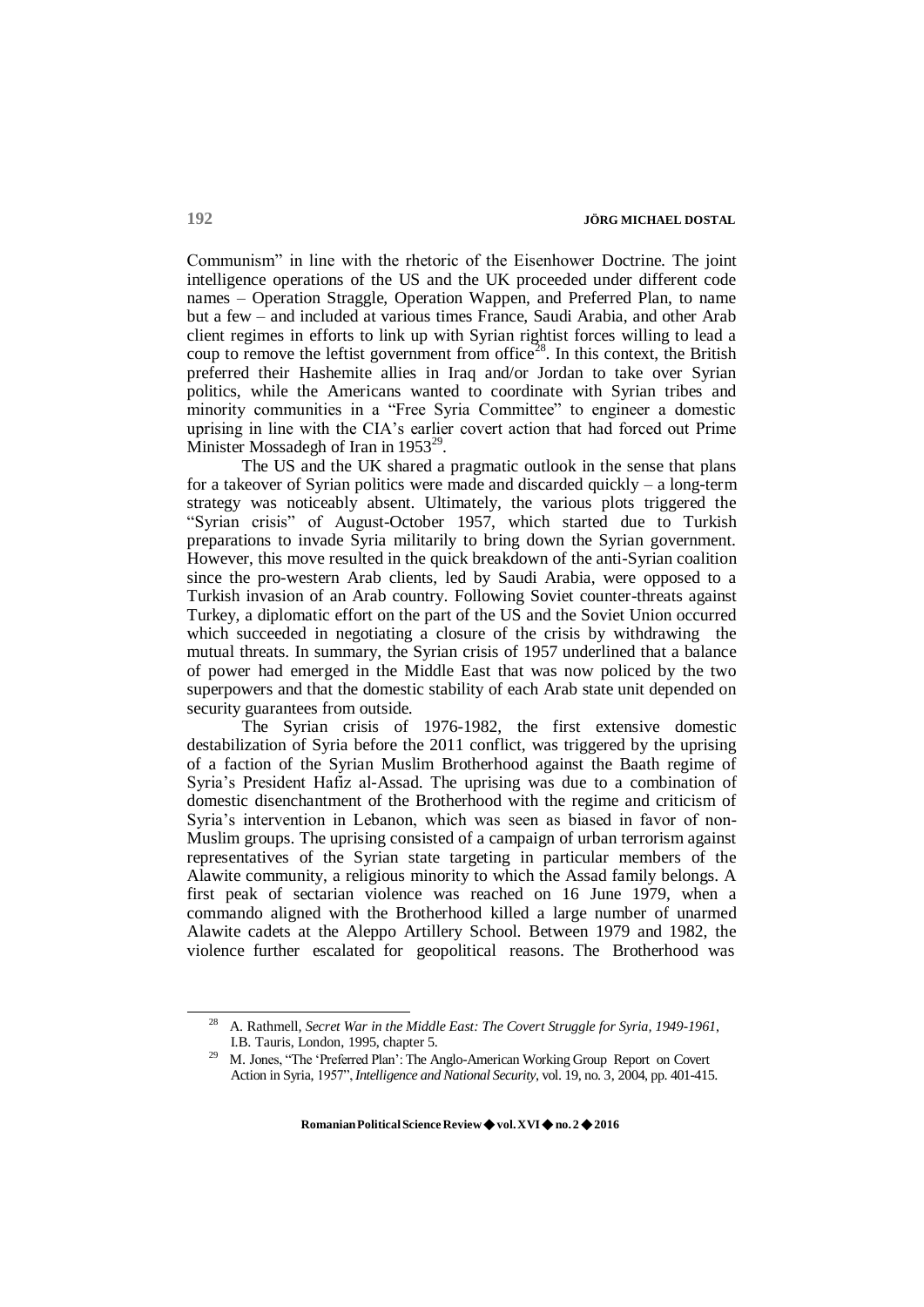considered a valuable proxy in efforts to weaken Syria's regional position by neighboring countries and in particular from Saddam Hussein's Iraq<sup>30</sup>.

When Saddam decided to go to war against neighboring Iran in 1980, the Brotherhood appeared as a useful counterweight against the emerging Syria-Iran defense alliance. Additional support for the Brotherhood came from Jordan, Turkey, and anti-Syrian factions in Lebanon. Ultimately, the Brotherhood campaign failed due to its limited domestic support base when the Syrian military crushed the organization's uprising in the city of Hama in 1982. Most western accounts focus almost exclusively on this event (the "Hama massacre"), but fail to take account of the Brotherhood's terrorist activities beforehand.

Moving on to the period of 2000-2011, the transition of the Syrian presidency after Hafiz al-Assad's death in office to his third son, Bashar al-Assad, could be understood as an effort of the part of the Syrian regime to avoid internal conflicts. Looking back at the transition with the advantage of hindsight, it appears that there were domestically-oriented factions (the majority), while there were also factions (or at least individual high-ranking Syrian officials) that had built up connections with conservative Arab states, such as Saudi Arabia, and hoped to use their connections to shift the regime in their favor. Yet the transition to Bashar proceeded smoothly and he quickly became the main representative of the regime, while many older Baathists retired and generational renewal took place. However, the resignation of long- standing Vice President of Syria Abdul Halim Khaddam, a prominent Sunni and longterm associate of Hafiz, in mid-2005, followed by his sudden departure to Paris at the end of the same year to link up with the Muslim Brotherhood in exile to found a "National Salvation Front" underlined that some degree of infighting must have occurred.

The two major challenges in the first period of Bashar's time in office were external, however. First, the US had during the Bill Clinton presidency officially committed to a policy of regime change in neighboring Iraq (the socalled "Iraq Liberation Act" of 1998). Second, this policy – perhaps worth to be called a "Doctrine" and underlining the continuity between Clinton and Bush administrations – followed up on earlier UN-led economic sanctions against Iraq that had according to some observers resulted in the dead of around a million Iraqi citizens during the 1990s due to the sanctions-imposed breakdown

<sup>&</sup>lt;sup>30</sup> The declassified Defense Intelligence Agency report "Syria: Muslim Brotherhood Pressure Intensifies", 1982, May, http[s://www.syria360.files.wordpress.com/2013/11/dia](http://www.syria360.files.wordpress.com/2013/11/dia-)syria-muslimbrotherhoodpressureintensifies-2.pdf (accessed September 1, 2015) refers to the Brotherhood as a "Sunni Muslim Islamic fundamentalist organization" and suggests further that most Syrians "would probably admit that the current level of tension in Syria is a result of Brotherhood actions" (p. iii, p. 8). It is important to stress that US and UK policymakers have always been interested in Islamist groups, such as the Brotherhood, for their potential as proxies against secular Arab nationalism.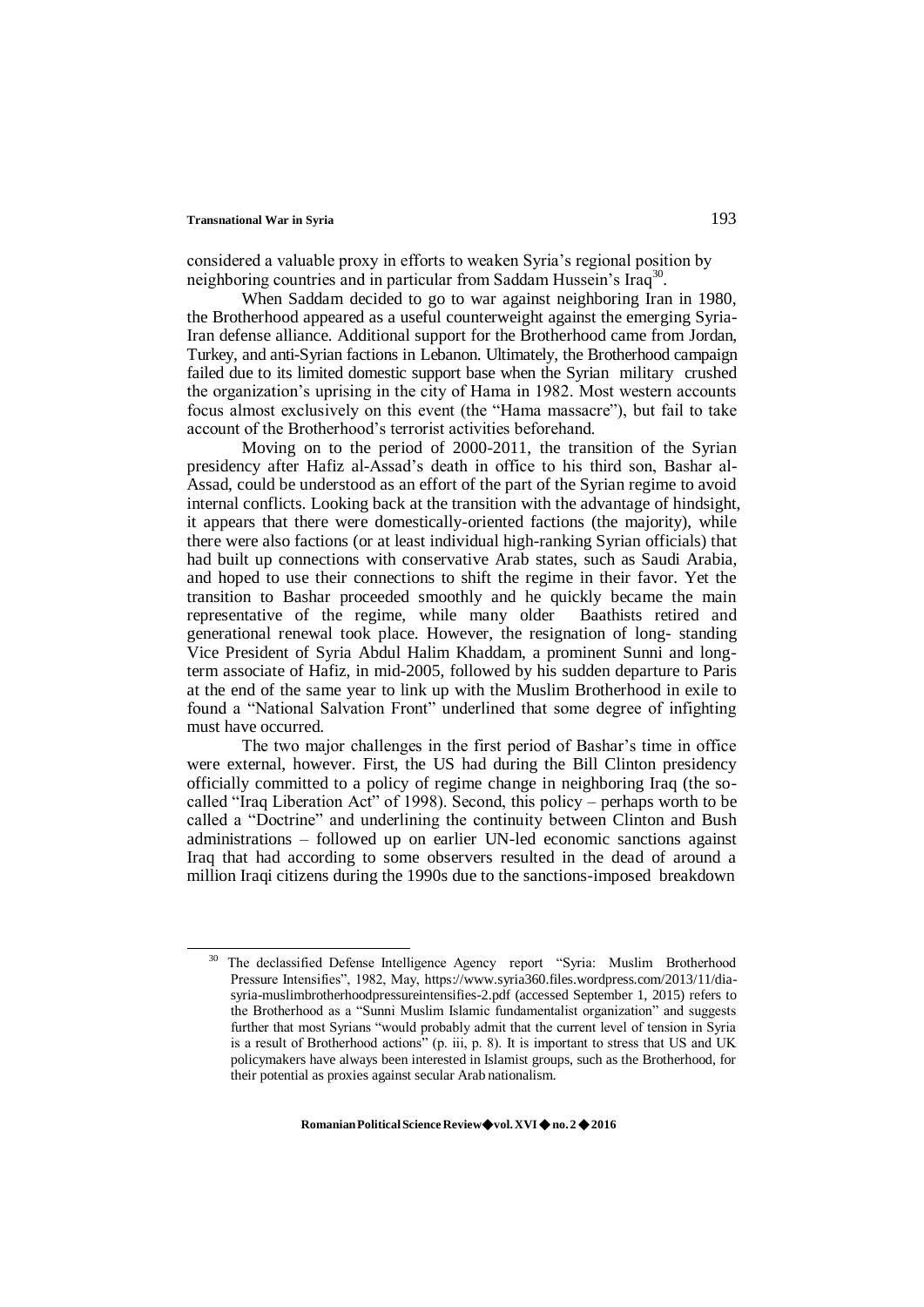of the Iraqi economy, health care, and education systems $31$ . Ultimately, the US invasion of Iraq in 2003 took out Saddam's Sunni-led regime. The destruction of the Iraqi Baath regime subsequently produced a Shia-dominated Iraqi government in Baghdad with close relations to neighboring Iran, i.e. the remaining most powerful regional US opponent. Thus, US military action allowed, for the first time in the postcolonial histories of Syria, Iraq, and Iran, the emergence of a triple-alliance between the three states by adding Iraq to the pre-existing Syria-Iran defense alliance. Because of this unintended outcome, US state executives in the Bush, Jr. and Obama administrations advocated for another round of rebalancing – this time by shifting to coalition building with Sunni forces in Iraq and other Arab countries to isolate the "triple alliance" of Syria, Iraq, and Iran<sup>32</sup>.

From today's point of view, regime change in Iraq was part of a larger US agenda, started under Clinton and continued by the so-called "neocons" that came to dominate the Bush, Jr. foreign policy agenda, to replace governments in seven countries, namely Iraq, Syria, Lebanon, Libya, Somalia, Sudan, and Iran<sup>33</sup>. In the build-up to the US occupation of Iraq, Bashar followed a mixed strategy. On the one hand, some collaboration in the US-declared war on terrorism was offered, while the alliances with Iran and the Hezbollah movement in Lebanon, rightly seen as the backbone of Syria's regional position, were also entrenched.

Following the assassination of former Lebanese Prime Minister Rafik Hariri, a politician strongly linked with France and Saudi Arabia, in February 2005, Syria was blamed in the western media and by pro-western factions in Lebanon, although no evidence has ever since been presented to solve the case. The Hariri assassination acted as a catalyst to increase the pressure on Syria to withdraw its troops from Lebanon, where they had been stationed since the end of the Lebanese civil war in 1990. The decision of Bashar to withdraw the

<sup>31</sup>M. Lüders, *Wer den Wind sät. Was westliche Politik im Orient anrichtet*, C.H. Beck, Munich, 2015, p. 44.

This paper uses the terms "Sunni" and "Shia" to explain geopolitical rather than religious alignments. Thus, state executives might chose to appeal to religious identities in order to mobilize for political purposes. At the same time, they will often accept that geopolitical concerns overrule other potentially significant cleavages, such as religion or ideology. For example, the close links between Armenia and the Islamic Republic of Iran are due to geopolitical reasons overruling other cleavages.

<sup>&</sup>lt;sup>33</sup> Differences between the so-called "neocons" and the so-called "liberal interventionists" are usually over style rather than substance of US foreign policymaking. Thus, the Bush I, Clinton, Bush II, and Obama years were all characterized by the embeddedness of the "neocons", moving between positions in government, corporations, and think tanks. They all wish for Hillary Clinton to become the next US president. For "neocons" during the Bush Jr. years, see in particular W.P. Lang, "Drinking the Kool-Aid", *Middle East Policy*, vol. 11, no. 2, pp. 39-60, and for US efforts at "regime change" in the Middle East and the Arab world, see in particular W. Clark, "Speech at the Commonwealth Club of California", San Francisco, October 3, 2007, https:[//www.youtube.com/watch?](http://www.youtube.com/watch) v=r8FhZnFZ6TY (accessed July 20, 2016).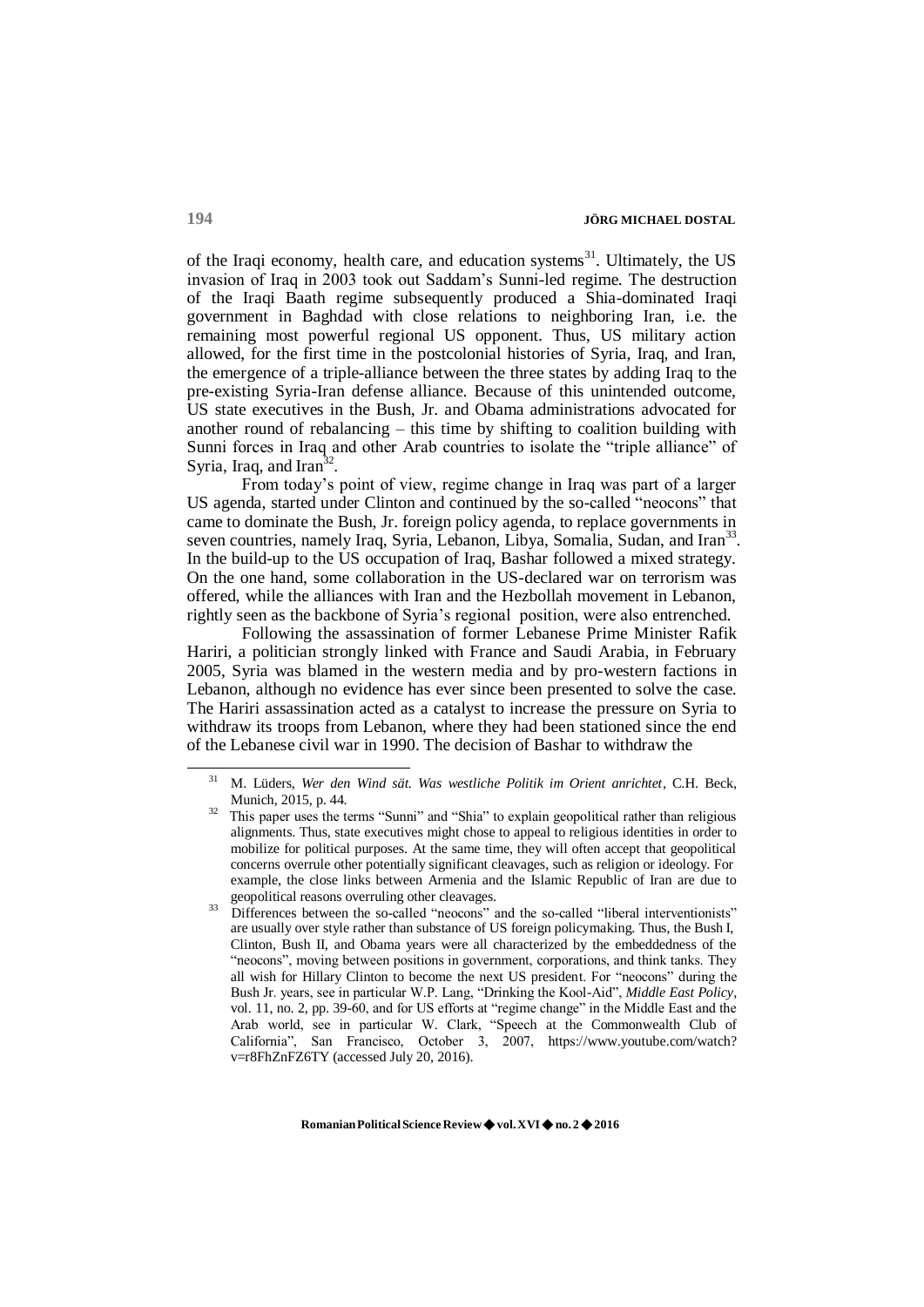Syrian troops, in response to the UN Security Council Resolution 1559, in April 2005 weakened the country's regional position to a large extent. Removing troops under external pressure, which Russia did not oppose at the time, might have been considered a sign of weakness by observers keen to consider Syrian regime change scenarios.

Directly following on the Syrian withdrawal, the 34-day war between Israel and Hezbollah took place in the south of Lebanon during July and August of 2006. The war was inconclusive, resulted in Israeli withdrawal after largescale devastation of the Shia regions of Lebanon, and strengthened the position of Hezbollah in the context of Lebanese politics. From today's point of view, the period after the end of the 34-day war might be considered the high point of Bashar's presidency, as it appeared that the Syrian influence in Lebanon did not, ultimately, depend on troops, but could also be exercised in a more indirect manner.

Next, there was the interlude of the European Union's (EU) offering to Syria of a so-called "Euro-Mediterranean Partnership Agreement". This Agreement would have opened the Syrian market for EU products and investments and was perhaps expected to trigger a major shift in Syria's domestic political economy away from a state-led system toward a "social market economy" (a term that was popular with some Syrian government officials for some time). During the negotiations, Bashar was invited to Paris by then French President Nicolas Sarkozy in 2008, which could be considered the high point of external recognition of the Syrian regime. However, the entire EU policies in the region had little impact and were poorly though through. Ultimately, the Syrian regime could not realistically be expected to open its market for EU products without undermining its domestic economic structures<sup>34</sup>. This interlude, just like the short flourishing of friendly relations between the western powers and Libya around the same time, served as little more than a distraction.

J.M. Dostal, "The European Union and Economic Reform in Syria", in J.M. Dostal,

A. Zorob, *Syria and the Euro-Mediterranean Relationship*, Lynne Rienner, Boulder, Col., 2008, pp. 18-20. Another interesting feature of the period between 2005 and 2011 was the insistence of the International Monetary Fund (IMF) that Syria would soon run out of oil and gas deposits. The IMF suggested in this context that the Syrian government should urgently cut domestic subsidies and levels of state employment. With the advantage of hindsight, it appears that the IMF pushed this line at a moment in time when it had already become obvious to informed observers that Syria was in fact likely to have access to significant new gas fields on the Mediterranean coastline. These new assets might have influenced deliberation amongst western strategists on how to deal with Syria and made efforts to remove the Assad government from power more attractive. See N. Ahmed, "Western Firms Primed to Cash in on Syria's Oil and Gas 'Frontier"', December 1, 2015, https://medium.com/insurge-intelligence/western-firms-plan-to-cash-in-on-syria-s-oil-

and-gas-frontier-6c5fa4a72a92#.etjvo1uod (accessed July 20, 2016). One must keep in mind that the oil and gas fields in the Mediterranean might attract claims from all states in the proximity, notably Cyprus, Turkey, Lebanon, Israel – as well as Syria.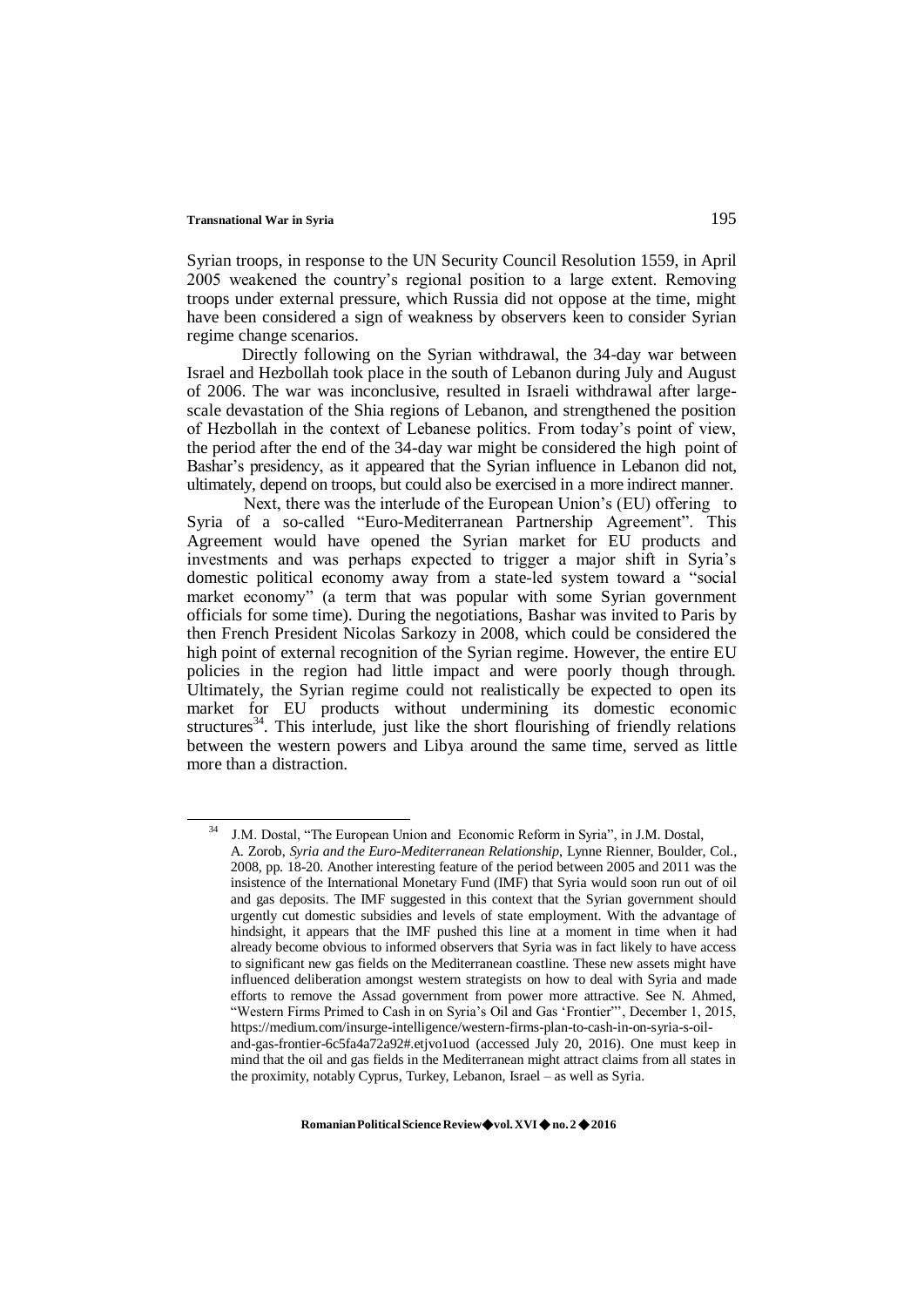Once the Syrian domestic conflict began in March 2011, the regime change discourse reappeared in the context of US and EU announcements. These took place in the context of inappropriate comparisons with the situation in other Arab countries. The starting point was the long-standing commitment of the US to regime change in Syria, sometimes acknowledged and at other times covered, during the Bush, Jr. administration, which started out with the "Syria Accountability and Lebanese Sovereignty Restoration Act" announced in December 2003.

In the period directly after the US invasion of Iraq, there was fear in Damascus that Syria would be next on the agenda. This fear resided when the US started to visibly fail to gain the ascendancy in Iraq in terms of enforcing direct political control and had to fall back on Shia political forces in the country that were close to Syria's main ally Iran. In fact, US pressure helped the regime to organize strong pro-Bashar and pro-Syrian nationalism rallies across the country that showed that many Syrians were keen to avoid domestic conflict by backing the existing state. The general feeling was that Syria was surrounded by danger zones, especially in Lebanon and Iraq, and that everything should be done to avoid a spillover of conflict into Syria. The visible presence of large numbers of Iraqi refugees all over Syria also added to the feeling of immediate danger that was expressed by Hezbollah leader Hassan Nasrallah in a 2007 interview, when he suggested that "chaos and internal battles like in Iraq" could also happen in Syria<sup>35</sup>.

In 2007, the US media acknowledged that the Bush, Jr. administration had launched a campaign against the Syrian regime, which was apparently run by Elliot Abrahams, described as "a conservative White House aide in charge of pushing Bush's global democracy agenda"<sup>36</sup>. In July 2008, the Syrian leadership took the initiative to have the Syrian ambassador in the US call for new negotiations with Israel over the issue of the occupied Syrian Golan and the other conflicts. While details are still difficult to confirm, it should be stressed that Syria had engaged with Israel concerning a settlement of the conflicts between the two countries for much of the 1990s and during the early 2000s. Ultimately, Israel always refused to make concessions with regard to the substantial issues. Three days after the 2008 initiative, an Israeli commando

<sup>35</sup>Quoted in S.M. Hersh, "The Redirection. Is the Administration's New Policy Benefitting our Enemies in the War on Terrorism?", *The New Yorker*, March 5, 2007. This article remains the most significant brief account of the US strategic rebalancing from "Shia" to "Sunni" in the period following the 2003 Iraq invasion.

<sup>36</sup>W.P. Strobel, "U.S. steps up campaign against Syrian government", *McClatchy Newspapers*, [http://www.idahostatesman.com/2007/03/30/1421258\\_us-steps-up-campaign-against](http://www.idahostatesman.com/2007/03/30/1421258_us-steps-up-campaign-against-)syrian.html?rh=1 (accessed September 1, 2015). See also "Roebuck" [i.e. William V. Roebuck, US Political Councilor at the US Embassy in Damascus between 2004 and 2007], "Influencing the SARG [i.e. Syrian Arab Republic Government] at the End of 2006", December 13, 2006, https://wikileaks.org/plusd/cables/06DAMASCUS5399\_a.html (accessed July 20, 2016). The memorandum outlines scenarios on how to destabilize Syria.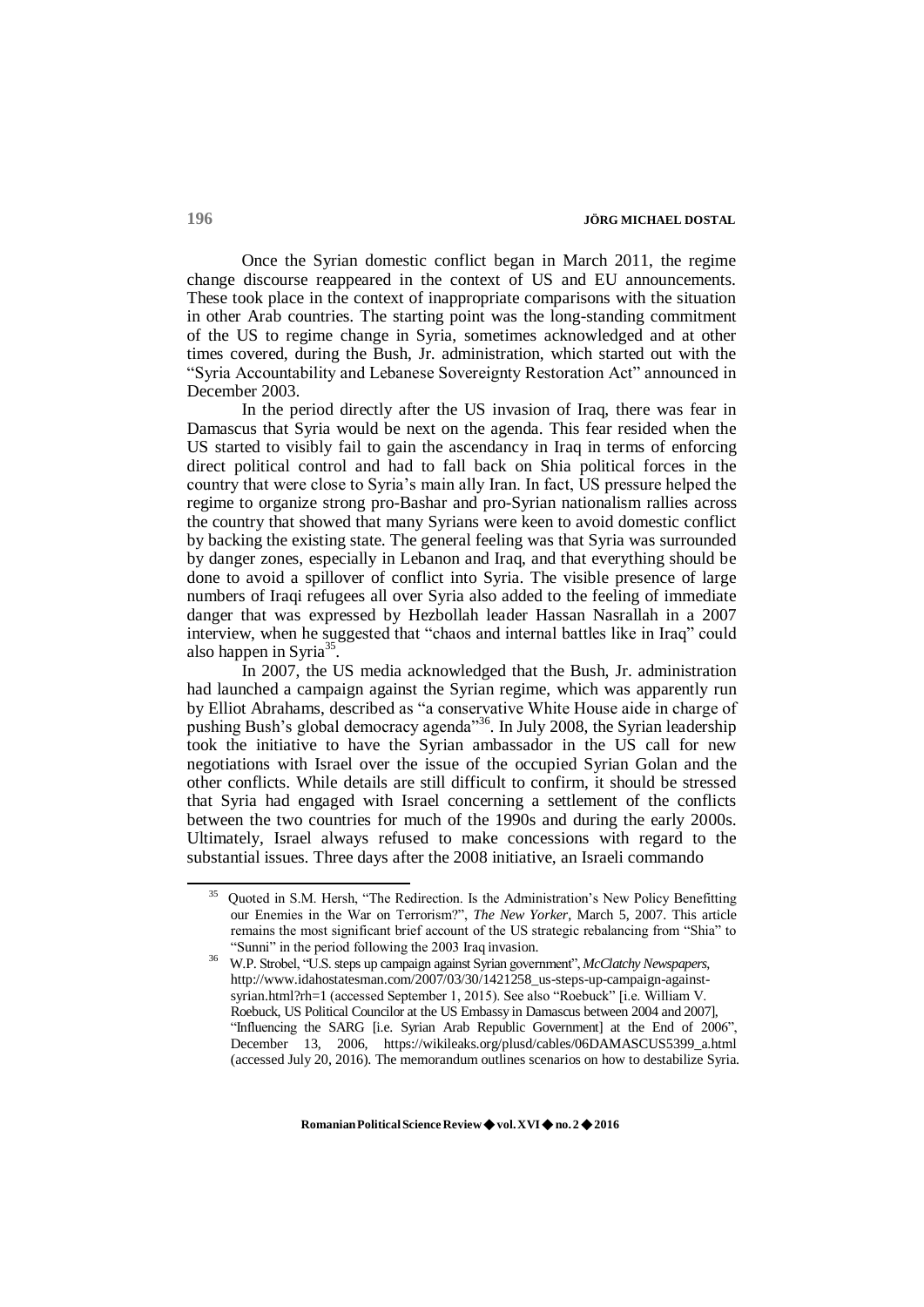entered Syria and assassinated a Syrian general, which was described in a US National Security Agency report as the "first known instance of Israel targeting a legitimate government official"<sup>37</sup>.

Under the Obama administration, the funding of Syrian opposition groups continued. There was also a noticeable, although poorly documented, steady rise in armed clashes between Islamist groups and the Syrian army and security forces in the run-up to March 2011, when the uprising in the southern Syrian city of Daraa started the current conflict. Nevertheless, the most crucial geopolitical reason for the shift in US strategy on Syria, from covert action to acknowledged efforts at regime change, must be found in the larger regional context. In particular, Obama's decision to withdraw most US troops from Iraq in 2011 made the US lose its direct military veto position against efforts to consolidate the triple alliance of Syria, Iraq, and Iran. This was certainly the most unfortunate geopolitical outcome of the Iraqi invasion from the US point of view. On the other hand, regaining direct military access to Iraq – US troops returned in mid-2014 to "fight Islamic State" – and removing the Syrian government from office constituted another US effort to realize geopolitical gains from the post-2003 Iraqi occupation.

One of the political expressions of a potential consolidation of the triple alliance was the refusal of Bashar, in 2010, to agree to the construction of the "Qatar-Turkey Pipeline" across Syrian territory. He also refused to allow an extension of the already existing "Arab Gas Pipeline" across Syria toward Turkey. The former project, jointly pushed by Qatar, Saudi Arabia, and Turkey, concerned plans to construct a Qatari and Saudi oil and gas pipeline across Syria to reach Turkey and the EU markets<sup>38</sup>. The latter project concerned an extension of an existing gas pipeline that currently connects Egypt and Jordan with Syria and Lebanon, and, crucially in geopolitical terms, could have been extended from its current end point in the Syrian city of Homs toward Turkey<sup>39</sup>. The two projects would have served the interests of the pro-US conservative Arab states. Conversely, they would weaken Russia's position in the European energy market in the medium and long term and negatively affect the future prospects of Iran to sell energy resourcesinternationally.

Crucially, the triple alliance states advanced an alternative project, the so-called Friendship pipeline (termed the "Islamic Pipeline" in western accounts), that would connect Syria, Iraq, and Iran with the Mediterranean and the Persian Gulf. This plan excludes the Sunni states and could also potentially

<sup>37</sup>M. Cole, "Israeli Special Forces Assassinated Senior Syrian Government Official", https://theintercept.com/2015/07/15/israeli-special-forces-assassinated-senior-syrianofficial/ (accessed July 20, 2016).

<sup>38</sup>C. Lin, "Syrian Buffer Zone – Turkey-Qatar Pipeline", *ISPSW Strategy Series: Focus on Defense and International Security, No. 367*, http[s://www.files.ethz.ch/isn/](http://www.files.ethz.ch/isn/) 192741/367\_Lin.pdf (accessed July 20, 2016).

J. Robinson, "Why Syria? An Examination of The Iran-Iraq-Syria Pipeline", August 27, 2013,<http://ftmdaily.com/what-jerry-thinks/whysyria/> (accessed July 20, 2016).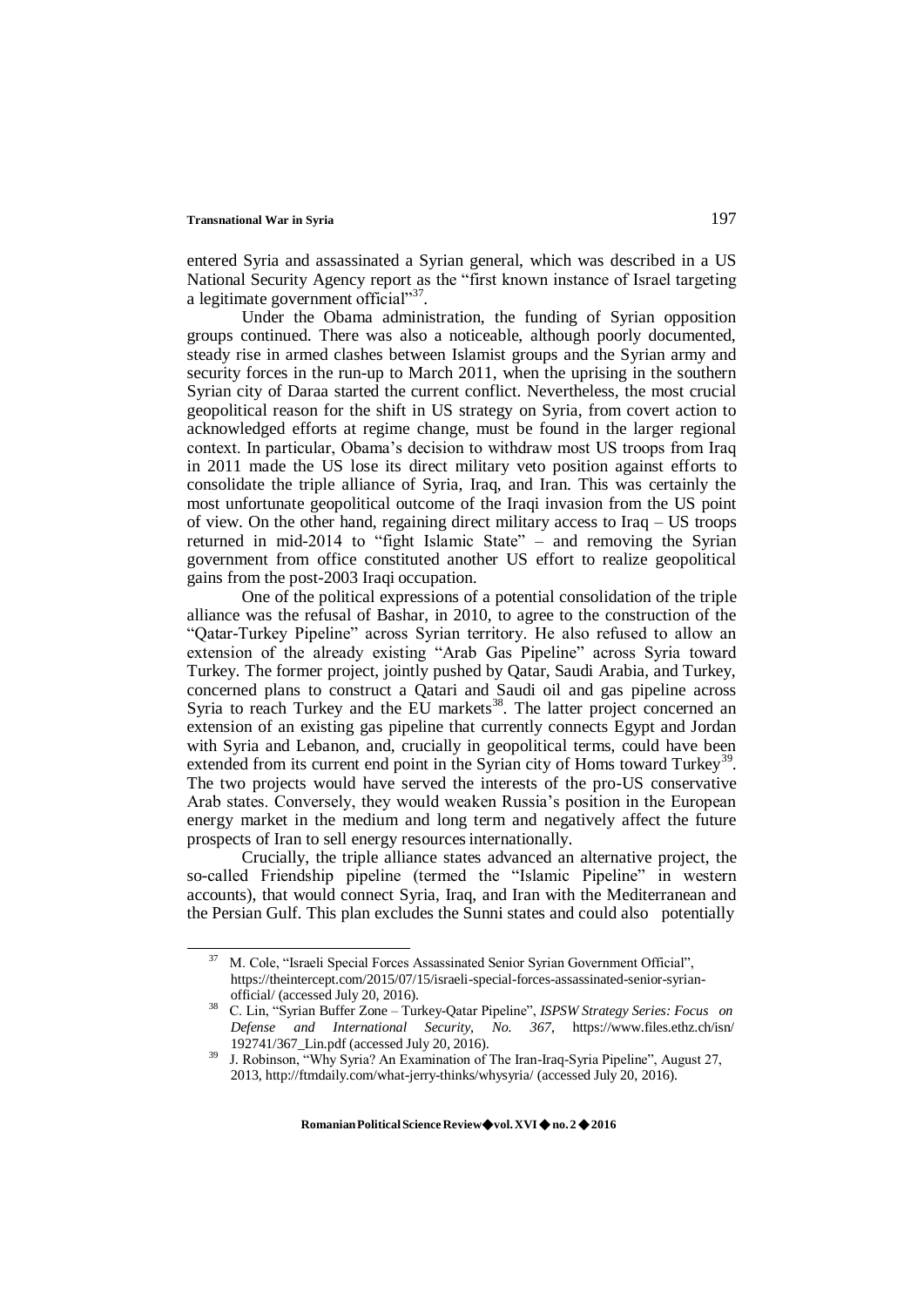serve as part of a larger "Silk Road" strategy of linking with China and other expanding oil and gas consuming markets in Asia. In this context, a meeting between the then Iranian President Mahmoud Ahmadinejad and Bashar in February 2010, underlining the close geopolitical alignment between both countries, must have been considered provocative by US policymakers<sup>40</sup>.

The subsequent rejection of Bashar to do business with Turkey, Saudi Arabia, and Qatar is the most crucial regional factor to explain external support for the Syrian insurgency by the regional opponents of Syria. In addition, the US "withdrawal" from Iraq, always incomplete and by now already reversed to a large extent, is the most crucial reason for US interest at regional rebalancing by removing the Syrian president from power. This also means to send new US troops into the Arab world, including Iraq, Syria, and Yemen. In fact, such military escalation is openly acknowledged in the US media as an ongoing concern and shows that Obama's promises about withdrawing from Iraq have been broken<sup>41</sup>.

## *The Political Nature of the Syrian Uprising at the Domestic Level*

It is certainly true that geopolitical analysis delivers only a partial picture of reality. However, the events of the so-called "Arab spring" have underlined that accounts stressing domestic drivers of uprisings in Arab states and North Africa were equally unable to provide convincing analysis. Although this paper focuses on geopolitical factors, the current section attempts a brief and "neutral" description of the domestic origins of the Syrian uprising.

To begin with, propaganda works generally by selecting "facts" that become isolated from the larger context to which these "facts" belong. Such "facts" are used to construct simple narratives following the logic of good

 $40$  I. Black, "Iran and Syria Put On a Show of Unity in Alliance Clinton Finds 'Troubling'", *Guardian*, February 25, 2010.

In this context, the current Emirati ambassador to the US, Yousef al-Otaiba, is quoted stating that "Americans and the Emiratis were in agreement about the need for intervention in Yemen – and more specifically about having a military presence in Aden", see M. Mazzetti, E. Schmitt, "Quiet Support for Saudis Entangles U.S. in Yemen", *New York Times*, March 13, 2016. At the moment of finishing this paper in July 2016, the Obama administration has moved new troops to practically all conflict spots in the Middle East region, including Yemen, to allow maximum freedom of choice for the successor administration to escalate existing commitments. In the words of one US observer: "Starting wars under murky circumstances and then watching limited commitments expand exponentially is by now so ingrained in America's global strategy that it's barely noticed", see P. Van Buren, "5 lessons American Has Failed to Learn from the Iraq War", *Salon*, May 17, 2016, [http://www.salon.com/2016/05/17/5\\_ways\\_iraq\\_and\\_syria\\_](http://www.salon.com/2016/05/17/5_ways_iraq_and_syria_) continue\_to\_haunt\_america\_partner/, originally published at tomdispatch.com (accessed July 20, 2016).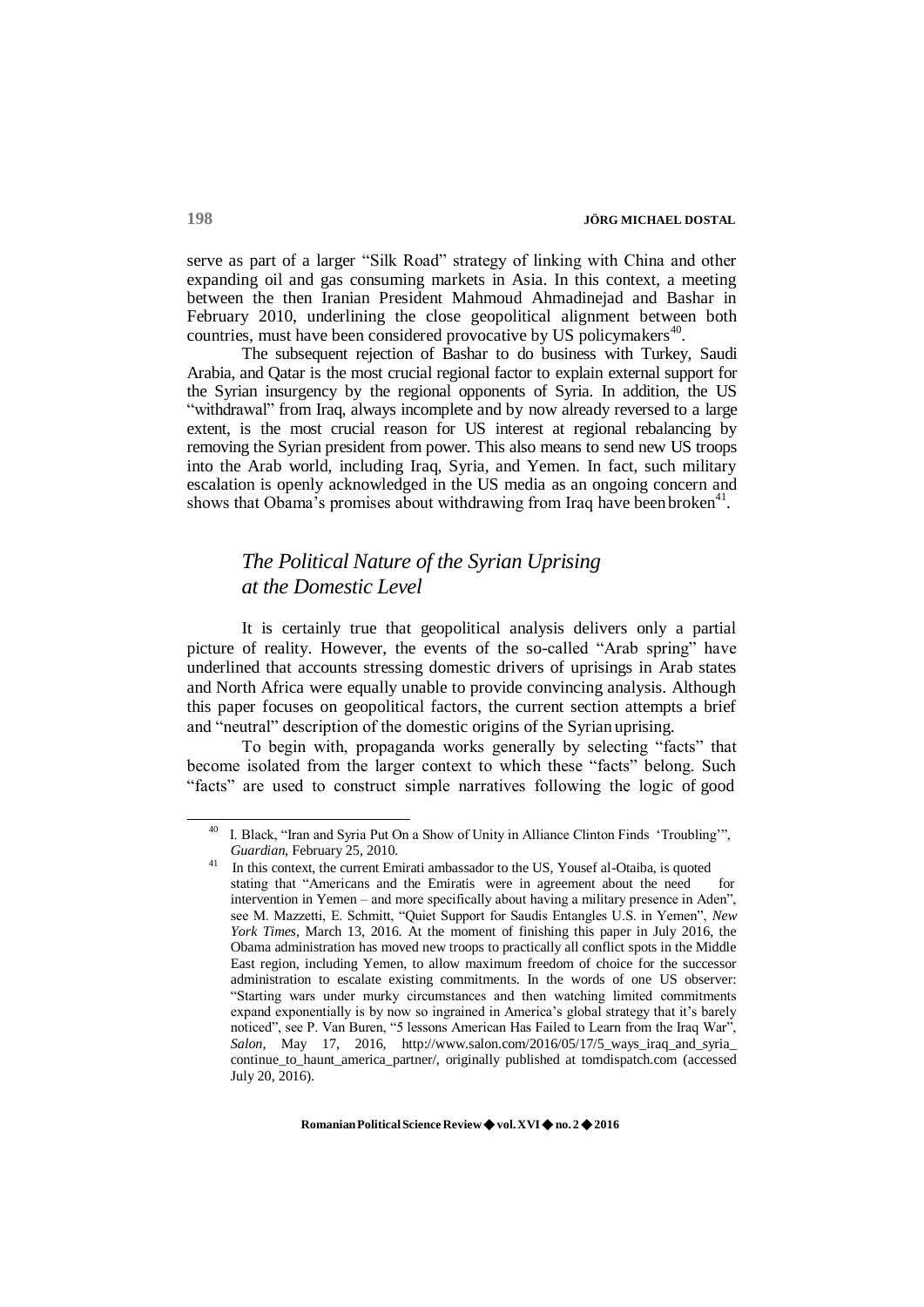versus evil in which critical scrutiny is considered unnecessary in order to establish the "essence" of events. The major element of propaganda is patient repetition of *apparent* facts: they are turned over time into *established* facts by the very process of repetition. An example is the claim that the Syrian army has used chemical weapons against domestic opponents, which is generally treated as an uncontested fact by the western media. Thus, discursive repetition produces the exclusion of counterfactual evidence and reality, as filtered by media discourse, produces an "essence" of events that becomes accepted as the foundation for further discourse.

In the context of the Syrian uprising, the following claims were turned into facts by the exclusion of counterfactual evidence: (1) the Arab Spring is a pro-democracy movement across the Middle East; (2) the Syrian opposition is part of the pro-democracy movement; (3) the Syrian regime has lost the support of "the people" and "the people want the fall of the regime"; (4) the Syrian regime is based exclusively on repression and cannot be reformed domestically; (5) support for the opposition will break the regime, which is isolated from the people, and will issue in a more democratic state in Syria. Very briefly, each of these "facts" has never been more than a claim, and counterfactual evidence has been written out of the western media discourse. To begin with, most Arab Spring movements were ad-hoc coalitions of Islamist, leftist and liberal democratic forces, challenging various authoritarian regimes that were in turn very different in terms of their political support base and foreign backing. In all states other than Tunisia, the movements were either quickly repressed (Bahrain), produced a renewal of military rule (Egypt), or resulted in failed statehood (post-Gaddafi Libya).

In the Syrian context, the five "facts" indicated above need to be clarified as follows: (1) the profile of the protest movements in the streets of Syria was from the beginning mostly Islamist and the slogan "No to Iran, no to Hezbollah, we want a leader who fears god" [i.e. a Sunni Islamist figure, rather than Bashar] expressed the movement's intention to create an Islamist state that would exclude Syria's minorities. The support for the protests in the streets, which included almost from the beginning armed attacks on the Syrian state, was strongly concentrated in rural areas and in parts of Syria in which local Sunnis had tribal links with neighboring conservative Arab countries opposing the Syrian leadership. At no point did the majority (or even a large share) of the Syrian Sunnis join the opposition, nor did the movement enjoy support from any of Syria's religious and ethnic minorities with the exception of a tiny minority; (2) the Islamist nature of the opposition movement meant that leftist and liberal democratic components were only present at the margins and they failed to play any significant role. Some of the leftist and liberal groups supported the Syrian government, either as part of the "official opposition" engaging in dialogue with the regime or in joining the government directly,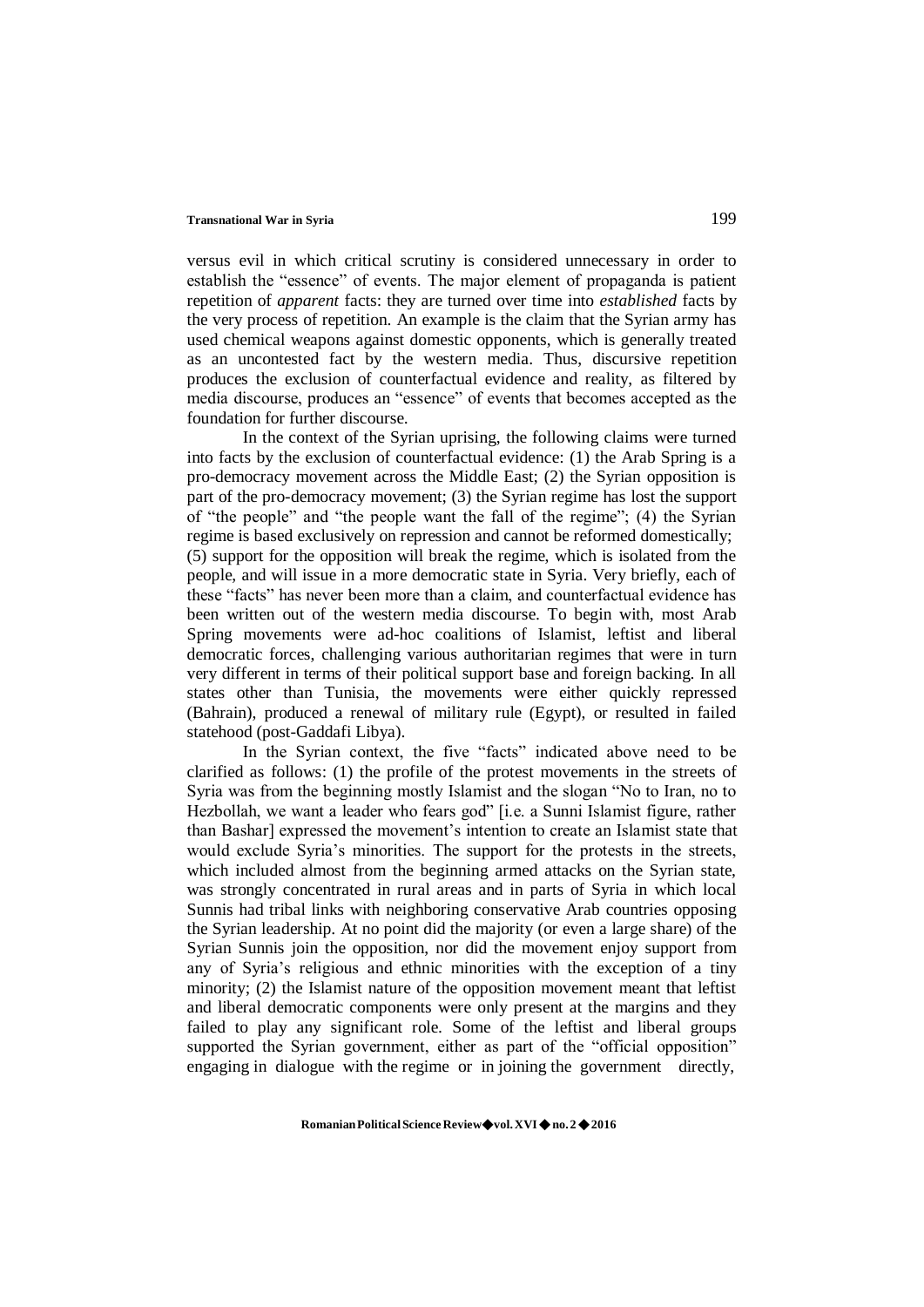while other elements could never break out from their own political isolation<sup>42</sup>: (3) the Syrian regime has engaged in impressive mobilizations across the country, notably the pro-government street rallies of the years 2011 and 2012 that were the largest political rallies in the history of the country, in the 2012 constitutional referendum and parliamentary elections, and in the 2014 presidential and 2016 parliamentary elections. On each of these occasions, the degree of political mobilization for the government was very high, especially when compared with developments in other Arab countries, such as the 2014 Egyptian presidential elections, in which rates of participation were very  $\text{low}^{43}$ . In comparison with pro-government rallies, opposition rallies were much smaller and also small in comparison with the "Arab Spring" mobilizations in other countries. This observation was either explained away by claiming that government repression was to blame (even at times, when the Syrian state had withdrawn from opposition territories, such as in sectors of the city of Homs at various points), or by claiming high numbers of participants in fictitious opposition rallies; (4) domestically-driven democratic reforms were never explored. Contrary to western claims that the regime offered "too little too late", one needs to stress that reform projects and efforts to engage in dialogue were taking place directly after the uprising started. For example, the "Consultative Meeting for National Dialogue" in Syria issued a resolution that supported "Dialogue [as] the only way leading the country to ending the crisis", and the Syrian Vice-President Farouk al-Shara said on this occasion that he hoped to see the "transformation of Syria into a pluralistic, democratic state where its citizens are equal and participate in the formation of their homeland's future" $44$ . However, there was never any willingness on the part of the Islamist groups to engage in dialogue with the state, which in turn weakened those parts of the regime that genuinely intended to offer it; (5) finally, western and conservative Arab state's financing of the insurgency amounted to support for Islamist groups rather than support for democracy.

In particular, the group "Building the Syrian State" appears to represent a liberaldemocratic program. It has neither followed the regime nor has it joined the insurgency. Yet it never received any attention from those claiming to advance "democratization" in the Middle East, nor has it gained recognition in western media discourse. In short, the failure of the group to influence events shows the weakness of liberal democratic forces in Syria.

<sup>&</sup>lt;sup>43</sup> The pro-government bloc in Syria is much larger than the highly factionalized armed insurgency with its large non-Syrian component or any of the political opposition groups. It might be argued that many Syrians do no longer support any political current, since people must spend all their energy in order to survive poverty and devastation issued in by the war. Certainly, the long-term political future of Syria will be shaped by the Syrian people's judgement about who is to be blamed for the country's destruction.

<sup>44</sup> Syrian Arab News Agency, "Dialogue Only Way to Ending Crisis, Comprehensive National Dialogue Conference", July 12, 2011.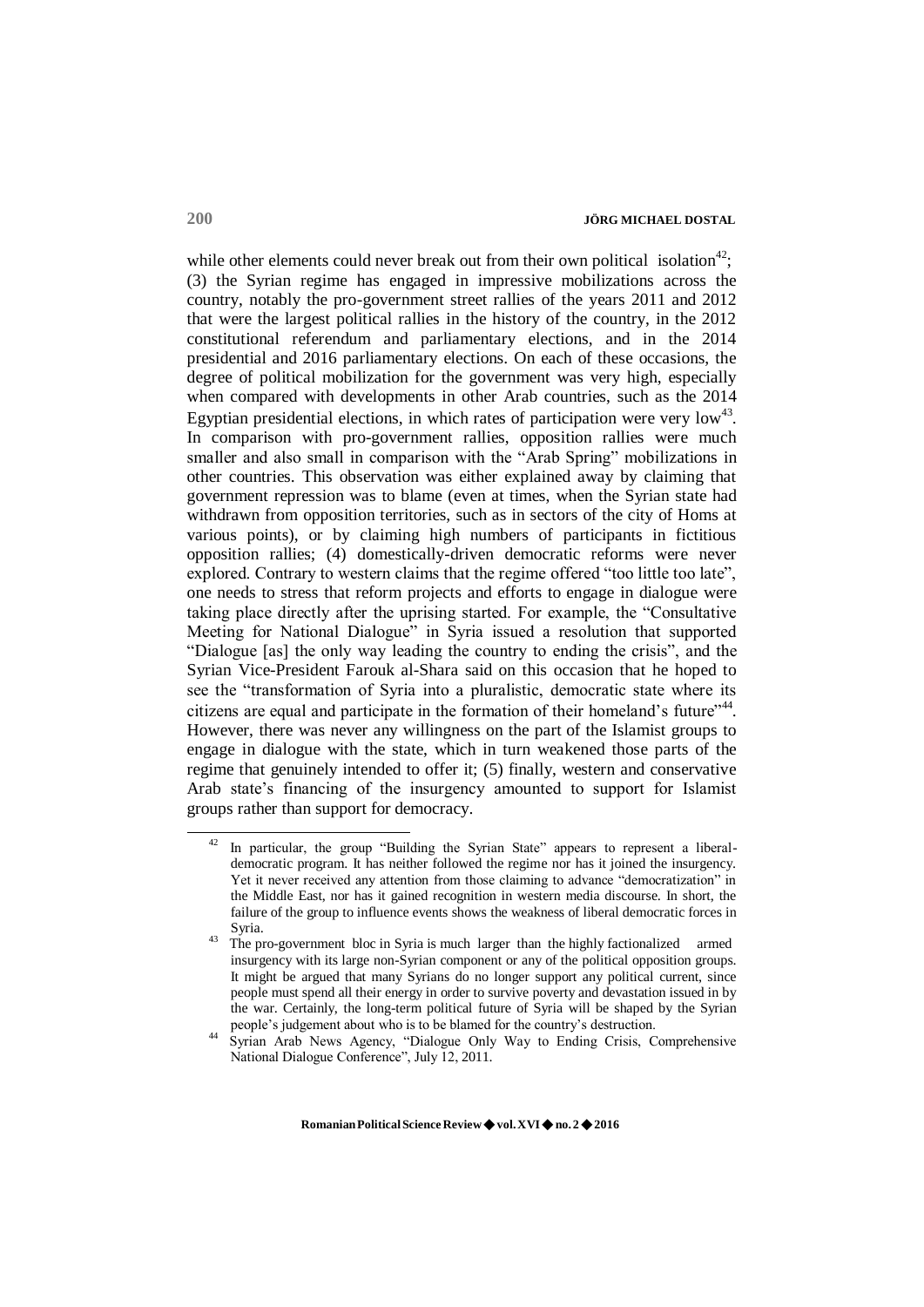To sum up, the Syrian conflict would have ended a long time ago with the reassertion of the Syrian government's authority, based on its superior domestic support base, if the geopolitical factors would not have motivated the US and the regional Sunni powers to deliver arms and offer political support for the Islamist groups to turn the domestic Syrian conflict into a full-scale transnational war with ongoing local, regional, and global repercussions.

## *Transnational War in Syria: Local, Regional, and Global Factors*

This section provides a short analysis of the major periods of the Syrian conflict, which started in mid-March 2011 with protests against the Syrian government in some cities, especially the Southern Syrian city of Daraa, and has subsequently escalated into a large-scale and sustained transnational war. This conflict has been described at various times as a civil war, international civil war, proxy war, and as Syria's global war. The number of parties in the armed conflict has increased over time, while the political meaning of the conflict has become increasingly contested. In particular, the initial division between pro- and anti-government forces has been replaced by a number of parallel wars that point far beyond Syria's territory.

At present, one might identify wars between the Syrian government and Islamist insurgents; wars between different groups of Islamist insurgents; wars between Islamist insurgents and the so-called "Islamic State" (IS) terrorist organization; wars between the Syrian government and IS; air strikes of the US against IS in Iraq and Syria that appear to have had no impact on the latter, while more recent Russian air strikes, since September 2015, appear to have had a significant impact; air strikes of Turkey on Kurds in Syria and Iraq; clashes between Kurdish militias (YPG) and the IS terrorist group as well as Turkishsupported militias, some of this fighting with the direct participation of US soldiers, possibly on more than one side, which in turn is based on recent US efforts to rebrand the Kurdish militias as "Syrian Democratic Forces" (SDF), a move that is in turn opposed by Erdogan's Turkish government; wars between various other ethnic and sectarian militias; air strikes of Israel on Syrian government targets; and Israeli medical and logistical assistance to Islamist insurgents in the Syrian Golan, to name but a  $f{few}^{45}$ . In addition, one must also stress the "hybrid" nature of the conflict, in which military escalation proceeds in parallel with propaganda warfare, economic sanctions, and permanent rebalancing of the groups fighting on the ground by external powers, especially

<sup>45</sup>R. Ahren, "Israel Acknowledges it is Helping Syrian Rebel Fighters", *The Times of Israel*, June 29, 2015.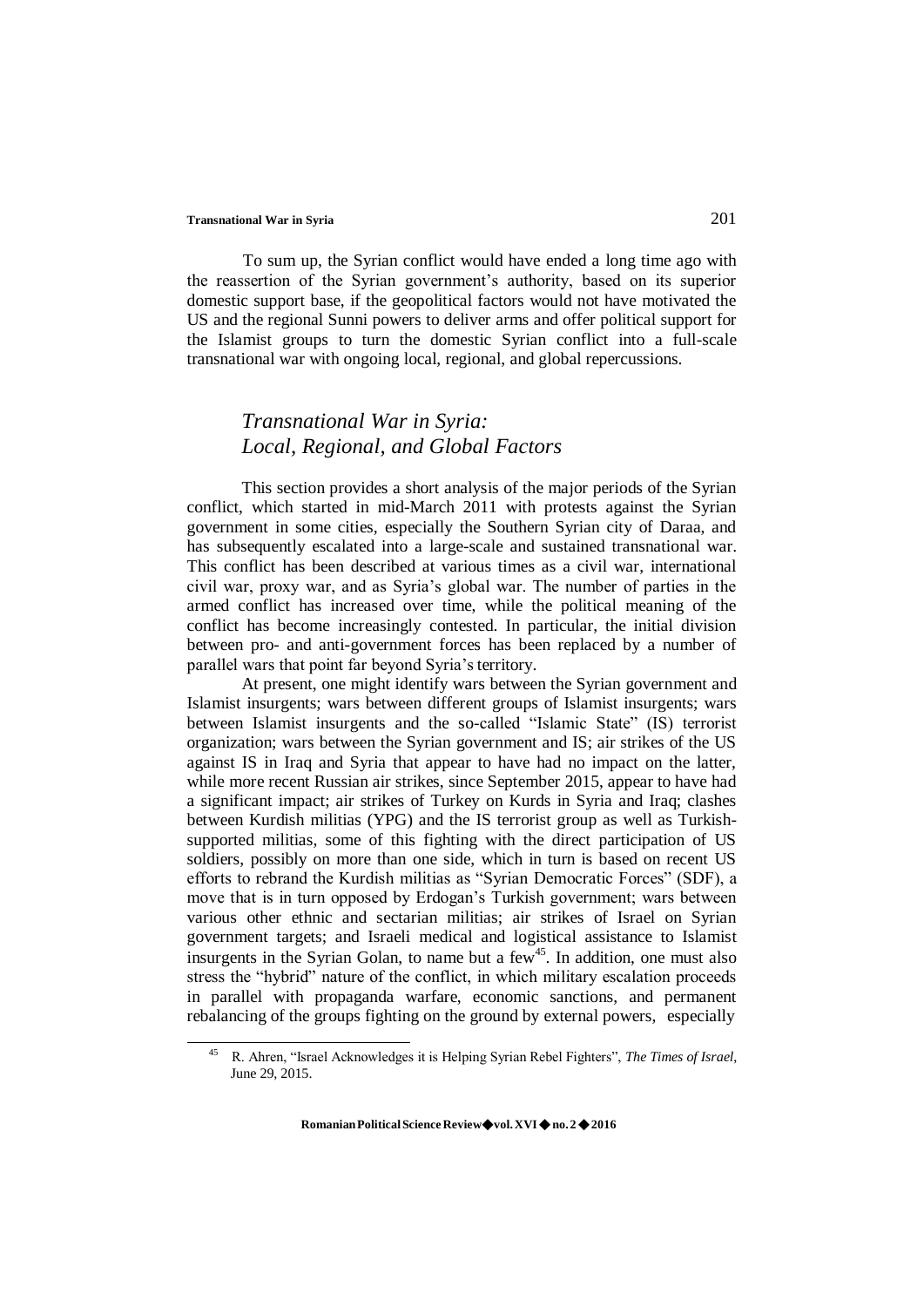Russia, Hezbollah and Iran on the side of the Syrian government, and the US and the Sunni conservative Arab states on the side of the insurgents.

The rebalancing is in turn balanced, i.e. the outside powers know that they essentially maintain the ability of the different groups to sustain the fighting on the ground, rather than to allow any of the parties to "win". In fact, the high number of actors in Syria's transnational war makes it logically difficult to conceive any clear-cut outcome of the conflict. The scenario of a failed state is therefore the default option, which will in turn destabilize neighboring countries, as already demonstrated in the case of Libya and Iraq. In addition, the Syrian refugee crisis inflicts high costs on neighboring countries and the EU countries, both economically and in terms of undermining security efforts to stop the cross-border proliferation of Islamist groups. Notably, the US, Russia, Saudi Arabia, and Qatar remain largely unaffected by the Syrian refugee crisis as they have refused to open their borders<sup>46</sup>. In sum, it is currently impossible to predict if the conflict will end soon or will continue for another decade or more. This section provides a brief periodization of the conflict and explains how local, regional, and international factors have interacted in eachperiod.

The following ten-stage periodization is suggested: (1) initial protests and slow-scale militarization (March 2011-July 2011); (2) the NATO bombing campaign in Libya produces the destruction of the Gaddafi regime and subsequent Libyan state failure. The result is large-scale proliferation of arms from Libyan depots to Islamist groups and especially the Syrian insurgents, under the guidance of western and Arab intelligence agencies and delivered via Turkey. In turn, a steady escalation toward a full-scale war-like situation in many areas of Syria follows due to the increased military strength of the Islamist extremists. Finally, the assassination of the Syrian Defense and Deputy Defense Ministers and of other high-ranking Syrian government officials in an explosion in Damascus on 18 July is expected to issue in the "Syrian revolution" but fails to have the expected impact since the Syrian state continues to function (August 2011-July 2012); (3) further escalation of fighting across the country. This produces the growth of pro-government militias to balance out the increased strength of the Islamists and ends with the recapture of the strategic city of Qusayr by the Syrian army and Hezbollah (August 2012- June 2013); (4) further escalation and proliferation of Islamist groups. By now, the US military supplies for the insurgents are openly acknowledged for the first time (July 2013-December 2013); (5) IS enters the Syrian war (January) and the "Nusra Front" (i.e. the Syrian branch of Al Qaeda) engages in sectarian attacks on the Syrian-Armenian town of Kessab from bases in Turkey (March); the

The Gulf sheikdoms and Saudi Arabia claim, against their own better knowledge, that they house Syrian refugees on their territory. In fact, they count pre-crisis Syrian migrant workers employed in construction and services as "refugees" in order to obscure their political role in the Syrian crisis.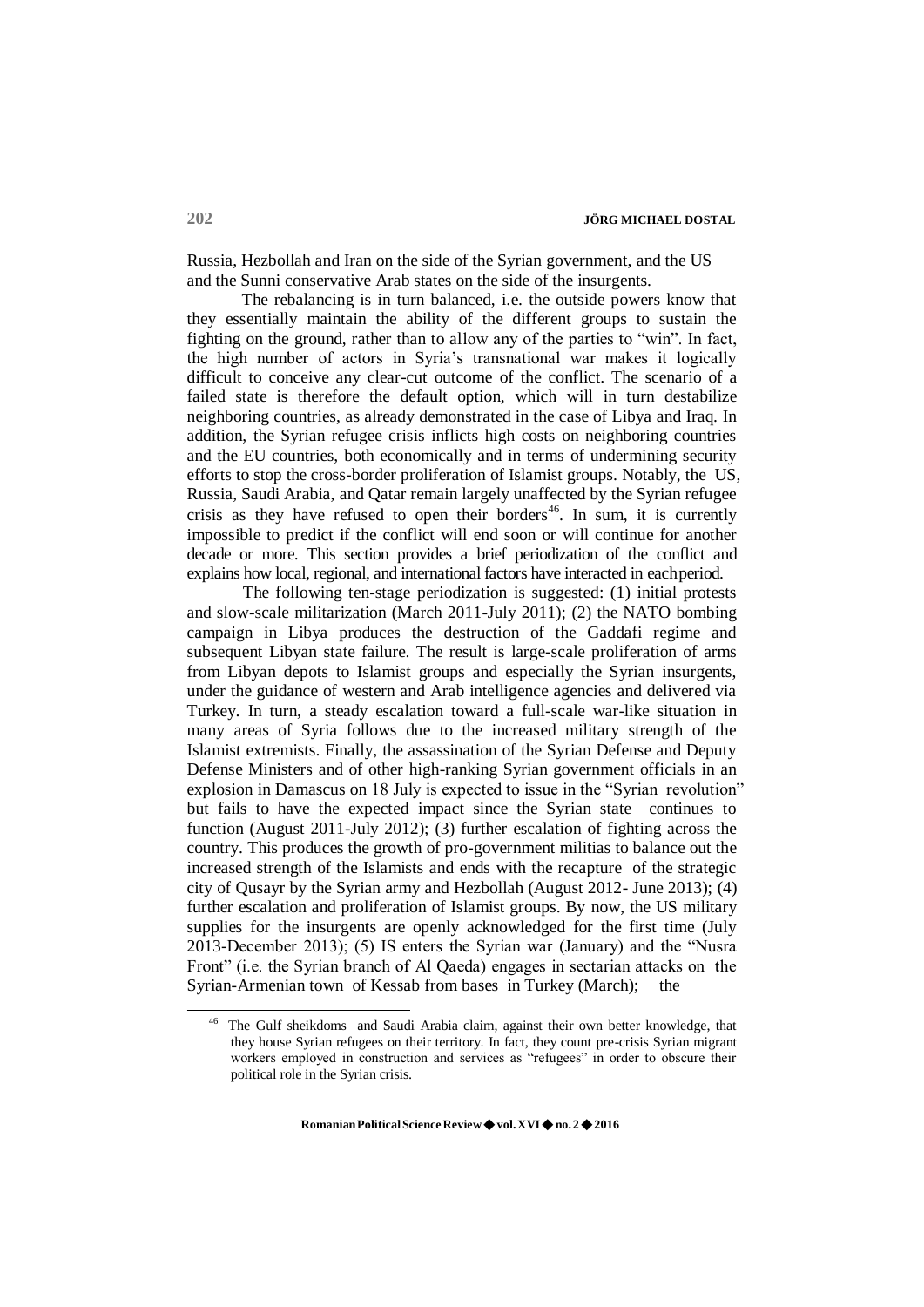Syrian army recaptures Kessab and Syrian multi-candidate presidential elections take place (June) (January-June 2014); (6) US air strikes on IS in Syria and Iraq start since September 2014; they have little or no impact but allow the US to bring back ground troops into Iraq. Some further Syrian army advances occur until app. February 2015 (July 2014-February 2015); (7) increased coordination of Islamist insurgency groups financed and supplied by Qatar, Turkey, and Saudi Arabia, e.g. "Southern Front" (supplied from Jordanian territory), "Nusra Front" and "Army of Conquest" (supplied from Turkish territory), pointing to the tactical realignment of different Islamist currents on the ground and resulting in advances against the Syrian army (March 2015- September 2015); (8) the Russian military mission enters Syria based on an invitation by the Syrian government and targets IS and other Islamist groups with heavy airstrikes that restore momentum for the Syrian army (September 2015-March 2016); (9) the declaration of a Syrian ceasefire by the International Syria Support Group (ISSG), co-chaired by Russia and the US, occurs in late February, which is followed by the announcement of the partial withdrawal of the Russian air force detachment from Syria in mid-March; this produces a decline in fighting but is used by the sponsors of the Islamist groups to resupply them. These resupply includes anti-aircraft rockets in an effort to strengthen their capabilities against the Syrian army and Russian air force; (10) the announcement of "'concrete steps' to ensure a long-term ceasefire in Syria" between Russia and the US is issued during a meeting between the foreign ministers Sergey Lavrov and John Kerry in Moscow on July 16 (March to July 2016) $4^7$ .

Looking at the periodization – that is only indicative, highlighting some of the major events – one should stress that the conflict would have already ended a long time ago with a "victory" of the Syrian government in the absence of foreign intervention. The Syrian government is the only actor with a conventional army, air force, superior local intelligence, and deep roots in state and society. However, the western mainstream media have always claimed that the Assad regime was just about to break down, thereby inviting further efforts to tip the balance by military means and by linking up with Islamist insurgents. In this context, the western media were in turn influenced by efforts and largescale spending on the part of the conservative Sunni states engaging in psychological warfare on Syria. It is therefore significant to stress that external

<sup>&</sup>lt;sup>47</sup> "US, Russia Agree on Concrete Steps on Long-term Ceasefire in Syria – Lavrov", July 16, 2016, http[s://www.rt.com/news/351626-lavrov-kerry-syria-ceasefire/](http://www.rt.com/news/351626-lavrov-kerry-syria-ceasefire/) (accessed July 20, 2016). The "agreement" comes at a moment in time when the Syrian army is advancing against the insurgents. However, all previous Syrian army advances have been rebalanced by new supplies of advanced weapons to the insurgents. It should be noted that the supply of anti-aircraft rockets to the insurgents is a major threat to international civilian aviation. It is too early to judge if the Moscow agreement between Russia and the US is going to influence the behavior of the next US administration.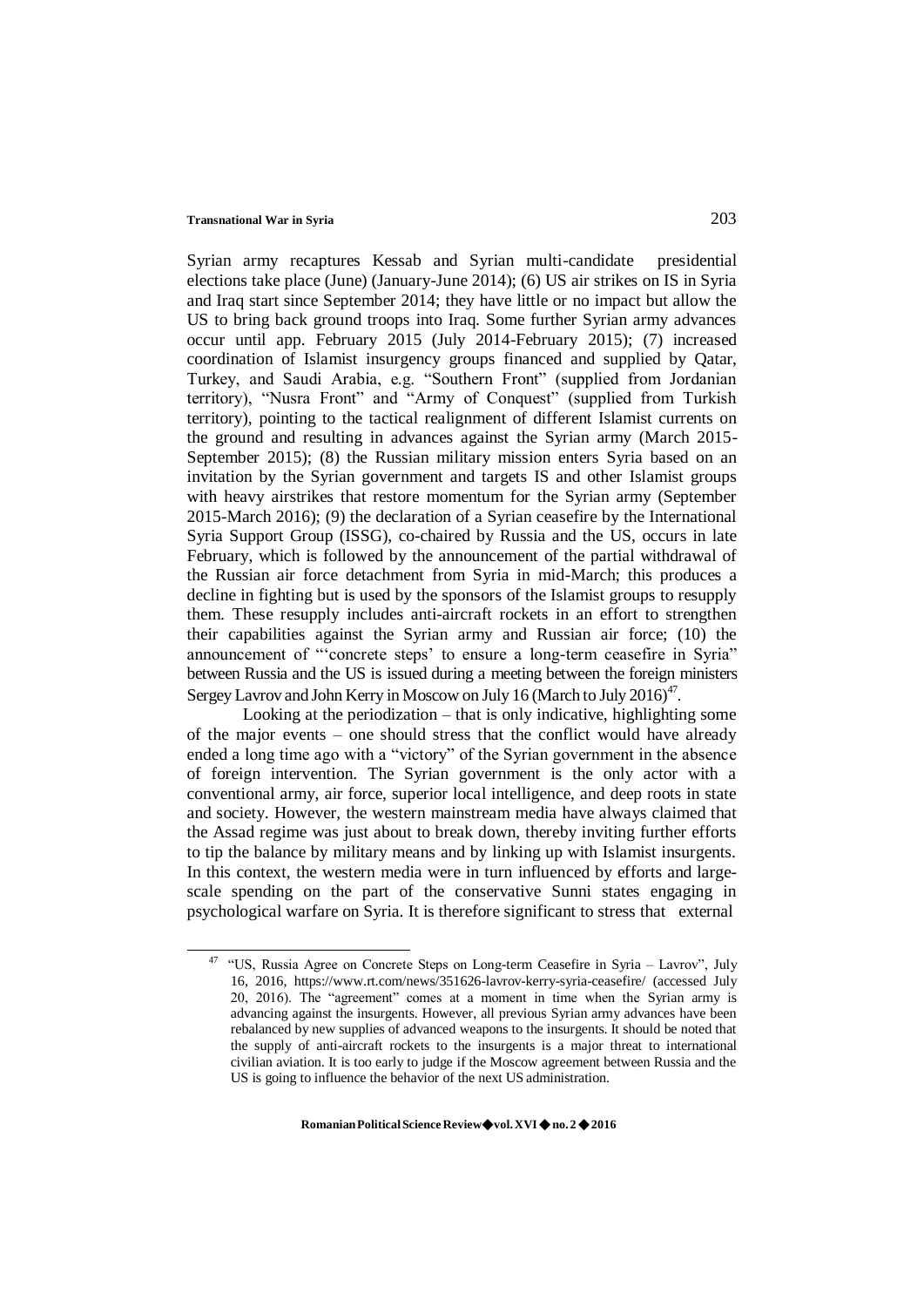balancing in different fields (not just with regard to the military situation) constitutes the major mechanism to regulate the Syrian war and to keep it going. Any successful peace talks would therefore demand all three conflict levels (local, regional, and global) to be jointly addressed. At present, this continues to be unlikely, although progress toward a "neither war nor peace" scenario might de-escalate the situation if Russia and the US were ready to collaborate. There are, however, reasons to assume that such collaboration would focus only on short-term interests.

The remainder of this section briefly highlights the main developments in each of the ten periods outlined above, looking in turn at local, regional, and global factors. In the first period (March-July 2011), the anti-government rallies were claimed to amount to a "peaceful revolution" in Syria. At the local level, anti-government mobilization was said to be met on a large scale with government repression. This description of the situation was quickly accepted in the western media discourse and constitutes the greatest – and only ever – political success of the opposition groups. This ignored the fact that the opposition rallies entailed nearly from the very beginning violence against representatives of the Syrian state and large-scale casualties amongst the police force, the military and pro-government civilians. For example, on March 20, 2011 (three days after the first anti-government rallies in Daraa), "seven police officers were killed, and the Baath Party Headquarters and courthouse [in the city of Daraa] were torched<sup>748</sup>. In the western media, "peaceful opposition"

<sup>48</sup>It is still difficult to reconstruct the *actual* events in Daraa in late March 2011. An early Israeli media source, G. Kahn, "Syria: Seven Police Killed, Buildings Torched in Protests", March 21, 2011, <http://www.israelnationalnews.com/News/News.aspx/> 143026#.Ve09qZsVhFp (accessed July 20, 2016), might be interpreted as an effort to make the Syrian authorities look weak. This is also suggested by a source from a different section of the media spectrum, S. Narwani, "Syria: The Hidden Massacre", *Russia Today*, https:[//www.rt.com/op-edge/157412-syria-hidden-massacre-2011/](http://www.rt.com/op-edge/157412-syria-hidden-massacre-2011/) (accessed June 20, 2016), which quotes an anonymous Daraa citizen stating that "[a]t that time, the [Syrian] government did not want to show they are weak and the opposition did not want to show they are armed". What is uncontested in different sources is that the Daraa Baath Party headquarters was burned down 72 hours after the first anti-government rallies took place and that there were casualties on both sides. A more recent source, J. Marshall, "Hidden Origins of Syria's Civil War", Consortiumnews.com, July 20, 2015, https://consortiumnews.com/2015/07/20/hidden-origins-of-syrias-civil-war/ (accessed July 20, 2016), provides links to a number of other relevant sources about the early conflict. Some of these links, such as the one relating to *Al Jazeera*, the voice of the anti-Syrian government Qatari royal family, and notorious for its disinformation on Syria, should in turn be read critically. Moreover, the online comment section of Marshall's article provides some useful clarifications on the original research. What aspires from any serious and critical evaluation of the 2011 Daraa events is that they cannot be adequately summed up as being exclusively due to Syrian government brutality. In fact, who is to blame would require a genuinely independent inquiry – which is unlikely to ever occur, as the subsequent violence has turned the Daraa events into little more than a footnote.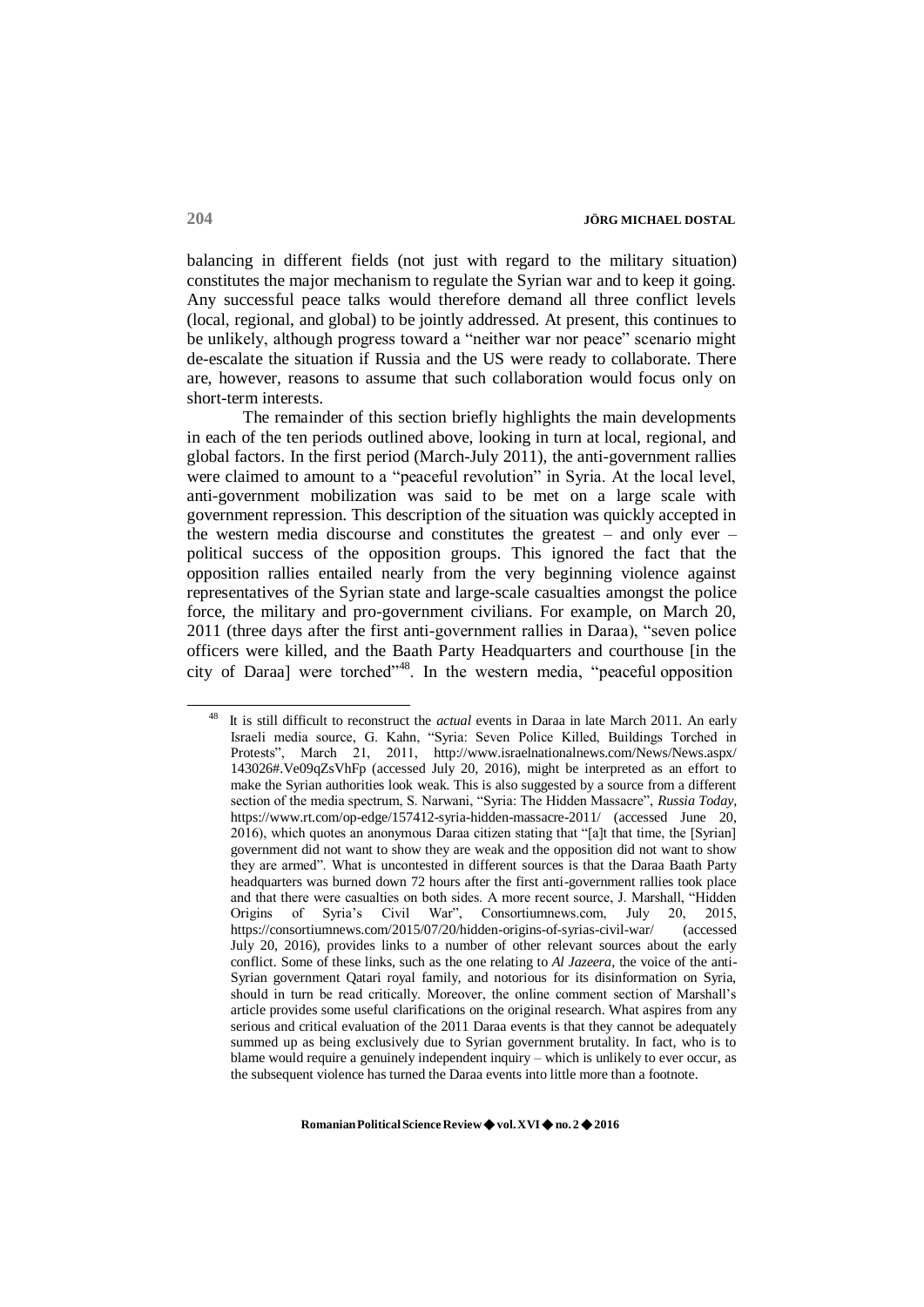rallies" and "government repression" quickly became the only news worth reporting, however. In this context, the Qatar-based and royal family-financed *Al Jazeera* TV station became so one-sided in its news coverage and so shameless in pushing freely invented news about events in Syria that many journalists resigned in protest from the station and its reputation was damaged beyond repair<sup>49</sup>.

In the second period, the Gaddafi regime in Libya was brought down in August 2011, following on the NATO bombing campaign. This resulted in the proliferation of weapons from Libyan arms depots across the region. In parallel, US President Obama demanded in a "rhetorical escalation" on 18 August for the first time President Assad's resignation<sup>50</sup>. There was a steady increase in the levels of violence in Syria that must be attributed – at least to a large extent – to the delivery of weapons to the insurgents:

"With help from the C.I.A., Arab governments and Turkey have sharply increased their military aid to Syria's opposition fighters … expanding a secret airlift of arms and equipment for the uprising against President Bashar al-Assad …. The airlift, which began on a small scale *in early 2012* and continued intermittently through last fall, expanded into a steady and much heavier flow late last year, the data [based on air traffic control] shows"<sup>51</sup>.

The insurgents generally hoped that the US and/or NATO would engage in air strikes to destroy the Assad regime. This hope was due to the sponsorship of western governments for meetings of the so-called "Friends of Syria". During these meetings, western government officials mingled with Syrian opposition groups that were financed by the Sunni states and controlled

Crucially, subsequent political developments in places as different as Egypt, Ukraine, or Turkey have shown that the contest for power in the streets quickly produces an escalation of violence and is manipulated by domestic and international actors. In places other than Syria, this has not been used to vindicate the large-scale arming ofinsurgents.

<sup>49</sup>V.P. Haran, "Roots of the Syrian Crisis", *IPCS Special Report 181*, March 2016, New Delhi: Institute of Peace and Conflict Studies, <http://www.ipcs.org/> pdf\_file/issue/RootsoftheSyrianCrisis\_VPHaran.pdf (accessed July 20, 2016), p. 11.

<sup>50</sup>S. Wilson, J. Warrick, "Assad Must Go, Obama Says", *Washington Post*, August 18, 2011.

<sup>&</sup>lt;sup>51</sup> C.J. Chivers, E. Schmitt, "Arms Airlift to Syria Rebels Expands, With Aid From C.I.A.", *New York Times*, March 24, 2013, emphasis added. The two quoted Times journalists failed to follow up on their own story, which subsequently dropped from public attention. The same paper has ever since, especially between 2013 and 2015, been filled with reporting about "non-lethal aid" to the insurgents and other disinformation. Clearly, the role of the *Times* as the "paper of record" in the Syrian crisis has been the opposite of what it claims to do, i.e. news about the possibly largest ever covert action of the CIA in alliance with other intelligence agencies in the Middle East and the large-scale spending that was undertaken in pursuit of regime change in Syria is only covered after the event, reluctantly, and in response to other sources that have already removed "plausible deniability".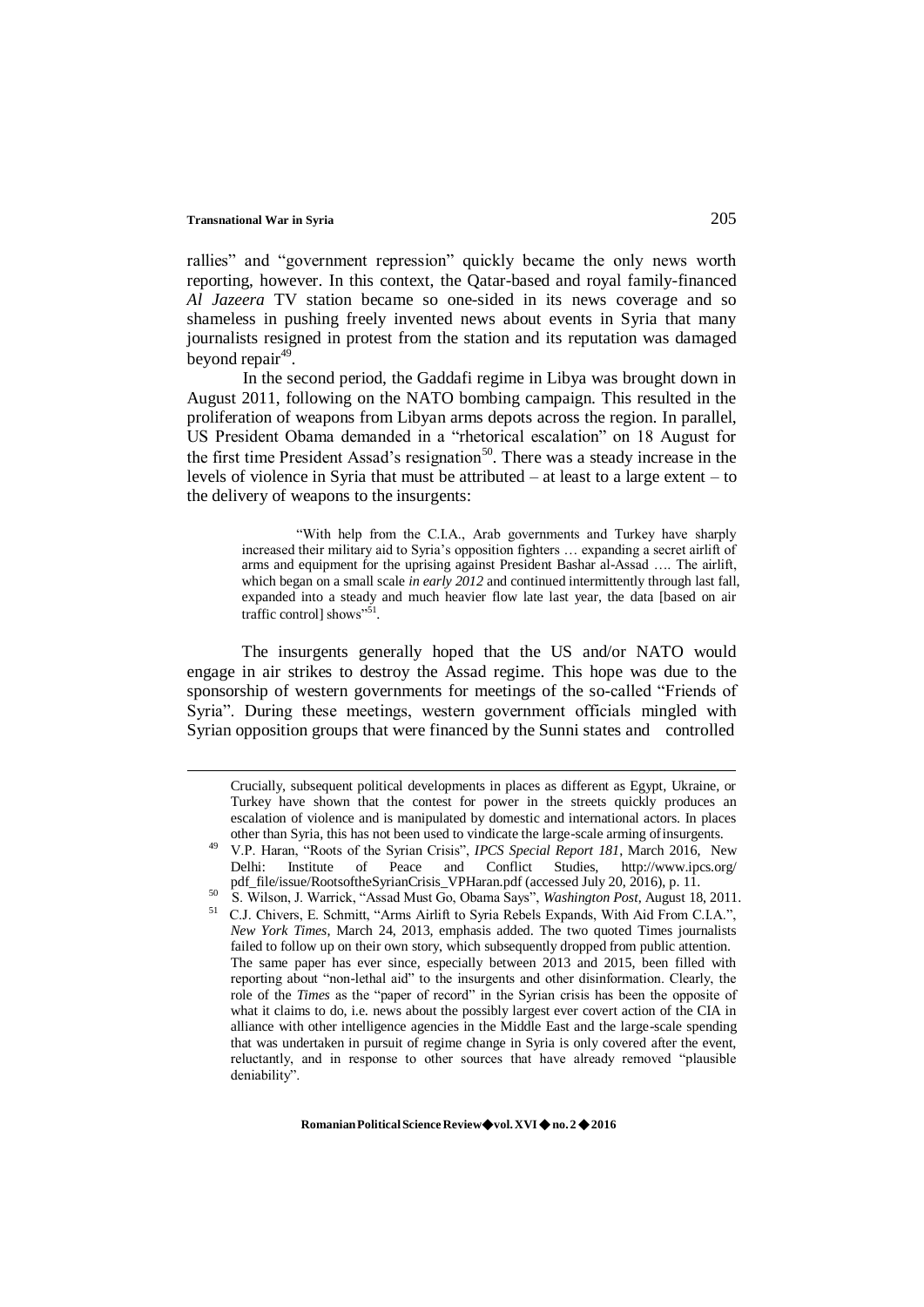by their intelligence agencies. However, the decision of EU states to recognize claims of such bodies to form the "legitimate government of Syria" never produced any political unity on the part of the opposition. Instead, the opposition bodies subsequently dropped from international attention and have not had any impact on the situation within Syria since then. A new climax in the crisis was reached on 18 July when the Syrian Defense Secretary, Deputy Defense Secretary and others died in an explosion in Damascus. On 19 July, the battle for Aleppo started when insurgents entered the city from the surrounding countryside. This subsequently resulted in the large-scale devastation of Syria's largest city that had not previously been affected by the violence elsewhere. The western media discourse by now suggested that the Syrian regime was about to dissolve due to defections, while the Syrian army was claimed to break up along sectarian lines, with the Sunni sections turning against the regime.

In the third period between August 2012 and June 2013, it became clear that the Syrian government did in fact not suffer any significant defections. Moreover, the Syrian army, increasingly backed up by Hezbollah and rising numbers of pro-government militias, continued the fight against the insurgency despite of very high casualty rates. The period started with US President Obama's announcement, in August 2012, of a "red line" in case of the Syrian government's use of chemical weapons that would change his "calculus" on the conflict. There were subsequently many claims by the insurgents that Syrian government forces had used chemical weapons on the battlefield, but none of these claims was backed up by conclusive evidence. The recapture of the strategic city of Qusayr in June 2013 by the Syrian army and Hezbollah "raised fears in Washington that large parts of the rebellion could be on the verge of collapse<sup>"52</sup>. This potential turning point in the conflict resulted in a major push on the part of the US and the Sunni states to resupply the insurgents with new weapons. These weapons deliveries were now also publicly acknowledged for the first time; although they had already been in place since at least January 2012.

Between August and December 2013, the war escalated further and it appeared that direct US intervention with airstrikes on Syrian government targets, or even clashes between the US and Russia over Syria, would be possible. The US and Russia engaged in parallel in a naval build-up on the Syrian coast. At the same time, claims about the use of chemical weapons on the part of the Syrian government further proliferated in the western media, while other observers of the situation in Syria pointed out that the insurgents might have conquered facilities to produce chemical weapons, or could have been supplied with such weapons by Turkish intelligence keen to draw the US

<sup>52</sup>M. Mazzetti, M. Gordon, M. Landler, "U.S. is Said to Plan to Send Weapons to Syrian Rebels", *New York Times*, June 13, 2013.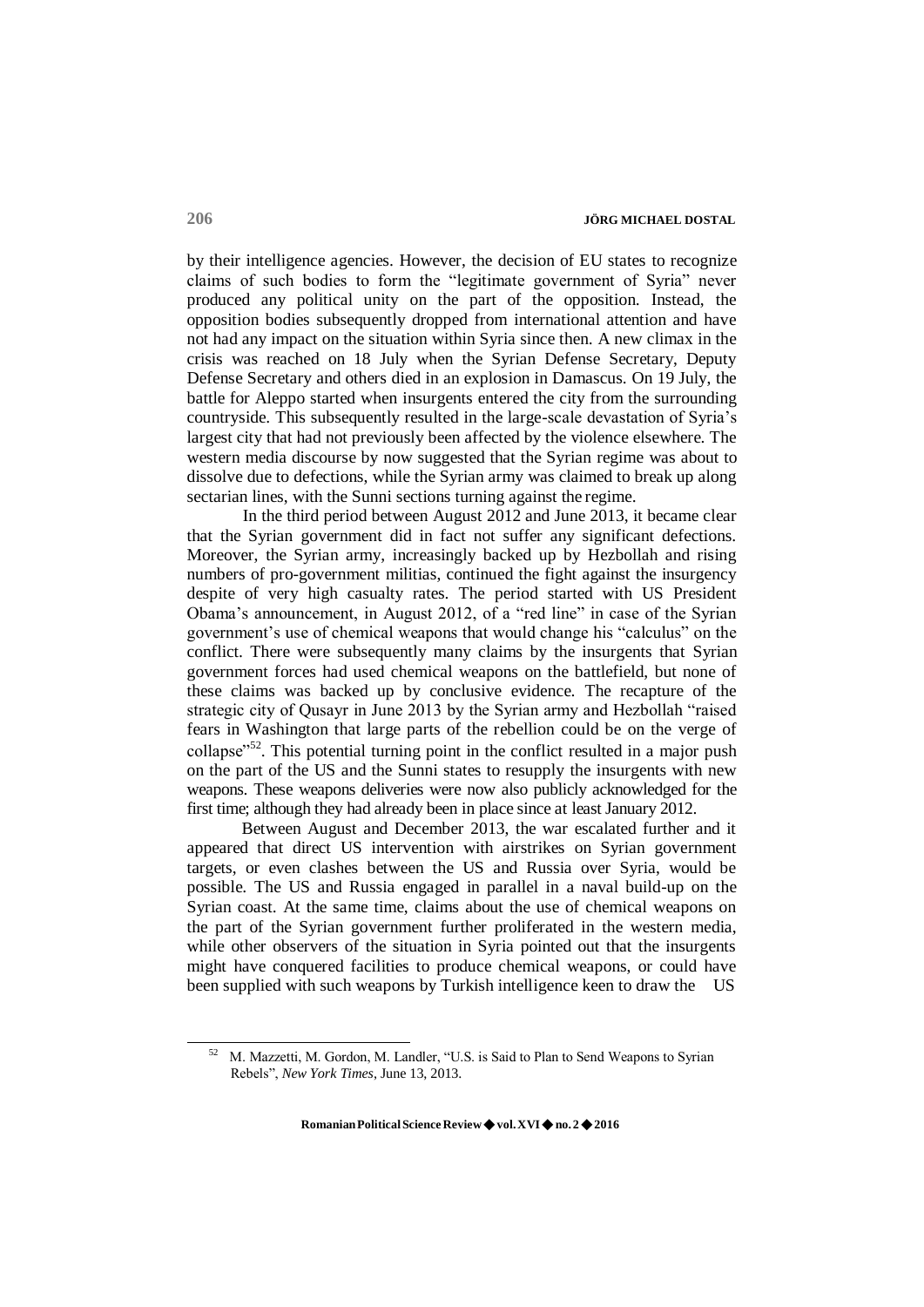into direct intervention on the ground<sup>53</sup>. The major turning point was Obama's apparent willingness to go to war over Syria that was only stopped after the surprise diplomatic initiative on the part of Russia to advance a deal between Putin and Obama on the decommissioning of the Syrian chemical weapons under international supervision. This deal was immediately accepted by the Syrian government, on 10 September, and resulted in the subsequent decommissioning of these weapons.

From the Syrian point of view, the handing over of the chemical weapons was one-sided, since these weapons had been procured as a deterrent against possible ground attacks on the country by the superior Israeli army that in turn had access to a large WMD arsenal. With the advantage of hindsight, the Syrian leadership acted wisely since the weapons had little value as a deterrent and could have potentially fallen into the hands of the insurgents. In any case, the deal ended the mutual standoff between the US and Russia and avoided further escalation of the conflict in the direction of a large regional or global war for the time being. At this point, western analysts had also become fully aware that the insurgents were overwhelmingly Islamist, often of non-Syrian origin, and that they were not controlled by any set of civilian opposition leaders<sup>54</sup>. Thus, the marketing of a "war for democracy" was no longer credible.

In 2014, the IS terrorists joined the insurgency in Syria on a larger scale and started fighting the Syrian government and other insurgents. In March, the "Nusra Front" entered Syria from Turkey and attacked the Syrian-Armenian town of Kessab, located in close proximity to the Turkish border. The intense collaboration between Turkish intelligence and the Islamist terror groups became well-documented, although the western media failed to further inquire into these connections. In June 2014, Bashar al-Assad was re-elected in Syria's presidential elections that were characterized by a fairly high degree of popular participation. Following the elections, which underlined that the government continued to enjoy significant levels of support, the violence further escalated and the US started to engage in air strikes against IS in Syria since September 2014. Since IS had earlier moved into the Syrian oil fields, mostly located in the northern Kurdish region of Syria and close to the Iraqi border, these

<sup>53</sup>A. Baker, "Syria's Civil War. The Mystery Behind a Deadly Chemical Attack", *Time*, April 1, 2013. Baker's story is said to be based on interviews with Syrian informers and quotes Mohammad Sabbagh, the owner of the "only chlorine gas manufacturing plant in Syria" stating that his factory had been occupied by insurgents. This story was not followed up in the western media, which has instead relied on sources originating with the insurgents, who claimed in turn that the Syrian government had used chemical weapons. For the larger context, see S.H. Hersh, "The Red Line and the Rat Line", *London Review of Books*, April 17, 2014.

<sup>&</sup>lt;sup>54</sup> IHS Aerospace, Defense & Security, "Analysis: Syria's Insurgent Landscape", September 2013, <http://www.ihs.com/pdfs/Syrias-Insurgent-Landscape-oct-2013.pdf> (accessed September 1, 2015).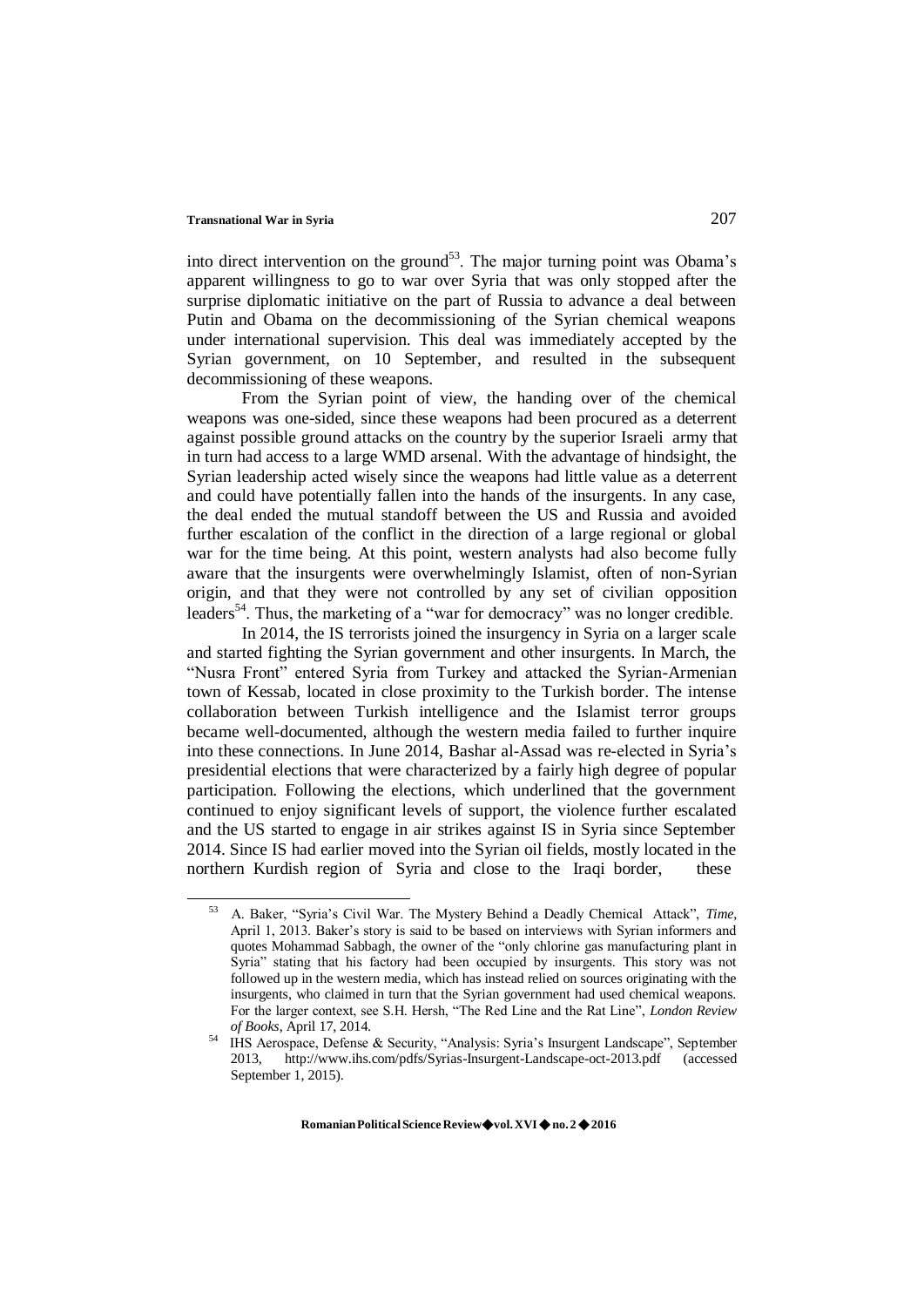bombardments resulted in the destruction of some of Syria's oil infrastructure, thereby further undermining the country's economic base.

Next, the period since March 2015 witnessed further adjustment of western narratives about the Syrian conflict. First, the capture and subsequent large-scale destruction of the historical sites in the ancient Syrian city of Palmyra by the IS terrorists (in turn liberated by the Syrian army on 27 March 2016) showed that the Syrian government and military were increasingly weakened. Second, it became obvious that Erdogan's Turkey had been engaged in a long-standing program of arms supplies to the Islamist groups, including IS, and had accepted oil smuggling from Syria to Turkey on a large scale, which in turn financed IS terrorism<sup>55</sup>. This was in addition to IS and Nusra Front funding from Saudi sources that has been duly acknowledged in the US media<sup>56</sup>. While this support might have proceeded in an indirect manner, by supplying groups that in turn supplied IS, it was now clear that IS received its logistical and military supplies from networks in Turkey and Iraq. These networks were in turn connected with other conservative Sunni states on the financial, military, and intelligence planes. They all worked in turn closely with the CIA in coordinating the exchange of intelligence. In addition, the US provided a budget "approaching 1 billion dollar a year" for training of its own sets of "rebels" and amounting to "roughly 100.000 dollar per year for every anti-Assad rebel who has gone through the program"<sup>57</sup>.

<sup>55</sup>D.L. Philips, "Research Paper: ISIS-Turkey Links", *Institute for the Study of Human Rights, Columbia University*, September 11, 2015, [http://www.huffingtonpost.com/david-l](http://www.huffingtonpost.com/david-)phillips/research-paper-isis-turke\_b\_6128950.html (accessed July 20, 2016).

<sup>56</sup>B. Norton, "Saudi Arabia Funds and Exports Islamic Extremism: The Truth behind the Toxic U.S. Relationship with the Theocratic Monarchy", *Salon*, January 7, 2016, [http://www.salon.com/2016/01/06/saudi\\_arabia\\_funds\\_and\\_exports\\_islamic\\_extremism\\_t](http://www.salon.com/2016/01/06/saudi_arabia_funds_and_exports_islamic_extremism_t) he\_truth\_behind\_the\_toxic\_u\_s\_relationship\_with\_the\_theocratic\_nation/ (accessed July 20, 2016).

 $57$  The US-funded "moderate rebels", such as the "First FSA Battalion", have in the meantime disappeared into the Syrian insurgency landscape. The very high amount of US funding that is unaccounted for in the context of support of "moderates" in CIA-led "train-and-equip" programs in 2013 and 2014 left one US general, Lloyd Austin III, in doubt whether "four or five" fighters were still under the guidance of the US authorities. See A.S. Ahmed, "Only '4 or 5' U.S.-Trained Rebels in Syria? Not Exactly", *Huffington Post*, September 16, 2015, <http://www.huffingtonpost.com/entry/four-five-fighters-> pentagonsyria\_us\_55f9ad27e4b0d6492d63ed49 (accessed July 20, 2016); G. Miller, K. DeYoung, "Secret CIA Effort in Syria Faces Large Funding Cut", *Washington Post*, June 12, 2015, http[s://www.washingtonpost.com/world/national-security/lawmakers-](http://www.washingtonpost.com/world/national-security/lawmakers-) move-tocurb-1-billion-cia-program-to-train-syrian-rebels/2015/06/12/b0f45a9e-1114- 11e5-adece82f8395c032\_story.html (accessed July 20, 2016). The point here is not to stress perceived incompetency on the part of the CIA, or the complete lack of accountability over large amounts of funding for covert action that was noted but not sanctioned by observers in the US Congress. Rather, it appears more likely that the training of "moderate" insurgents was little more than a sideshow for other kinds of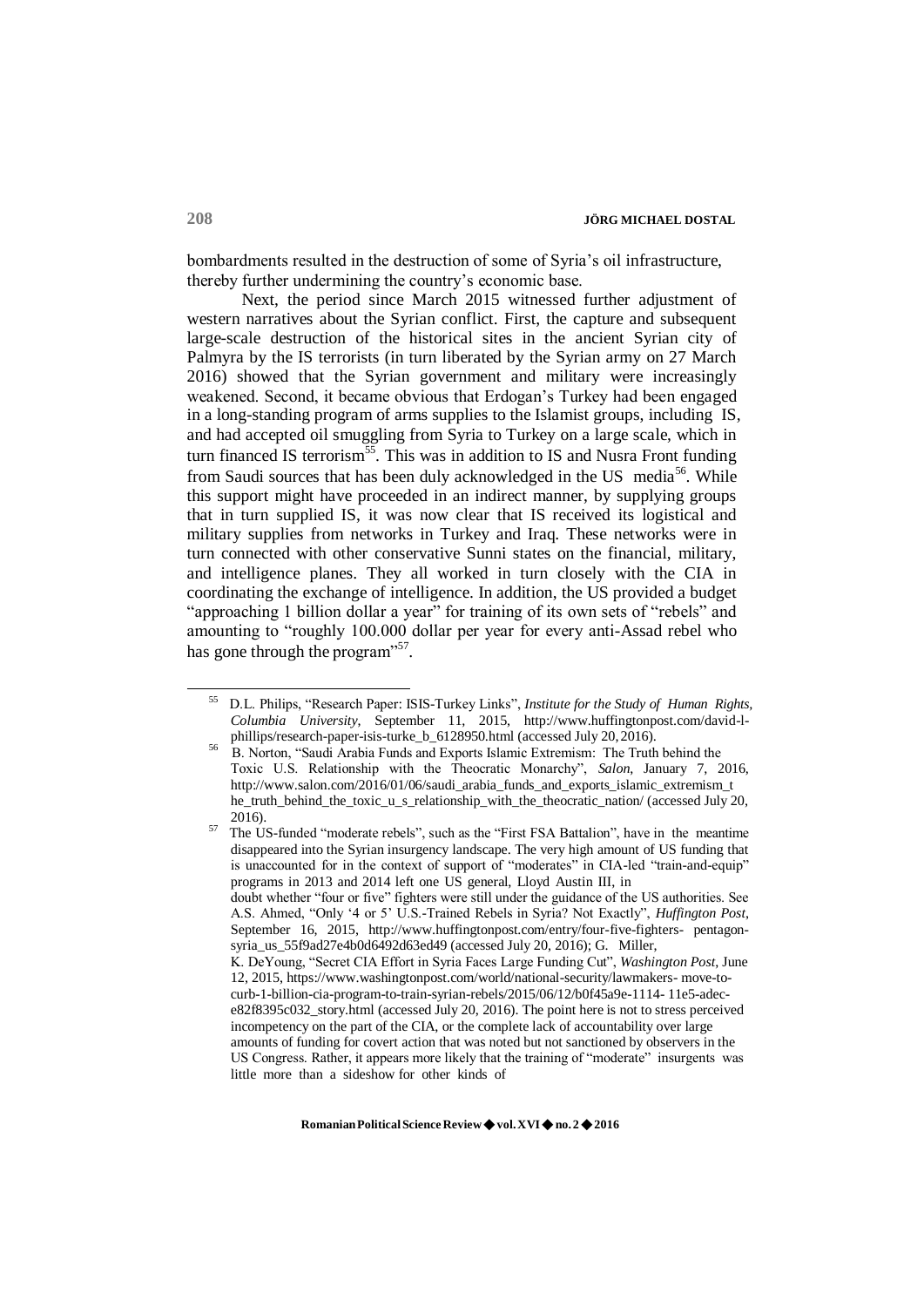This increased transparency about the role of Turkey and its intelligence agencies in the logistical and military supply of the Syrian insurgency was in turn partially due to a battle of different currents within the Turkish state apparatus. On the one hand, Erdogan and his Justice and Development party (an organization with close links to the Muslim Brotherhood in other countries) used the resources of the Turkish state to supply the Syrian insurgency with military and logistical support. On the other hand, the three other main political parties in Turkey all oppose Erdogan's Syria policy, and he has also fallen out with the Gülen movement, a Sunni religious reform group named after its leader Fethullah Gülen. The latter used to collaborate with Erdogan but has been opposed to him in recent years. This conflict produced in turn a campaign by Erdogan to exclude Gülen supporters from the state apparatus, which took off after a 2013 effort of Turkish prosecutors, claimed to be close to Gülen, to start inquiries into corruption among Erdogan's close collaborators.

It also resulted in Erdogan's decision to take over *Zaman*, a Turkish newspaper with links to Gülen and a remarkably well-balanced editorial line on the Syrian conflict in its English-language edition *Today's Zaman*, on March 4, 2016, in order to turn it into a government mouthpiece. Apart from arresting journalists, the Turkish government also swiftly dismantled the papers online presence, which showed the strength of the Turkish authorities in "unpublishing" unwanted news coverage. One of the main reasons for Erdogan's decision to repress the opposition media has been the latter's coverage of the delivery of weapons by the Turkish MIT intelligence service to the Islamist insurgents in Syria<sup>58</sup>. News coverage of conflicts between the MIT and the regular Turkish police force over weapons hidden in delivery vans driven by MIT personnel on the Turkish side of Syria's border resulted in the arrest of the *Cumhuriyet* journalists Can Dündar and Erdem Gül, among others<sup>59</sup>. In June 2016, Erdogan's party used its majority in parliament to remove parliamentary immunity from anti-Erdogan parliamentarians, altogether a third of all lawmakers. This move targeted in particular the pro-Kurdish People's Democratic Party (HDP).

supplies of the actual insurgency. One can only hope that the history of recent CIA activities in Syria might be written by a self-critical participant at some future point.

<sup>&</sup>lt;sup>58</sup> No stated author, "Turkish Court Arrest 17 Soldiers who Stopped Syria-bound Intelligence Trucks", *Hürriyet*, April 10, 2015[, http://www.hurriyetdailynews.com/](http://www.hurriyetdailynews.com/) turkishcourt-arrests-17-soldiers-who-stopped-syria-bound-intelligencetrucks.aspx?PageID=238&NID=80872&NewsCatID=509 (accessed July 20, 2016).

According to another prosecuted Turkish journalist, Arzu Yıldız, "the government can manipulate everything, the pictures, the media and so on. But the reports I have authored are the official evidence that the government has delivered weapons to Dschihadist groups in

Syria". E. Caylan, "Druck auf Journalisten: Die Waffen des Staates", *taz.de*, May 27, 2016 (accessed July 20, 2016).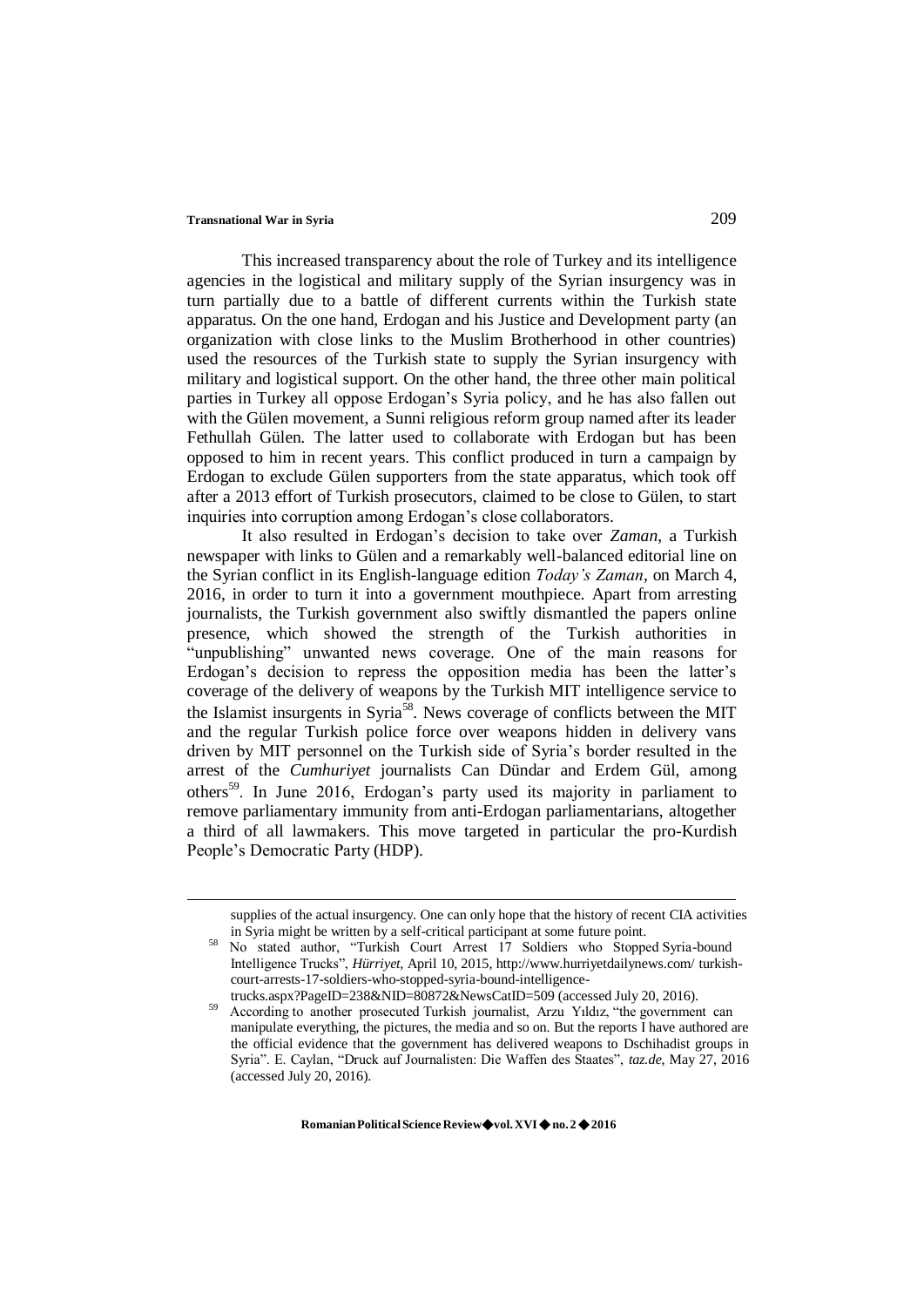Finally, the Turkish coup events of 15 July 2016, described by Erdogan as a "gift from Allah", have triggered what amounts to the largest political cleansing operation in recent Turkish memory with dismissals and arrests of tens of thousands in the Turkish army, police force, legal and education system, and virtually all other branches of the Turkish state. At least two dozen newspapers and websites have been closed down and Erdogan's assertion that these moves target Gülen supporters serves as a convenient fig leaf. In fact, the repression is so enormous that it cannot be explained by efforts to go after those involved in the coup, and lists of "enemies of the state" that are being "purged" are so extensive that they must have been prepared long in advance of recent events. While Erdogan currently appears to be back in the driving seat, not least due to his militant Islamist support base in the streets, he also appears to have lost all sense of self-control and does no longer pretend to offer anything other than authoritarian rule. His Syria policy remains a failure and his dilemma about whether to continue to target the Syrian government or to focus more on repression of Kurdish nationalism still remains in place.

The outcome of the Syrian tragedy as it stands today is as follows: the arming of the Syrian insurgency has been coordinated by Washington acting in its traditional role as principal of the conservative Sunni regimes since at least the beginning of 2012. The US media has failed to report adequately on US policy – with minor improvements since 2016, especially due to the countervailing role played by Russia in Syria – and has instead been keen to follow up on made-up news about the supply of "moderate" rebels with socalled "non-lethal assistance". In a debunking of the official US media discourse, worth quoting at length, it was pointed out that:

"[T]he scale of the material aid reportedly delivered to the armed Syrian opposition by the U.S. and its allies…dwarfs anything discussed in the government's public narrative. Exact figures are not available…but a few comparisons are illuminating. The delivery of just *twelve* antitank missile launchers to Harakat Hazm [so-called 'moderate' insurgents] consumed nearly a month of press coverage in the public narrative in early 2014. In contrast, if the figures from SIPRI [Stockholm International Peace Research Institute] are to be trusted, the CIA helped organize the airlift of 3,500 *tons* of heavy weaponry in a single operation from January 2012-March 2013"<sup>60</sup> .

The same author suggested that the difference between the public narrative about reluctant US involvement in Syria and the reality of US direct and indirect arming of the insurgency was due to the following reason:

<sup>60</sup>J. Veldkamp, "Narrative and Reality in United States Aid to the Syrian Armed Opposition: 2012-2014", paper presented at the 2015 Middle East History and Theory Conference, University of Chicago, May 1-2, 2015, p. 11, original emphasis.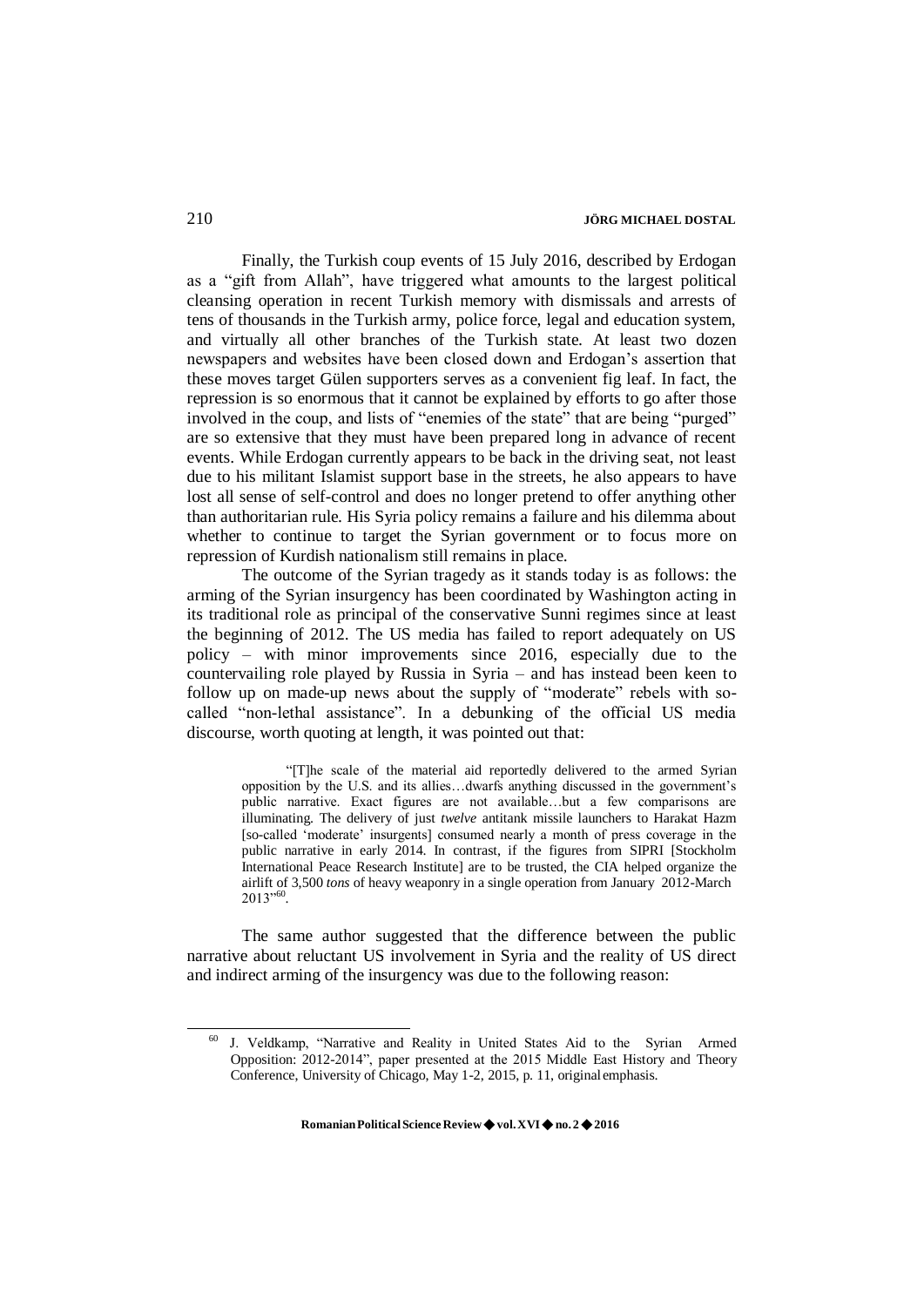"If the U.S. began cautiously trickling arms to trusted groups in Syria in June or September 2013, after nearly two and a half years of civil war, then it is a responsible actor grappling with a difficult situation. If the U.S. helped deliver thousands of tons of weapons to the opposition from (at least) nearly the beginning of the armed conflict, an opposition that quickly became dominated by extremists, then it is a party to a vicious proxy war with sectarian overtones"<sup>61</sup>.

In the context of US strategy on Syria, all local Sunni regimes (Turkey, Saudi Arabia, and Qatar) have been weakened by their lengthy and so far failed campaign to destroy the Syrian regime. In the case of the latter two states, this weakening has been acknowledged by the retirement of the older generation within the royal courts and their replacement with a younger generation of princes. In the case of Erdogan, his political survival appears to depend on escalating the conflict with Kurdish nationalists in order to produce a Turkish national unity wave to keep him in office. The very fact that this "plan" has been discussed at length in the until the beginning of 2016 still relatively free Turkish media makes his long-term success less likely, although he might succeed in turning Turkey into a garrison state.

As for Russia, Iran, and the Baghdad government in Iraq, these countries are aware that a breakdown of the Syrian state would issue in a failed state and would result in the break-up of the geopolitical alliance that has kept Syria out of the western sphere of influence since the mid-1950s. The breakdown of the Syrian regime would also question the continuing existence of Iraq as a unified state, would result in efforts to remove the Hezbollah movement as a significant political factor in Lebanon, and would put further pressure on Iran. In any case, the destruction of the regional power balance would issue in new conflicts that would further weaken all regional powers other than Israel.

## *Conclusion: From the Eisenhower Doctrine to the Transnational War in Syria*

The conflict in Syria since 2011 has turned into the most dramatic power contest in post-Cold War history. It points to the continuity and further escalation of local, regional, and global geopolitical conflict in the  $21<sup>st</sup>$  century and questions humanity's ability to use the remaining global resources in a manner that will sustain a future worth living. At the moment of writing, the outcome of the crisis is the multi-dimensional destruction of Syria. To put it differently, what is being fought over has been broken and humanity's heritage,

**RomanianPoliticalScienceReview**◆**vol.XVI**◆**no.2**◆**2016**

<sup>61</sup>*Ibidem*, p. 14.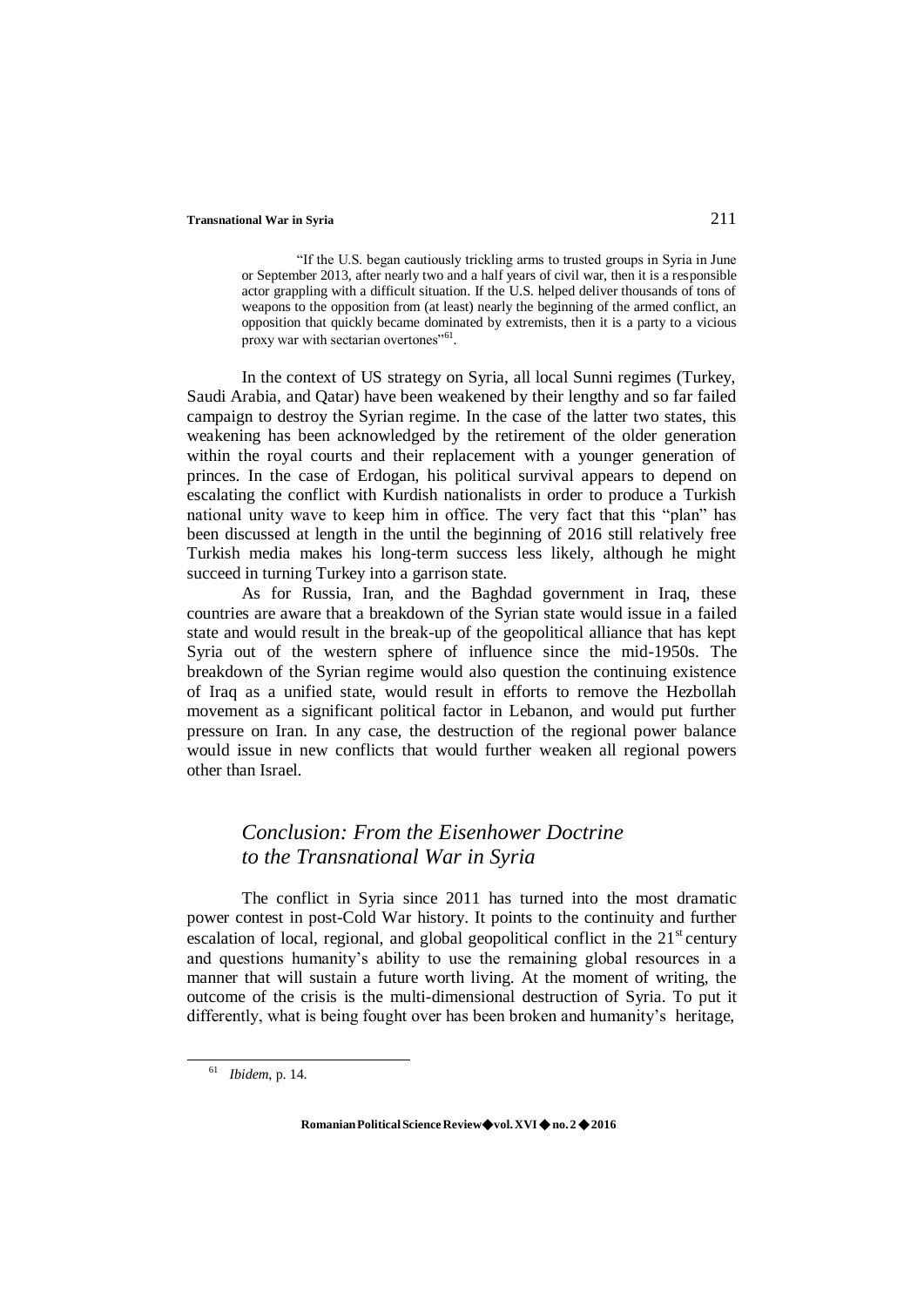as represented by Syria's unique past going back to the earliest high cultures, is being dismantled. What is the ultimate reason for this disaster?

The geopolitical view suggests that disturbances in the balance of power issue in conflicts if actors believe that they can realize gains at the expense of others. In the Syrian context, there are multiple starting points to explain why the domestic actors in Syria have become victims of forces that are related to the larger regional and global planes. These start with the direct political environment of Syria, i.e. the Zionist colonization in neighboring Palestine and the foundation of the Zionist state as an ally of the US, when the latter emerged as the new main power in the Middle East in the post-WW2 period. Syria therefore lacked a geopolitical patron in the period between decolonization and the emergence of the Cold War in the Middle East. This left the country vulnerable in comparison to most of its neighbors and triggered the subsequent alignment with the weaker of the two superpowers, the Soviet Union, due to the lack of any viable alternative<sup>62</sup>. The demise of the Soviet Union in 1991 once again resulted in the loss of geopolitical patronage for Syria and the decision of US policymakers to destroy the Iraqi Baath regime appeared to further isolate Syria in the region. Last but not least, the long-standing effort on the part of Israel to "deconstruct" Syria and Iraq, the two last Arab contender states still challenging Israel's conquest of Arab lands, must be seen as crucial to understand how Syria's internal conflict has played out.

What, then, explains the escalation of the Syrian conflict from a geopolitical point of view? To be sure, any singling out of "main factors" is bound to reduce complexity and fails to fully represent reality. However, it is possible to deduce a hierarchy of motivational factors to explain the behavior of the seven most important state executives with regard to the Syrian conflict, namely of the US, Saudi Arabia, Turkey, Qatar, and Israel on the side of the challengers of the Syrian regime; and of Iran and Russia on the side of its defenders (see Table 2).

<sup>62</sup>For an account of Syria's turn to the Soviet Union, see J.M Dostal, "Syria and the Great Powers (1946-1958): How Western Power Politics Pushed the Country Toward the Soviet Union", *Syria Studies*, vol. 7, no. 4, 2015, pp. 7-52, https://ojs.standrews.ac.uk/index.php/syria/issue/viewIssue/127/1 (accessed July 20, 2016).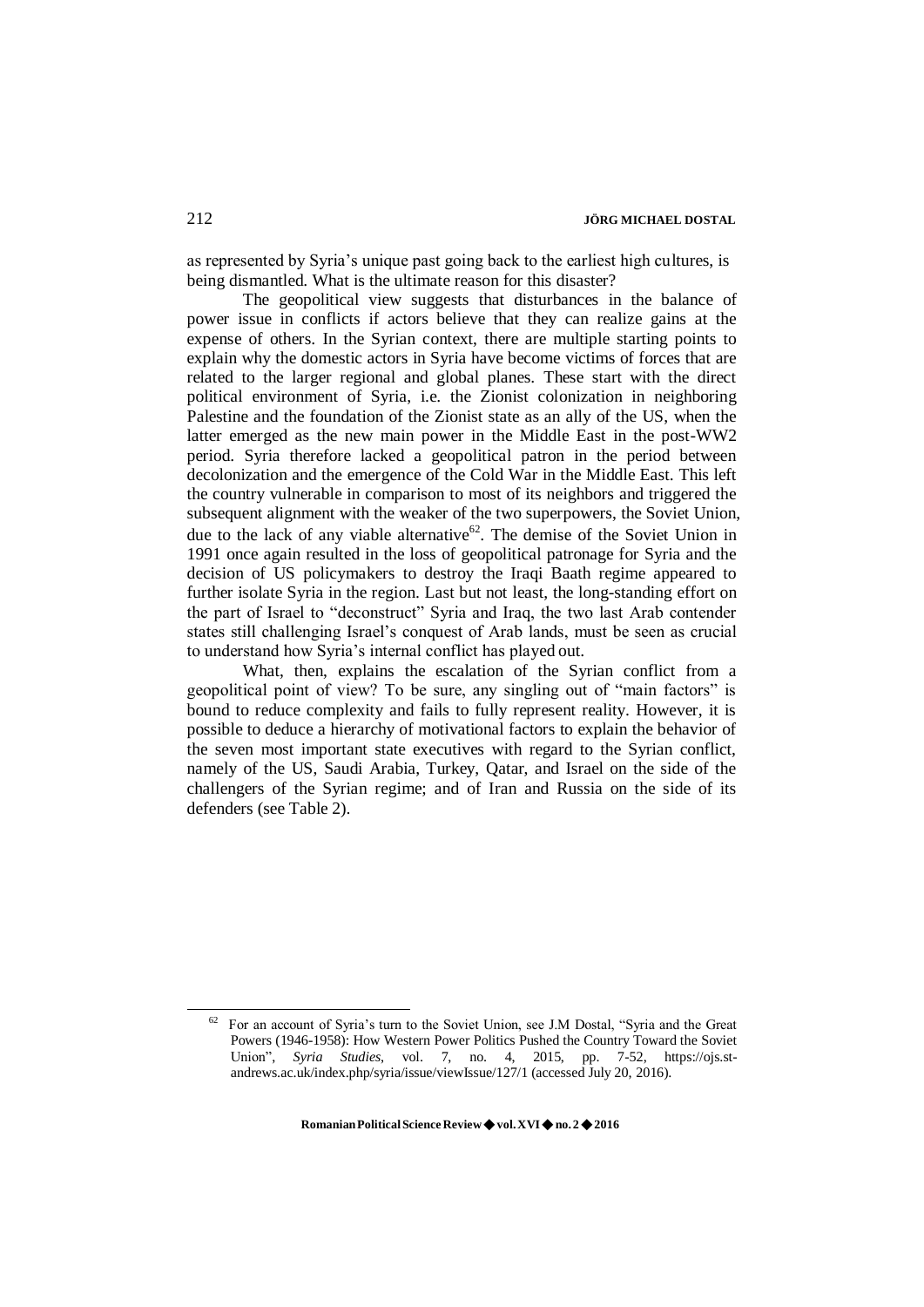*Table 2*

|                                             | $(1)$ US                                                            | (2) Saudi Arabia                                                  | $(3)$ Turkey                                                                                                                         | $(4)$ Qatar                                                                                    | $(5)$ Israel                                                              | $(6)$ Iran                                                                                   | (7) Russia                                                                                            |
|---------------------------------------------|---------------------------------------------------------------------|-------------------------------------------------------------------|--------------------------------------------------------------------------------------------------------------------------------------|------------------------------------------------------------------------------------------------|---------------------------------------------------------------------------|----------------------------------------------------------------------------------------------|-------------------------------------------------------------------------------------------------------|
| Ideal result (first<br>preference)          | replacement of Assad regime with<br>Sunni pro-US regime             | replacement of Assad regime with<br>Sunni-Wahhabist regime        | replacement of Assad regime with<br>Muslim Brotherhood regime                                                                        | replacement of Assad<br>regime with Muslim<br>Brotherhood regime                               | split-up of Syria into cantons<br>along ethnic and sectarian lines        | protection of Iran's position in Syria                                                       | protection of Russia's<br>position in Syria                                                           |
| Acceptable result<br>(second<br>preference) | break-up of the triple alliance<br>between Syria, Iraq and Iran     | same                                                              | same                                                                                                                                 | same                                                                                           | same                                                                      | maintenance of triple alliance<br>between Syria, Iraq, and Iran                              | Collaboration with the<br>triple alliance as a<br>means to check US<br>regional dominance             |
|                                             | a very weak Syria that ceases to be a<br>local geopolitical actor   | same                                                              | same                                                                                                                                 | same                                                                                           | same                                                                      | maintenance of a unified Syrian state                                                        | maintenance of a<br>unified Syrian state                                                              |
| Other important<br>factor                   | increasing level of arms sales to the<br>Arab oil monarchies        | anti-Shia campaign across the Middle<br>East                      | creation of a Turkish-controlled<br>buffer zone in Syria to control<br>Kurdish nationalism: avoidance of<br>'de-facto 'Kurdish state |                                                                                                | maintenance of lobbying power<br>with US state executives                 | improvement of Iran's bargaining<br>politics in the Middle East and with<br>the great powers | improvement of<br>Russia's bargaining<br>position in the Middle<br>East                               |
|                                             | tactical use of some sectors of<br>Kurdish Nationalism              | military build-up against Iran                                    |                                                                                                                                      |                                                                                                | maintanance of regional military<br>dominance                             | strengthening of the triple alliance<br>with Iraq and Syria to balance Saudi<br>Arabia       | maintenance of Syria<br>as Russia's oldest<br>geopolitical ally (since<br>1955) in the Middle<br>East |
|                                             | pipeline projects across Syrian<br>territory                        | same                                                              | same                                                                                                                                 | same                                                                                           | continuation of the occupation of<br>the Syrian Golan Hights              |                                                                                              |                                                                                                       |
| Actual results until<br>July 2016           | failure to turn local 'moderate rebels'<br>into a significant force | military overstretch (Yemen)<br>underlines military weakness      | destruction of Syria's economy<br>removes potential economic<br>competitor                                                           | decline of soft power due to<br>the loss of credibility of Al<br>Jazeera                       | further strengthening of Israeli<br>military superiority                  | further strengthening of Iran's<br>position with Bagdad government                           | introduction of<br>Russia's naval force<br>into the Mediterranean                                     |
|                                             | increased power over conservative<br>Sunni states                   | potential spillover of external failure<br>to the domestic polity | new war against Kurdish nationalism<br>in Turkey, Syria and Iraq                                                                     | loss of regional influence<br>due to the failure of the<br>Muslim Brotherhood ally in<br>Egypt | further expansion of Jewish<br>settlements in the occupied<br>territories | increase in regional geopolitical<br>strength                                                | Russia exercises<br>diplomatic leadership<br>on Syria                                                 |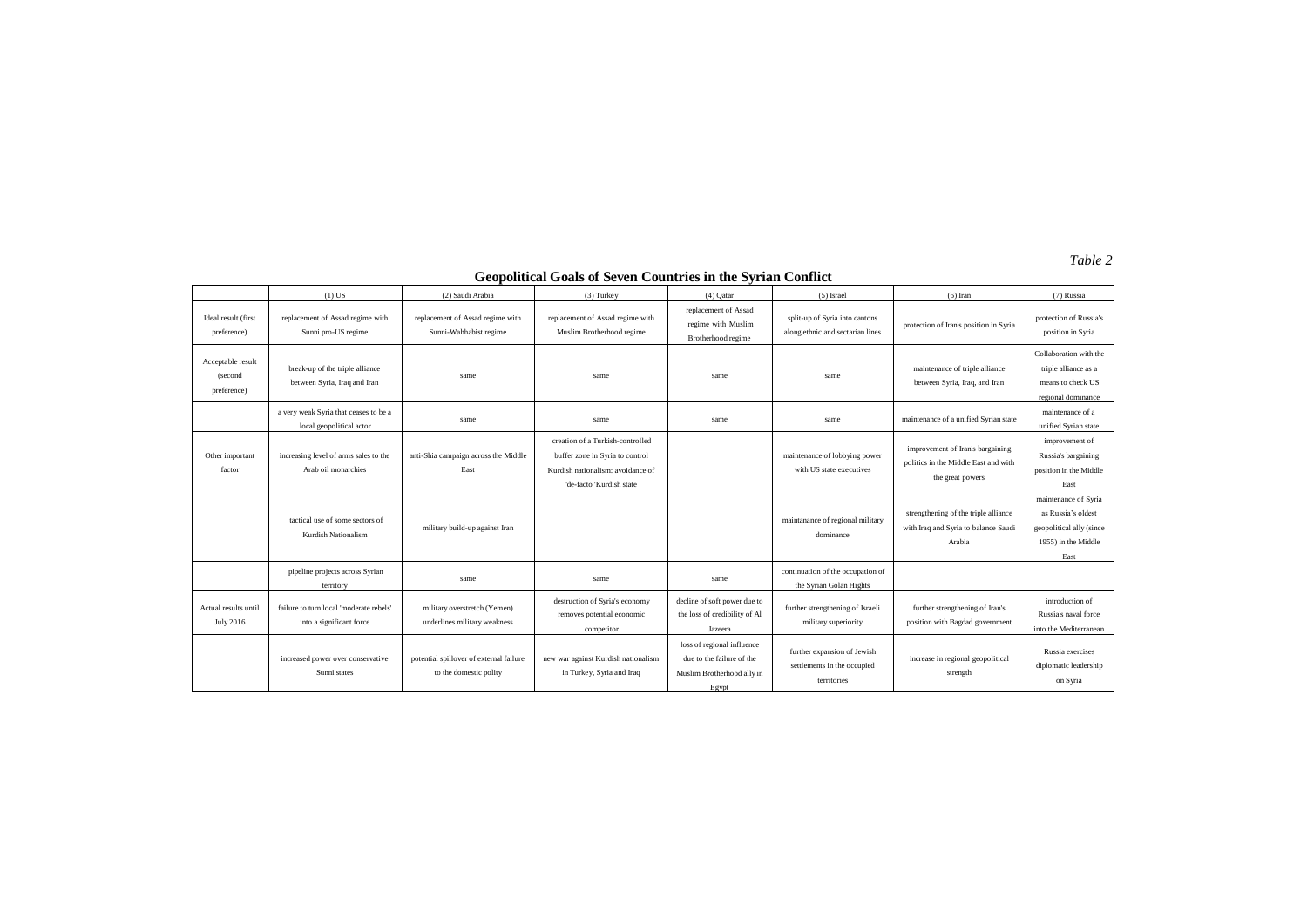From the point of view of today's US policymakers, the main factor that points back to the Eisenhower Doctrine is the effort to defend the country's position as major, and ideally only, external balancer in the Middle East. In the current context, the main danger for the US regional position would be the consolidation of the triple alliance between Syria, Iraq, and Iran that was in turn only made possible due to the US decision, under the Bush, Jr. administration, to take out Saddam's Sunni regime in Iraq. Yet the 2003 invasion triggered the rise of a Shia-dominated and largely pro-Iranian Iraqi government. This development provided the missing link for the geopolitical emergence of a land bridge reaching from Syria via Iraq to Iran and from the Mediterranean to the Persian Gulf. Further consolidation of the triple alliance would certainly be the worst case scenario from the US point of view, amounting to full-scale geopolitical failure in the region $63$ . Thus, the tactical withdrawal of most US troops from Iraq during the second Obama presidency – that has by now been reversed in the context of "fighting IS" – made the effort to "turn" Syria and to break it from its allies all the more urgent. (In this context, many US policymakers still remember how they regained control of Egypt in the late 1970s and would like to repeat the scenario.)

For the US, the ideal outcome of the Syrian war would be the construction of a regional system in the Middle East, in which all Arab state units would have to accept permanent US military bases. While such full-scale military cover would not question the ability of other major powers, particularly China, to enter the Middle East on the economic plane, it would make these powers depend on previous agreements with the US as the guaranteeing power. The US instrument to achieve and defend regional hegemony in the Middle East is the continuation of the asymmetric alliance system, first and foremost with Israel and secondly with the Sunni states and Turkey. As in the past, this system remains balanced in favor of Israel. Overall, the US much prefer weak allies to strong ones, and this attitude certainly also applies to the relationship with EU states. The latter have played only a very limited role in the Middle East and have mostly followed the US line to the letter.

Looking in turn at the goals of the conservative Sunni alliance made up of Turkey, Saudi Arabia, and Qatar, it is important to recognize that the US has no fixed preference with regard to future Syrian domestic arrangements, other than the installment of a new Syrian leadership that stops to challenge US regional objectives. On the other hand, the Sunni states are divided between those supporting a Muslim Brotherhood-type political leadership in Syria (Qatar and Turkey) and Saudi Arabia, which would prefer the export of its own system

J.M. Dostal, "Syria and Iraq: The Long-Term Cost of Geopolitical Destabilisation", *Panorama: Insights into Asian and European Affairs*, 1/2015, Singapore, Konrad Adenauer Stiftung, pp. 173-195, [http://media.wix.com/ugd/fb1673\\_ebcb4bee](http://media.wix.com/ugd/fb1673_ebcb4bee) 5b68415799304e7ecf1d2f1a.pdf (accessed July 20, 2016).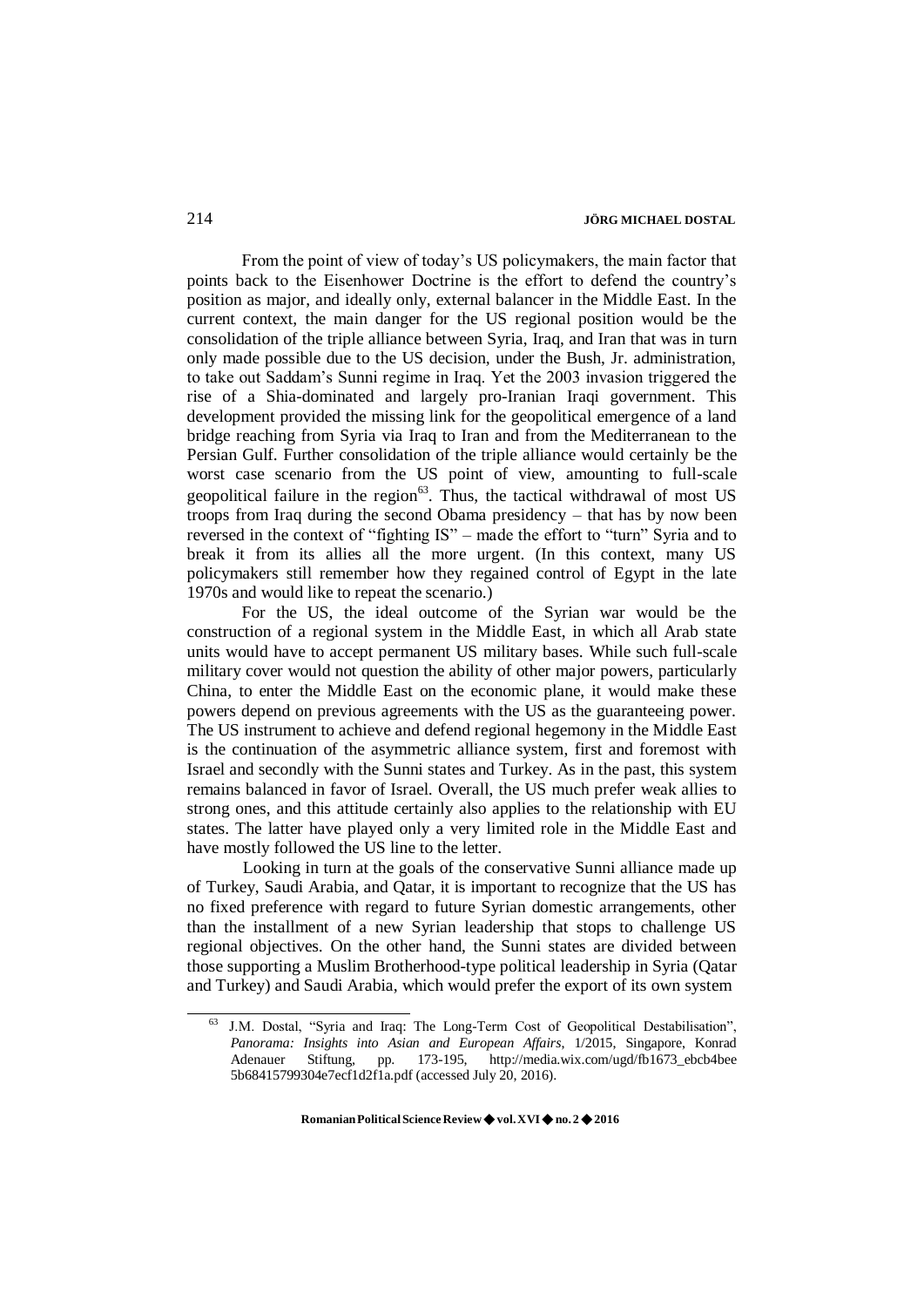of Wahhabism. This lack of a unified political project of the Sunni states means that all three powers are actually fairly weak in projecting their power into Syria. At present, sponsorship of a large number of Islamist militias operating on the Syrian battlefield only works to underline the absence of political agreement about the future of Syria. Removing Syria from the triple alliance with Iraq and Iran would theoretically allow the Saudi and Qatari pipeline projects to go ahead. Constructing such pipeline across Syrian territory to reach Turkey would in turn potentially strengthen the Sunni states. However, the large-scale destruction of Syria makes any kind of oil or gas pipeline project utopian for the foreseeable future. In fact, the conservative Sunni states by now (in 2016) try to cut their geopolitical losses rather than to realize any conceivable gains.

From the US perspective, failure on the part of the conservative Sunni states to impose their regional agenda is of no serious concern, since a policy of divide-and-rule suggests that weaker regional Sunni leaderships serve the objective of strengthen the US veto position and regional leadership role. Weakening allies might serve this purpose just as much as the weakening of opponents. This is what Spykman recommended in terms of a geopolitical "pluralism" in the Eurasian rimlands, i.e. the region that includes Syria and all her regional opponents, when he stated that "[w]ho controls the rimland rules Eurasia; who rules Eurasia controls the destinies of the world"<sup>64</sup>.

From the Israeli point of view, the ideal outcome of the Syrian war would be the division of the country along ethnic and sectarian lines. This was openly acknowledged in the country's media as recently as September 2015. In this context, Israel could consider  $-$  jointly with the US  $-$  to support some faction of Kurdish nationalism, especially with regard to a potential future division of Syria and Iraq. On the other hand, Israel does not have to do anything and can just stay put, as the ongoing Syrian war weakens all other regional powers. Ultimately, the Israeli position depends less on regional factors and more on maintaining a strong position in dealings with the US core executive – this remains Israel's most crucial concern in the current context. It is already very likely that the next US President (probably Clinton II or Trump) will follow the example of the Obama administration and will not put any pressure on Israel to stop its ongoing policy of expansion of settlements in the occupied Palestinian territories.

<sup>64</sup> N.J. Spykman, *The Geography…*cit., (footnote 3), p. 43. For a recent evaluation of Spykman's ideas about how the US should maintain "balance" in the Eurasian rimlands, see also N. Hoffmann, *Renaissance der Geopolitik? Die deutsche Sicherheitspolitik nach dem Kalten Krieg*, Verlag fūr Sozialwissenschaften, Wiesbaden, 2012, pp. 36-37.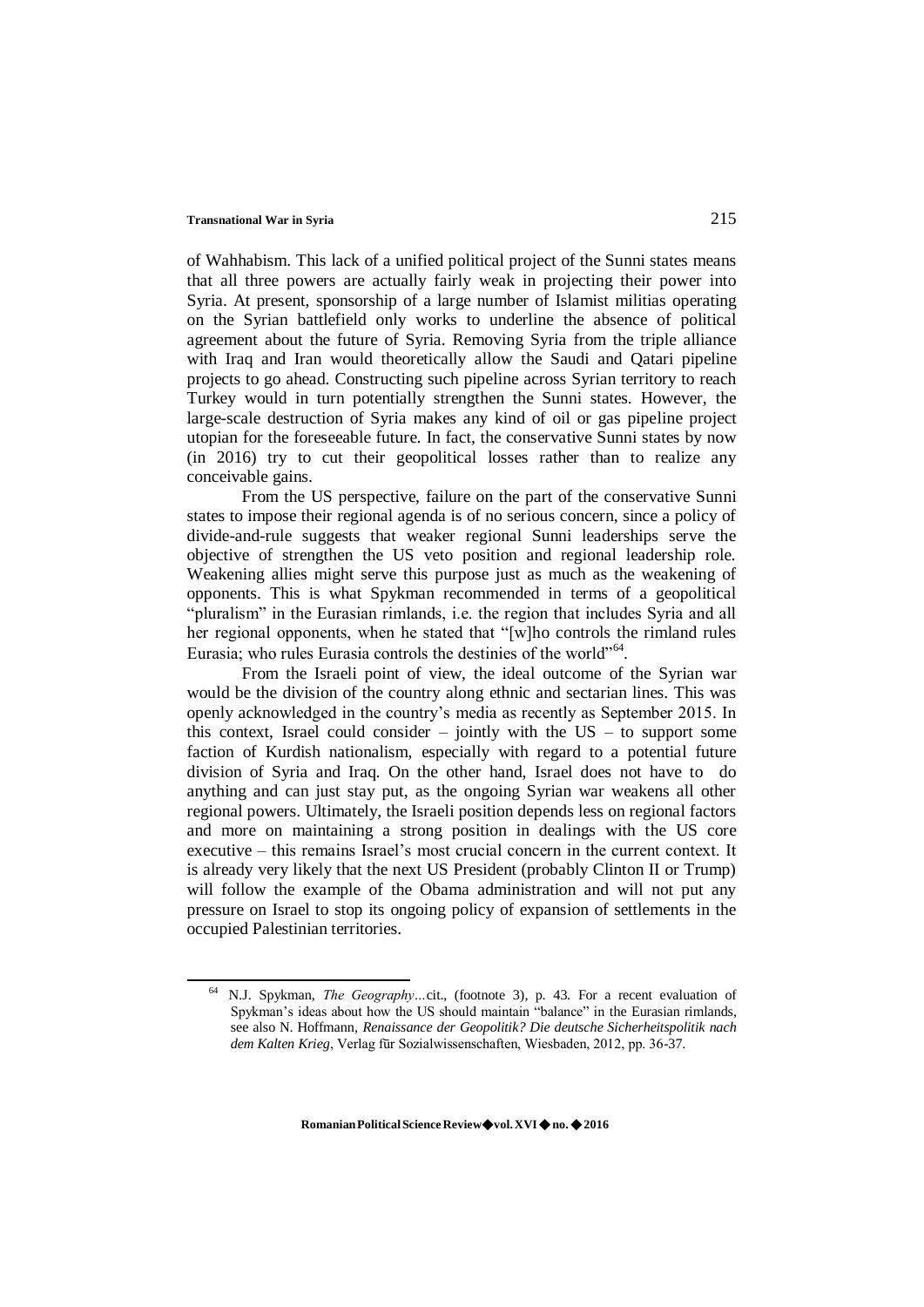As for the opposing camp, namely the triple alliance of Syria, Iraq, and Iran, these states must defend the status quo and will aim to further strengthen their alliance. In some respect, they are outnumbered on the military and financial planes in comparison with the conservative Sunni states. The same applies to Russia as the weaker of the two external balancers in the Middle East, which is merely trying to sustain the Syrian government as its most longstanding Arab ally. Yet one should not underestimate the relative strength that is still available to these states at the local, regional, and global level. This has been underlined by the Russian military intervention on the side of the Syrian government in late 2015 and early 2016 that has weakened the Islamist groups, especially the "Islamic State" (IS) terrorist organization, and prepared the ground for the liberation of the Syrian city of Palmyra by the Syrian army. In addition, a unified Iraq, based on mutually satisfying domestic agreements between Sunnis, Shias, and Kurds, could allow this country to quickly recover as *the* major Arab state in the region. In fact, Iraqi oil production has reached record levels in recent years, regardless of the IS terrorism, and the country could quickly consolidate its position in the regional context if it were to regain domestic stability.

In addition, Iran's signing of an agreement with the Obama administration on nuclear issues in July 2015, immediately challenged by Republicans in Congress and the Israel Lobby in the US, is not worth much as a "bargaining chip". In fact, the Iranian leadership is unlikely to place much faith in agreements that are not backed up by its own local and regional strength. The governments in Damascus, Bagdad, and Tehran are convinced that a defeat in Syria would result in the proliferation of Islamist insurgency across the region and new conflicts elsewhere.

Summing up the Syrian transnational war, it is based on the logic of "the proxies of my proxies against the proxies of your proxies". This has become abundantly clear in the writings of US-based analysts. The recent publication of a 2012 memo of the Defense Intelligence Agency, predicting the rise of IS and, at the same time, the likelihood of President Bashar al-Assad to remain in control of a core region of Syria, which went against everything issued by US policymakers in public at the time, is a case in point $^{65}$ . This also applies to the casual and honest statement that "the vast majority of the Syrian insurgency has coordinated closely with Al-Qaeda since mid-2012<sup>,66</sup>. Such

Defense Intelligence Agency, 14-L-0552/DIA/ 287 [i.e. August 12, 2012 DIA memo on the expected future development of the Syrian conflict the expected future development of the Syrian conflict], <http://www.judicialwatch.org/wp-content/uploads/2015/05/Pg.-291-Pgs.-287-293-JW-v->DOD-and-State-14-812-DOD-Release-2015-04-10-final-version11.pdf (accessed July 20, 2016).

<sup>&</sup>lt;sup>66</sup> C. Lister, "Are Syrian Islamists moving to counterbalance Al-Qaeda? Will it last?", March 23, 2015, *Brookings Middle East Politics & Policy*,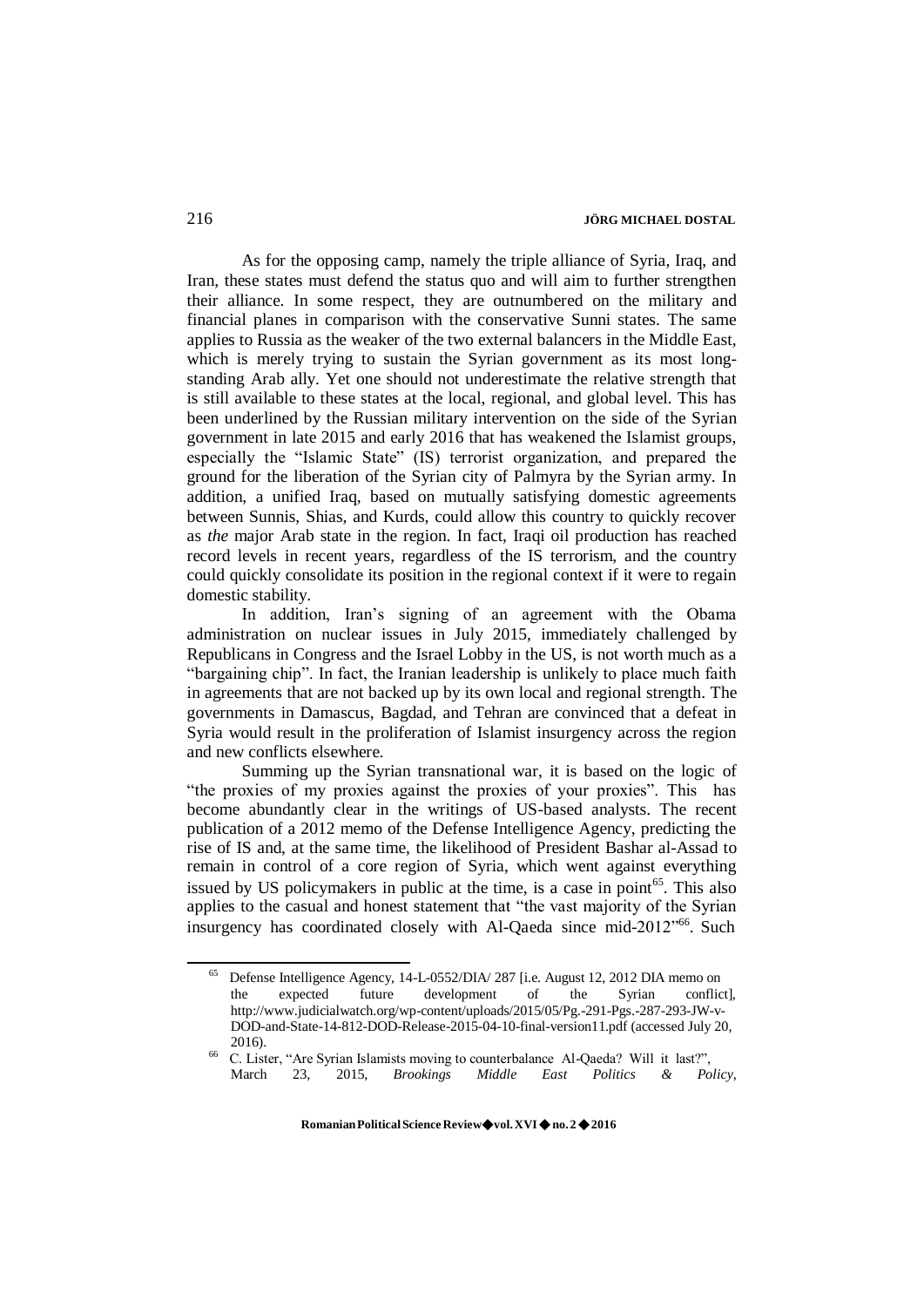voices in the US discourse underline that the current chapter of the Eisenhower Doctrine (which was in turn a practical application of the ideas of Spykman) does not need "International Communism" any more to vindicate endless rounds of US regional intervention.

Finally, the transnational war in Syria has entered its sixth year and its outcome is impossible to predict at the moment of writing in July 2016. This conflict must be in many ways understood as the continuation of the 2003 US and UK occupation of Iraq and as another chapter in the efforts of the western powers, especially the US, to keep their regional veto role in the Arab world at almost any cost. Just as in the case of Iraq, the tendency is to turn war into a chronic condition, deliver arms to many actors, produce lengthy regional standoffs, and demoralize the local population.

These new kinds of transnational war in the Middle East differ in style and substance from the earlier conflicts between Israel and the Arabs that were mostly fought in short bursts. Nevertheless, and the extreme degrees of current violence notwithstanding, the study of regional Arab and Greater Middle East history suggests on balance that the most likely outcome of Syria's transnational war will be the restoration of the regional status quo, i.e. the reestablishment of two sets of regional alliances that balance against each other. One certain outcome of the Syrian conflict is to weaken all involved regional actors other than Israel. Once the regional actors have wasted their potential by fighting each other, external intervention will once again become more likely. The recent insertion of US, British, French, and Turkish special forces into Syria, in the air and/or on the ground, gives an idea about what to expect in the future. The cycle of violence is clearly fed by geopolitical contestation and threatens to turn the  $21<sup>st</sup>$  century into a dark age for the Arabs and their neighbors. Since Europe is not one ocean removed from the Arab world, it will also pay a heavy price.

[http://www.brookings.edu/blogs/markaz/posts/2015/03/23-syrian-islamists-balancing](http://www.brookings.edu/blogs/markaz/posts/2015/03/23-syrian-islamists-balancing-)with-alqaeda-lister (accessed July 20, 2016).